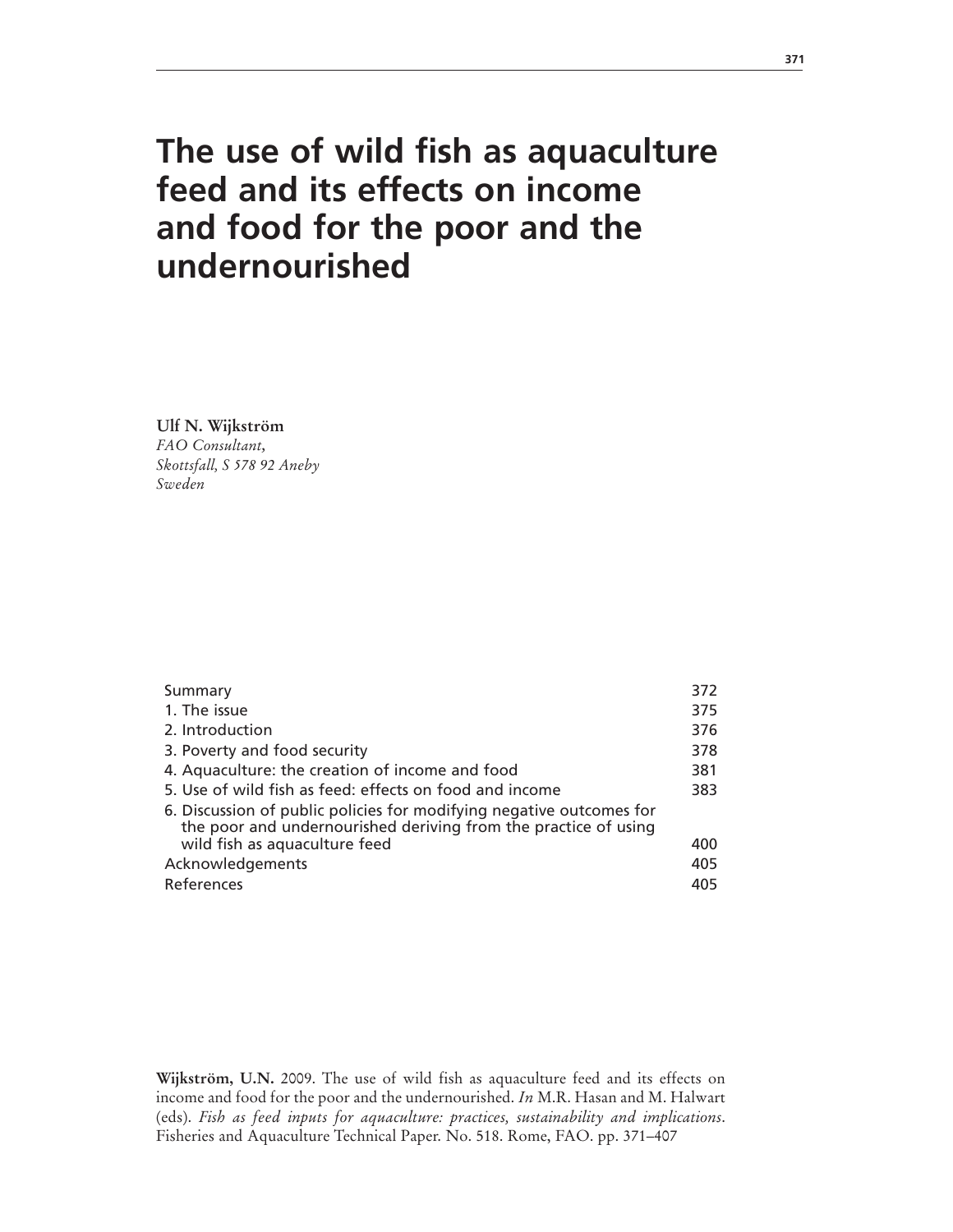#### **SUMMARY**

This report concerns the effects that the use of wild fish as feed for fish and crustaceans have on the poor and the undernourished worldwide. However, little information is available about the social and economic impacts of the use of fish as feed. Therefore, the analysis focuses on the direct effects on employment/income for the poor and the supply of fish as food for the food insecure. No attempt has been made to assess the long-term effects of changes in income or consumption of fish.

Most of today's shrimp culture and much of finfish culture make use of wild fish as feed in one form or another. Wild fish is obtained from feed fisheries, from bycatch and from artisanal feed fisheries. Most of it is supplied by feed fisheries in South America and northwestern Europe. While bycatch is a worldwide phenomenon, it is only in East Asia that bycatch provides significant quantities of fish for aquaculture. Artisanal feed fisheries (supplying fish to fishers's fish farms) occur in Asia and the Pacific region.

The poor in Europe, North America and sub-Saharan Africa do not obtain more or less cheap fish or more or less work because wild fish is used as aquaculture feed. In Africa, the reason is that feed fisheries are an exception and aquaculture is nascent and not much dependent on fish as feed. In Europe and North America, the practice has no direct consequences because of the low number of poor and undernourished in these two regions.

In Asia, the situation is different; the use of fish as feed benefits some of the poor and undernourished while the practice harms others. On the one hand, Asian shrimp and fish farmers, whose farms provide employment and income to large numbers of poor inhabitants, need more fishmeal (and fish oil) than local producers can supply. The difference is imported from producers mainly in South America and northwestern Europe. On the other hand, the practice of using Asian bycatch as raw material for fishmeal reduces local employment in fish processing and the amount of cheap fish available, particularly in China, Indonesia and Viet Nam.

#### **Feed Fisheries**

Wild fish, processed into fishmeal and fish oil and then incorporated into shrimp and fish feed, contributes substantially to employment. The high-quality fishmeal produced in South America and Europe is frequently used in Asian and South American shrimp culture. Employment in marine shrimp culture worldwide is probably equal to between 2.5 and 3 million man-years, and most of this employment is within reach of the poor, and not only for those from coastal areas. Fishmeal is an essential ingredient in shrimp feeds, and in the absence of high-quality fishmeal, the industry would be much reduced, with negative consequences also for the poor and undernourished.

Wild fish, in the form of fishmeal and fish oil, is present – albeit sometimes in very small amounts – in most manufactured fish feeds. For some species, like salmon and trout, fish protein is a prerequisite, while for others, such as carps and tilapias, it is a positive factor but not irreplaceable. Employment is substantial in the farming of finfish, worldwide probably of the order of 4 to 5 million man-years equivalent. Most of these workers earn an income on farms where fish as feed is not absolutely essential. However, on some farms – e.g. those raising salmonids or *Pangasius* – fish protein is essential, and employment for the poor and undernourished is provided on such farms in Chile (salmon) and Viet Nam (*Pangasiu*s) and on various marine finfish farms in China and other parts of Asia and the world.

By definition, feed fisheries do not contribute cheap fish used directly as human food. However, this does not imply that feed fisheries pre-empt the access of the poor to cheap fish. This does not occur, as feed fisheries obtain a price for their products that even the poor can afford. It is technically and economically feasible to treat species constituting feedfish as foodfish and market them to the poor, but this is seldom done at a significant scale. The obstacles that confront whoever attempts to do this on a large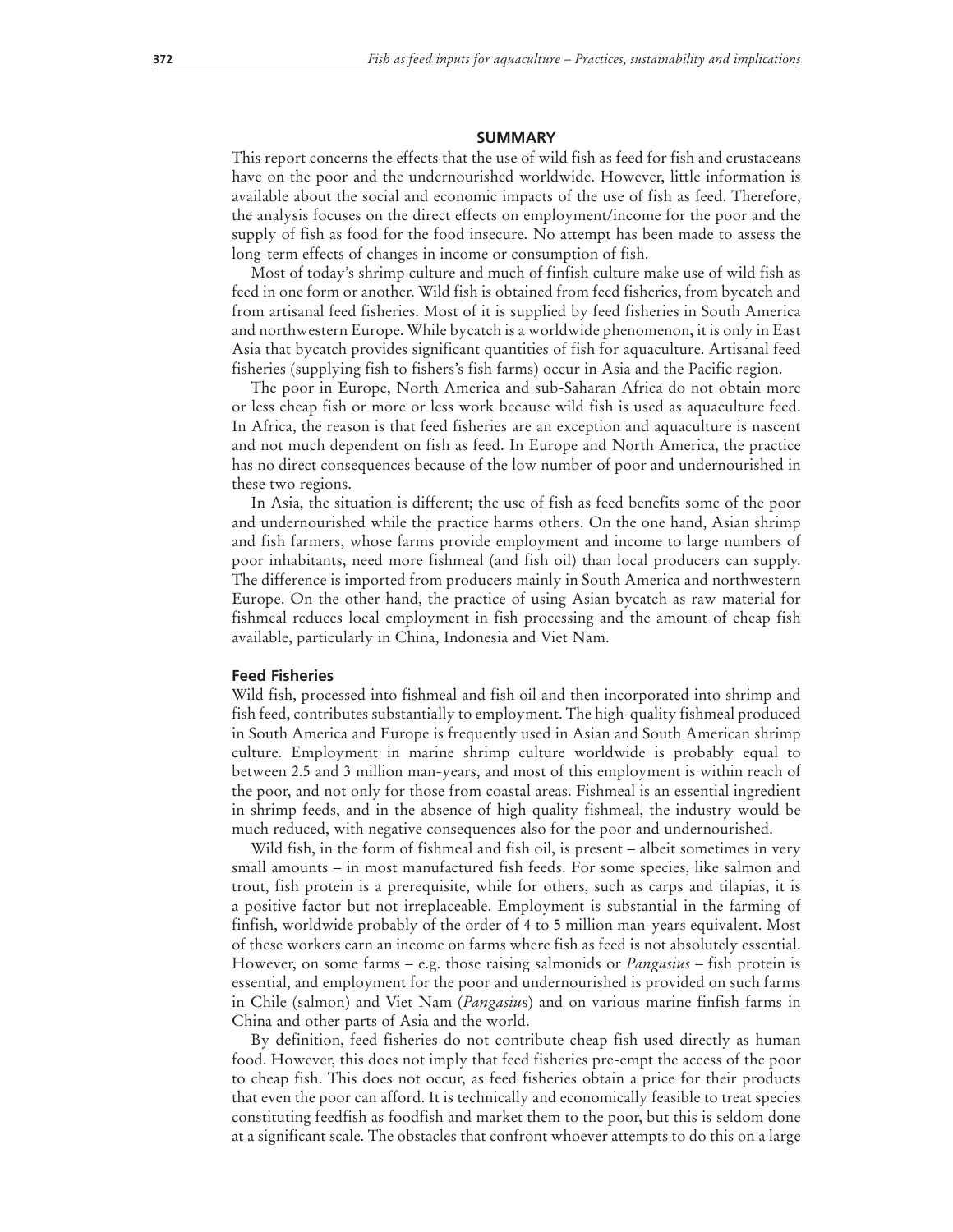scale in any of the major feed fisheries are economic; the need to preserve the fish and transport it sometimes long distances (e.g. from northern Europe or South America to Africa or Asia) make the resulting food too costly for the poor. It seems *a priori* that any large-scale attempt to provide feedfish as food to the poor and malnourished would need an international agreement that would make the required subsidies compatible with various international agreements concluded in the World Trade Organization (WTO).

However, for many feed-fish species that are acceptable also as food (herring, sardines, anchoveta) there has been a noticeable, albeit often slow, increase in the quantities used as food. This has come about as the food markets have been able to pay more than the fishmeal/oil manufacturers. Fisheries supplying feed to the capturebased culture of bluefin tuna may be the exception to this rule, given the very high prices paid by the Japanese market for the end product.

While most feed fisheries in South America and northern Europe have existed for several decades, some – particularly in northern Europe – by the early twenty-first century have been exploited beyond what the exploited feed-fish stocks can sustain in the long run. If continued mismanagement were to permanently reduce the level of production in these feed fisheries, it cannot be excluded that the poor in developing countries, particularly in Asia, would also suffer in terms of reduced employment possibilities in shrimp and fish farming.

The onshore employment generated by the fishmeal and fish oil industry is minimal. A modern fishmeal and fish oil plant is capital intensive. In comparison, a modern fish canning plant or shrimp processing facility is labour intensive. The work provided per tonne of fish handled in a fishmeal plant may generate only 1 to 2 percent of the work the same tonne of fish generates in modern food processing. This means that countries that have feed fisheries and the associated shore-based industries, but do not have shrimp or fish farming that consumes the fishmeal, have an interest in promoting local food industries and using part of the feedfish to do so. In poor regions, reducing/ abolishing feed fisheries and associated shore-based facilities and replacing them with food fisheries (but maintaining the fishing level on the same species) and associated land-based industries could result in a real boost to local well-being.

#### **Bycatch**

In East Asia, there are clear indications that the use of bycatch as aquaculture feed has reduced the access of the poor to cheap fish. This report estimates (Huntington and Hasan, 2009) that the quantities of bycatch involved are of the order of 4 to 5 million tonnes per year. A large part of these quantities is landed in the coastal regions of China, Thailand and Viet Nam. Although it is unlikely that the entire quantity of bycatch used as fish feed would have been available as food for the poor, in the absence of its use in aquaculture, the local supplies of fish within economic reach of the local poor would have been substantially higher.

Shore-based handling of bycatch is labour intensive in East Asia, and this is so irrespective of whether the bycatch is used for food or for feed. However, the same groups of individuals may not be employed when the bycatch is used as food as when it is used as feed. In addition, the care needed to transform and maintain the fish as food is more than that needed to supply the bycatch as feed, and it seems likely that this is reflected in much higher levels of employment if bycatch is used as food.

Fisheries that generate bycatch are harmful to commercial fisheries. Most bycatch contains large amounts of immature commercial fish, and observers agree that fisheries for commercial species are impacted negatively. As this impact also occurs if the bycatch is discarded – and not brought to shore – trying to deal with this issue by prohibiting/limiting the use of bycatch once it is landed will be ineffective. The issue is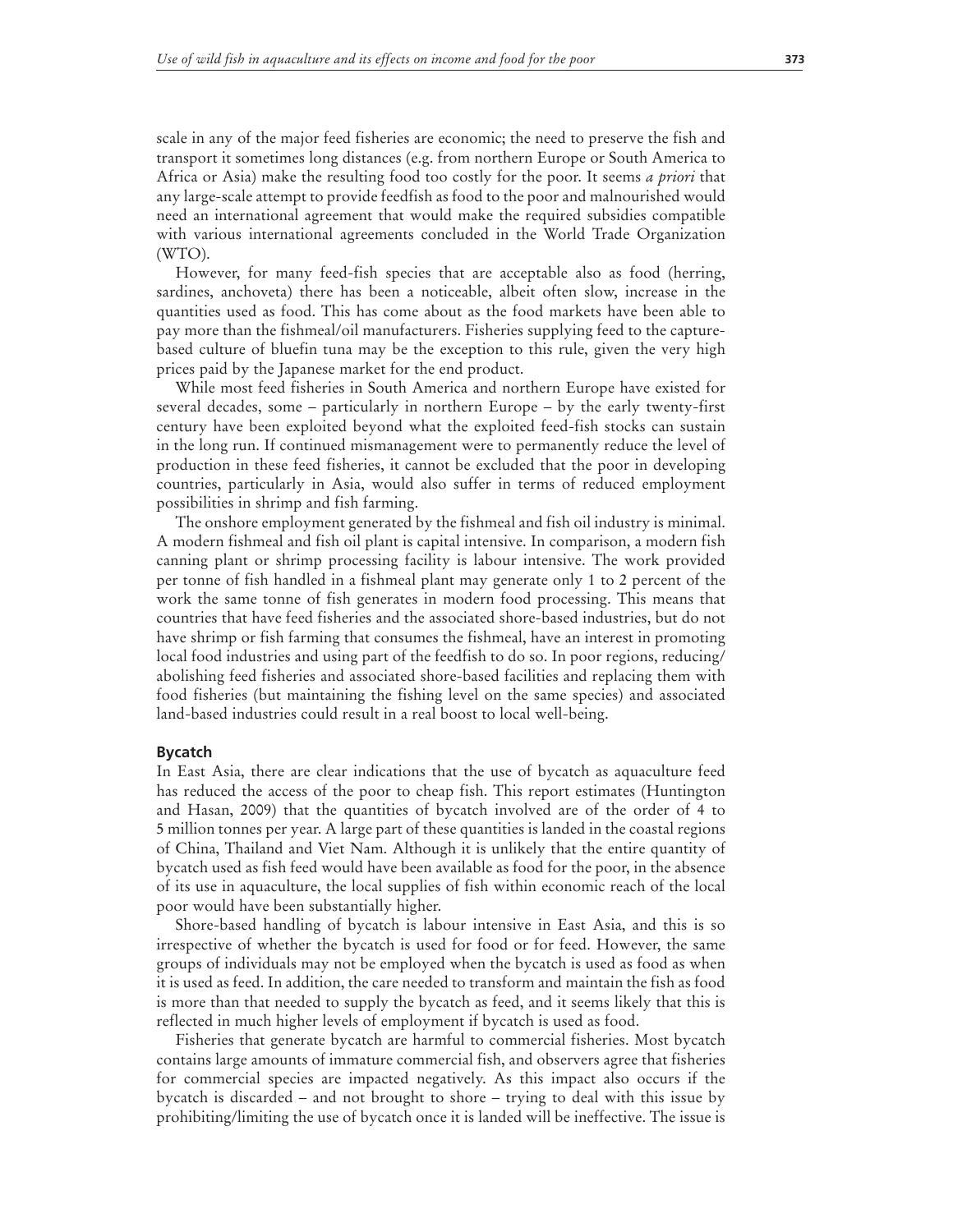best tackled as a fishery management problem, i.e. by modifying gear/fishing methods and/or by imposing time or area limitations on fishing.

There are several drawbacks associated with the use of wild fish as direct feed (e.g. pollution, risks of disease transmission, high feed conversion ratios). Government policy in China is, therefore, to encourage farmers to use pelleted feed instead of wild fish mixed in farm-made feeds. It is likely that this policy will be effective and the practice will subside, and not only in China.

#### **Conclusions**

Most feed fisheries do not subtract large amounts of cheap fish for the poor. Although aquaculture, by the use of feedfish, may reduce the supply of foodfish in the world, it creates employment opportunities for the poor and undernourished, particularly in Asia. However, a combination of intense fishing and environmental variability means that the sustainability of some feed fisheries continues to be under threat.

Seen from the perspective of the poor and the undernourished, the use of bycatch as aquaculture feed is a much more dubious practice. In regions adjacent to large fishing harbours, particularly in China, Thailand and Viet Nam, the practice does reduce the supply of cheap fish for the poor, and aquaculture does not compensate for this by generating more employment than what would have been available if the fish had been used for food. In fact, employment and income opportunities for the poor would increase considerably if the bycatch now used as feed could be used as food.

There is a concern that the use of fish as feed leads to less food and at times also to smaller incomes for the poor and undernourished. To date, governments have not effectively limited the practice of using fish as feed in order to safeguard a supply of cheap fish – either by limiting the use of small pelagic fish for the production of fishmeal and fish oil or by restricting the use of bycatch as animal feed and thereby increasing the supply of cheap fish as food.

One explanation for this lack of action may be that public policies aiming to alleviate poverty and improve the nutritional status of the poor give priority to creating employment for the poor. Employment (whether self-employed or salaried) has proven to be the best way to ensure poverty alleviation, which in turn leads to improved nutritional status. Providing cheap food (including fish) to people is more often part of schemes meant to support victims of natural or man-made disasters (including crop failures) than part of long-term strategies aiming to lift the poor out of poverty.

Also attempts to create employment are faced with obstacles. Governments that want to establish food industries based on feed fisheries have very limited possibilities to do so. One reason is international trade law; the international trade in fish and fish products means that economic and fiscal policies directed towards fish processing industries must respect both international agreements on international trade and the parameters guiding national economic and fiscal policies vis-à-vis national food industries.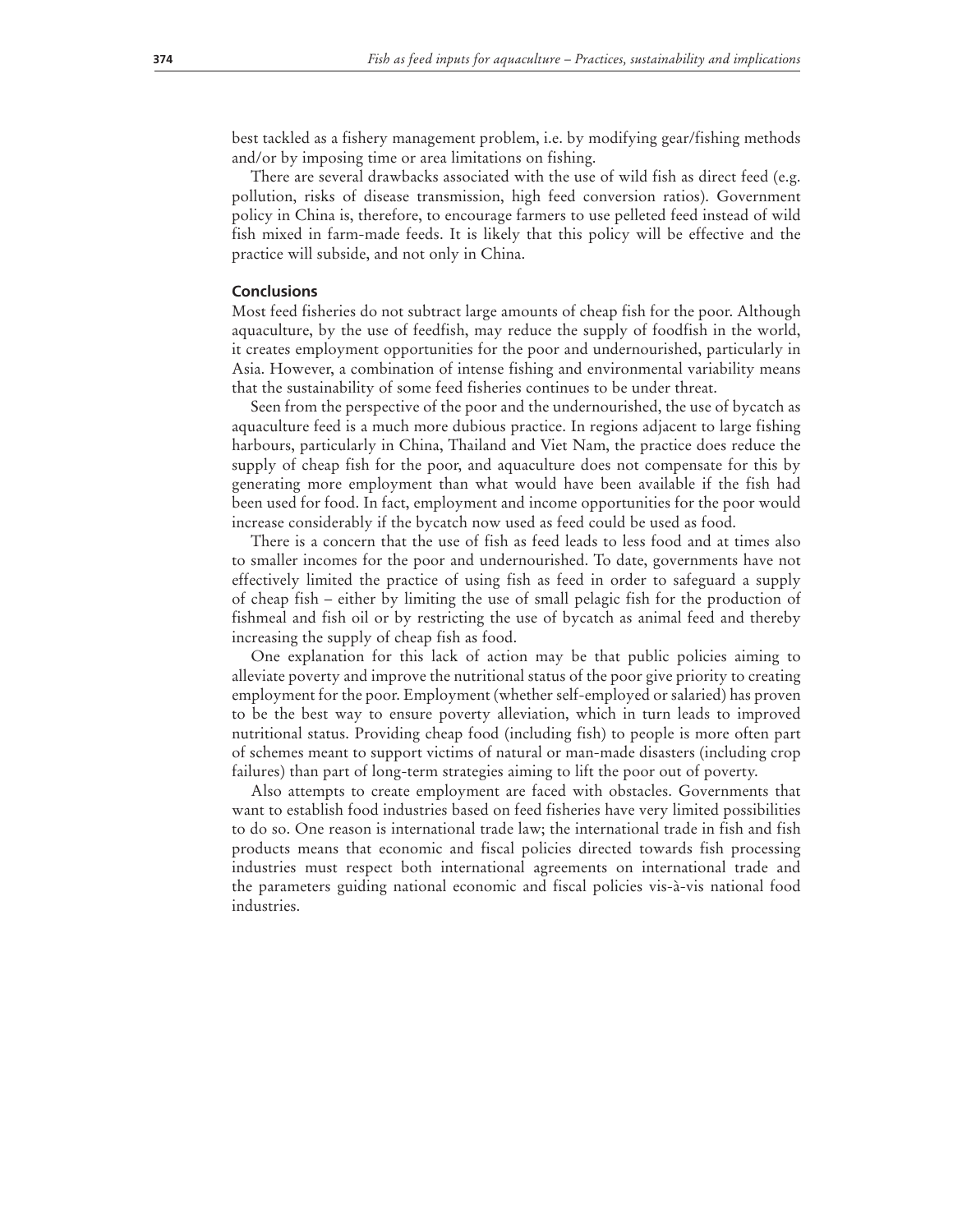#### **1. THE ISSUE**

During the last three decades, aquaculture has grown rapidly, expanding faster than most other food sectors. However, it was already apparent in the early 1990s that aquaculture faced a number of constraints. In particular, there was a concern and an international debate about the use of fish as feed<sup>1</sup> in aquaculture. There were those who argued that although not all cultured aquatic animals require substantial amounts of animal proteins in their feed, aquaculture growth may be slowed significantly as fish become a limiting resource.

In recent years, the focus of this discussion has widened to include the effects that the use of fish as feed has outside the aquaculture industry. In particular, the worldwide effort to reduce undernutrition and poverty has naturally brought aquaculture and its impacts on poverty and nutrition into focus. As a consequence, there is a widespread concern, both within governments and in civil society, that the use of fish as aquaculture feed has more negative than positive outcomes for the poor.

Also, some of those debating these issues maintain that irrespective of the amount of fish available, it is not ethically correct to use fish as feed for other fish or crustaceans if the fish used as feed can be sold as human food. This is particularly the case if carnivorous fish are exported from developing to developed countries; i.e. when wild fish that could have fed the poor are used as ingredients for "luxury" farmed fish.

Others are primarily concerned that a growing demand for fish as animal feed will lead to an increase in fishing effort on the wild fish stocks that are used as raw material in fishmeal production. In their view, such pressure would lead to an even higher overexploitation of the world's marine fish stocks, which could have far-reaching and negative consequences for the total supply of fish from the oceans and exacerbate a situation in which the marine global resources base seems to be shrinking.

In this paper, the debate is narrowed to reviewing the practice of using fish as aquaculture feed from the point of view of the poor and the undernourished. From that perspective, the principal arguments advanced against the use of wild fish as aquaculture feed are that the practice reduces either the income earning opportunities of the poor or their access to cheap fish now and possibly also in the future. There are four main arguments; three concern the supply of cheap fish and one concerns income earning possibilities:

- (i) when fish are obtained through reduction fisheries and then converted into fishmeal, less fish are being provided as human food – and particularly for the poor – than would be the case if fish were not converted into fishmeal and then incorporated into industrially-made fish feeds used to grow fish and/or shrimp;
- (ii) when fish are obtained from the bycatch of commercial fisheries or from surplus landings of small pelagic fisheries and then fed to cultured fish either directly or as fishmeal, the quantities of cheap fish normally accessible to the poor in port markets is reduced;
- (iii) the growing use of fishmeal in fish feed contributes to unsustainable increases in fishing pressure in reduction fisheries and, in the end, to the demise of some wild fish resources, and, therefore, eventually to less fish being available for human consumption, which will affect the poor in particular;

<sup>1</sup> In this text, the expression "fish as food" refers to all fish that is destined for human consumption in fresh or processed form. "Fish as feed" refers to all fish used as feed for animals. Such fish may be provided to aquatic animals whole, minced, as one of the ingredients of farm-made fish/shrimp feeds (this feeding method is sometimes described as fish being provided as "direct feed") or in the form of fishmeal/fish oil used as an ingredient in industrially made fish/shrimp feeds (sometimes referred to by stating that the fish is used as "indirect feed"). "Industrial fisheries" or "reduction fisheries" are those fisheries that are specialized in providing fish to the fishmeal and fish oil industries.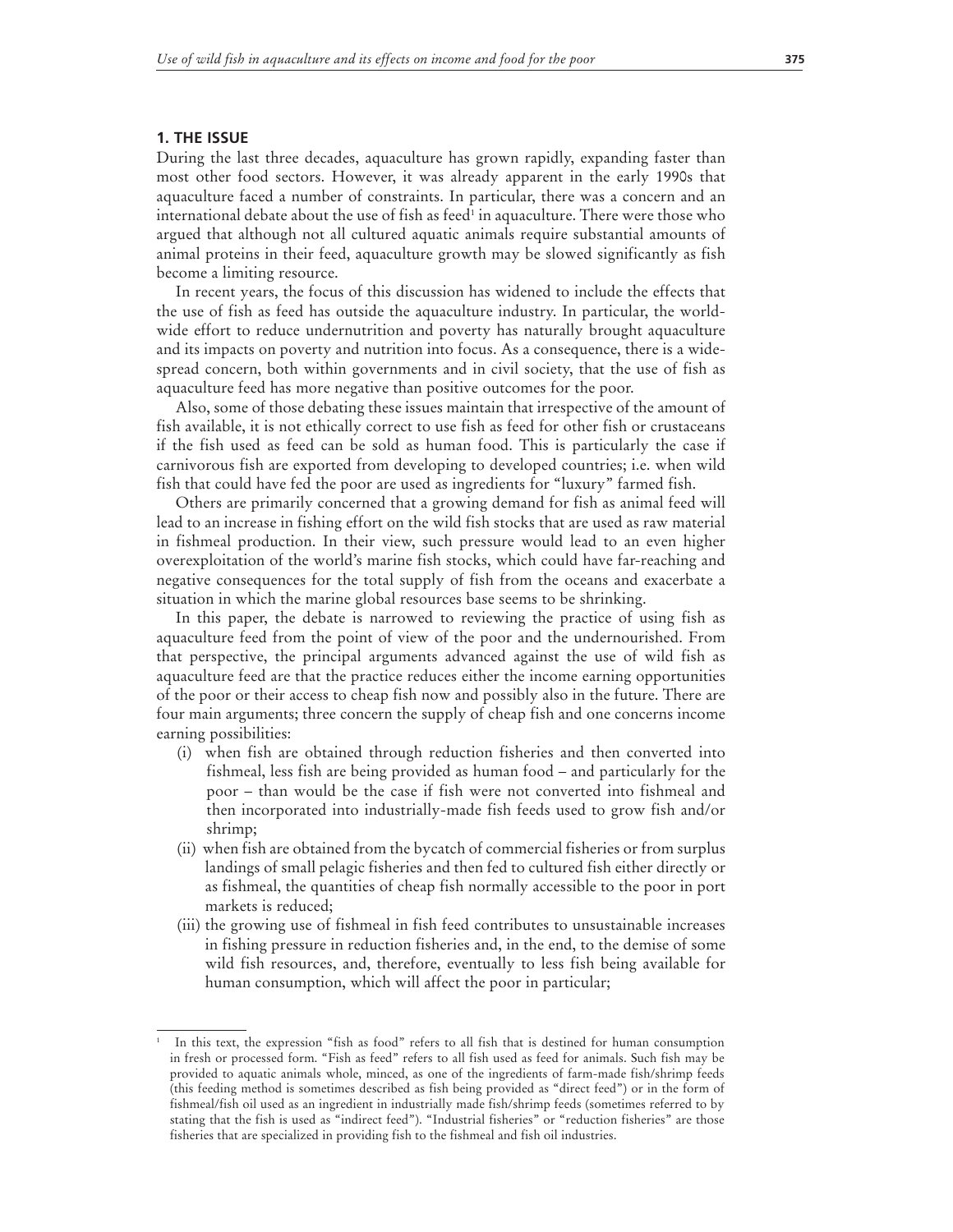(iv) when fish are obtained through reduction fisheries and converted into fishmeal, employment onshore is much below what it would be if the fish were destined for human consumption, and this affects the poor in particular, as much of the work to be done in preparing fish as food demands only low-skilled labour.

Three aspects of these arguments should be noted.

First, the focus of three of the four arguments is on the supply of cheap fish, and this is surprising, as it is generally recognized by those involved in public programmes pursuing poverty alleviation – and this will be discussed later in this paper – that poverty alleviation is achieved primarily when the poor obtain the opportunity to earn an income. Provision of cheap food is a less effective strategy, and one that poor societies have difficulties financing in the long run.

The second aspect to be noted is that the arguments do not take issue with the notion that aquaculture is beneficial for those who undertake it (they earn an income, especially important for the poor who need to buy food) and for those who eat fish or shellfish, the nutritional benefits of which are recognized universally. Rather, the argument against the use of fish as feed is that it is harmful for others than those directly involved or that harm appears with delay and then possibly also for those active in aquaculture.

The problem is that the market does not by itself correct the negative impacts experienced by third parties and they, most of the time, do not have the economic power to modify prevailing market forces in their favour. Therefore, they need to call on public authorities to intervene on their behalf. However, frequently, calls for redress are made not by those who suffer the negative outcomes of the market, who are often poor and lacking the know-how and access to media needed to make such calls, but by others.

The third aspect to note is that the first three arguments take as a given that more fish equals a better world, and a better world also for the poor. However, if it is agreed that for the poor a higher steady income is more important than cheap fish, then it is worth finding out if the use of fish as aquaculture feed leads to more and sustained income for the poor than any alternative use of the concerned fish. If this is so, actions that maintain such a source of income can be seen as poverty prevention and must be given due consideration.

#### **2. INTRODUCTION**

#### **2.1 Purpose, limitations and method**

This paper is intended to assist professionals working with poverty prevention and undernutrition to understand the potential that aquaculture provides for achieving sustainable solutions to poverty and malnutrition, while focusing on the role that aquaculture operations that use fish as feed may have in this context. Its purpose is not to provide standard solutions, but rather to indicate strategies that may be used to undertake the analysis needed to identify and formulate equitable and sustainable solutions to issues created by the use of wild fish as aquaculture feed.

The paper also identifies, and where possible, quantifies the issues involved. Although there are lacunae in the knowledge of the amount of fish used as feed, the order of magnitude is now known (Huntington and Hasan, 2009). Paradoxically, there is less information available about the number of individuals directly affected by the use of fish as feed. In order to develop a quantitative estimate, the paper resorts to extrapolations using available data to provide some initial estimates of the numbers of people involved. These estimates need to be verified by surveys in randomly selected relevant locations.

The paper reviews alternatives for dealing with negative outcomes of using fish and feed. As most economies today rely on some form of market economy, the negative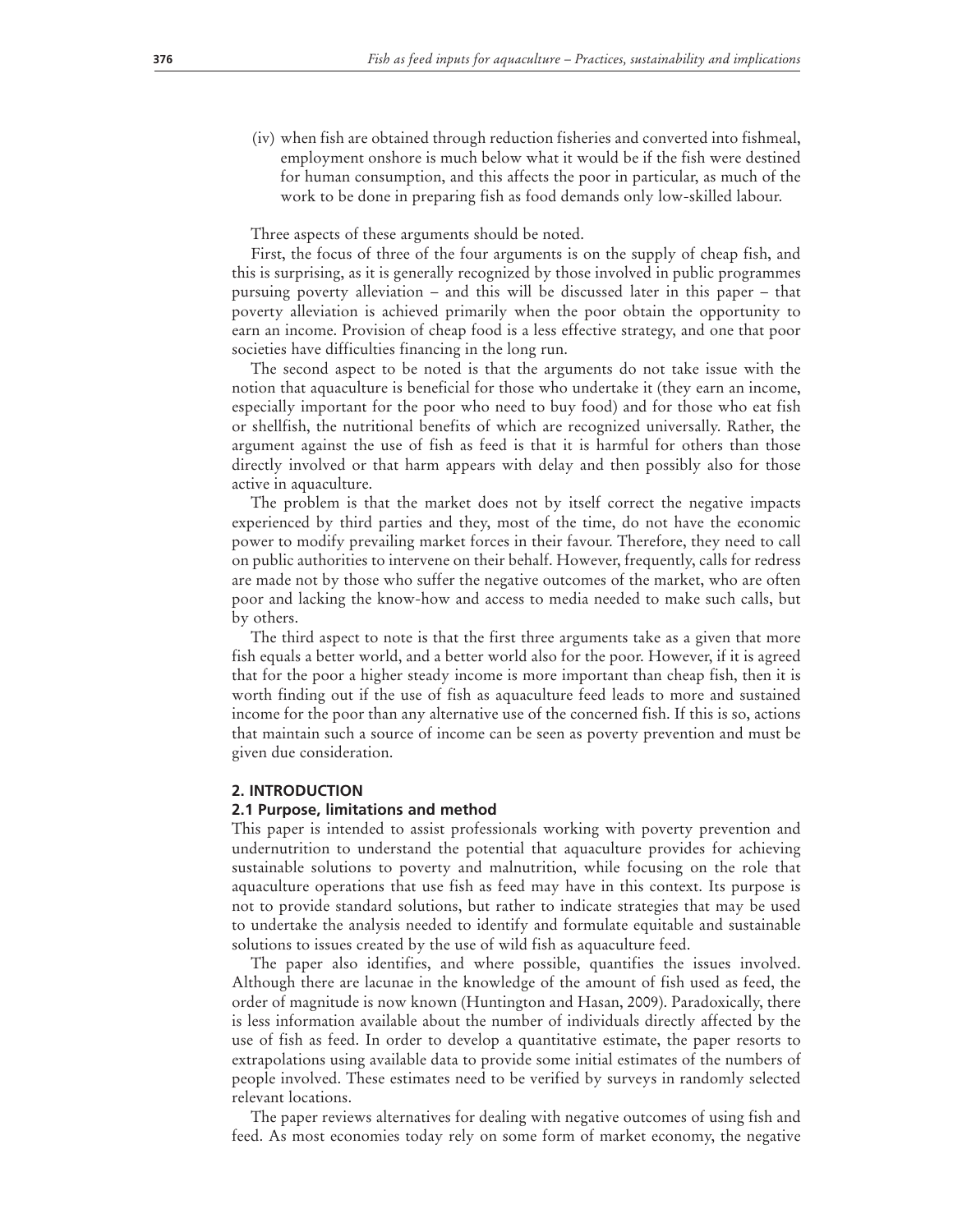outcomes occur in spite of or because of the way the market economy works. Remedies are thus possible only if it is accepted that some kind of interference with the market forces is necessary. In the text, an attempt is made to be explicit about the nature of such interventions.

Aquaculture that uses fish as feed may cause pollution or transmit illnesses. Such effects will also affect the poor and undernourished. No attempt is made to estimate these consequences in this paper.

Neither does the paper attempt to provide any information on "second round" effects. An example of a positive second round effect would be increased schooling for children of the poor who earn a living in aquaculture and its consequences. Conversely, however, the negative outcomes of second round effects can be dramatic. The longterm consequences of child undernurished are dramatic and tragic at the level of the individual and also affect economic growth. It is recognized that it is unrealistic to decide in principle about how to deal with fish as feed without including second-round effects in the information base for such a decision.

It is important to understand not only the current extent and nature of the problem, but to identify how it is has come about and formulate best possible projections of future trends. What are the forces that maintain today's situation? These forces should preferably be co-opted into any future solution of the problem. They must, therefore, be known and are a required part of the problem description. Although this paper is not intended to identify and prescribe solutions to the "negative outcomes" associated with the use of wild fish as aquaculture feed, most likely it will be useful for later research if the outlines of possible solutions could orient the problem description.

"Negative outcomes" are experienced over time by the poor and food insecure. They either see an already difficult situation degenerate or experience that they have missed an opportunity to improve their situation. In both cases, the "negative outcome" is defined by a comparison of what has actually happened with what is believed could have happened. The study of this kind of problem thus involves comparing actual facts with an expectation of what could have happened – an imagined situation.

The first task is to establish a sequence of facts that documents the use of wild fish as aquaculture feed today and provides salient information on how this practice had developed and spread. To this information should be added information about the situation of those poor and food insecure who might be or might have been affected by the practice of using fish as feed.

Once that is done, the second task in this problem identification is to attempt to establish what most likely would have happened had not the practice of using wild fish as aquaculture feed developed and become common. This involves speculation, preferably drawing on information about locations where wild fish have not been used as aquaculture feed.

This speculation starts by providing a tentative answer to the question "what would have been the situation for the "target group of poor" if aquaculture had not used wild fish as feed?" By comparing this situation with the situation as it actually developed, an idea can be generated about the magnitude and the nature of what would have happened if fish had not been used as feed in aquaculture. In particular, one can then ask "how do the benefits (in terms of more cheap fish) stemming from a "no fish as feed aquaculture" for the poor and undernourished compare with a possible loss of income (and associated effects) for those poor who obtain a living through shrimp or finfish culture?"2

<sup>2</sup> But the analytical problems do not end here. Assuming that yes indeed, there would be benefits for the poor (likely some immediate and some long term) from stopping the use of wild fish as feed, is there a linear relationship between cause and effect? Put simply: does a little use of fish as feed cause a small problem and a large use of fish as feed cause a correspondingly large problem? Or is some level of use of fish as feed without harm? (Does the harm only appear after some level of use?)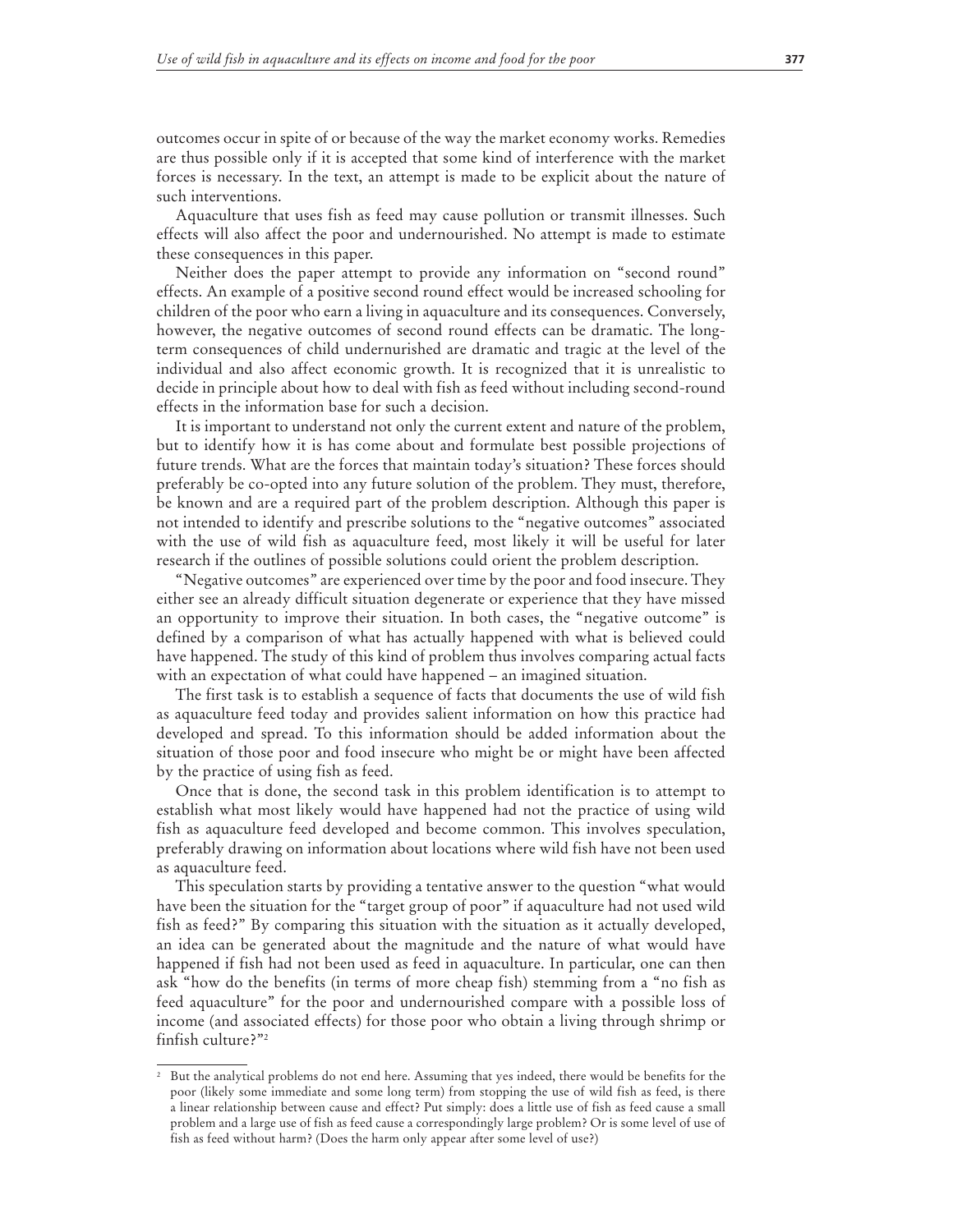Other papers in this fisheries technical paper provide ample information on the nature and extent of the use of wild fish as feed in aquaculture worldwide. Data on culture technologies, on the status of fish stocks and on environmental impacts dominate. However, there is little data available about the human dimensions in the use of wild fish as feed. This makes an analysis of the impact on the poor and food insecure extremely difficult.

Given the shortage of data worldwide – particularly that needed to identify social consequences – this report is limited to attempting to develop global quantitative estimates in two areas; the first concerns the "food impact" and the second, the "income impact".

The paper will develop an idea of the "food impact" by estimating the number of food insecure who might have benefited if fish had been used as food instead of as feed. This will be done simply by considering the potential supply per caput (live-weight equivalent) that fish used as feed could have provided if supplied as food. It will also develop an idea of the "income impact" by estimating the number of poor who earn an income under the present practice and comparing it with what the number could have been had fish not been used as aquaculture feed.

#### **2.2 The report**

As the focus of this analysis is on the poor and the food insecure, the report starts with a brief section about them and about the nature of the strategies used to ameliorate their situation. This is followed by a brief and general review of the impacts of aquaculture on food production and poverty. An analysis of the impacts on the poor and undernourished of the use of fish as feed in aquaculture then follows. The analysis is divided into two parts. The first concerns the use of fish obtained in reduction fisheries, while the second looks at the food and income impacts of using fish obtained from bycatches and/or from excess landings of small pelagic species.

The paper ends with a discussion of policies that might be able to address the negative consequences of using wild fish as aquaculture feed while, simultaneously, not harming the poor and undernourished.

#### **3. POVERTY AND FOOD SECURITY**

Following the Second World War, the number of sovereign states grew as colonies became independent. The international community soon realized that several of the newly formed nations needed technical and economic aid if their populations were to escape poverty and food insecurity. However, progress was uneven during the following decades and in 1996, the international community, assembled at the FAO headquarters in Rome, agreed to increase and improve these efforts with the aim of halving the number of the world's hungry by 2015<sup>3</sup>.

<sup>3</sup> The World Food Summit (WFS) held in Rome in November 1996 at which Heads of State and Government, or their representatives, adopted the Rome Declaration on World Food Security and the WFS Plan of Action and pledged their political will and their common and national commitment to achieving food security for all and to an ongoing effort to eradicate hunger in all countries, with an immediate view to reducing the number of undernourished people to half their level no later than 2015. (Declaration of the World Food Summit: 5 years later).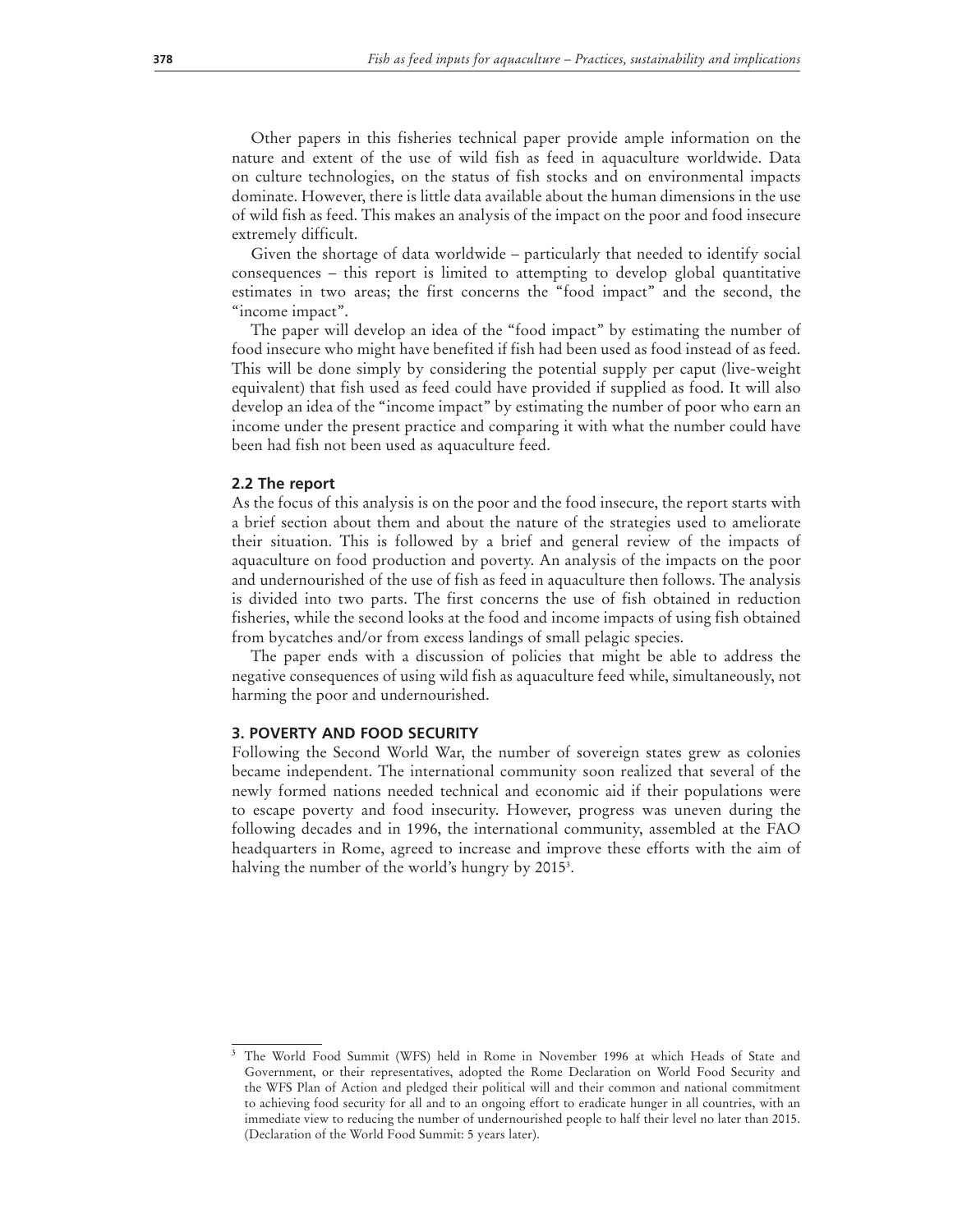#### **3.1 The poor and the food insecure**

The world's poor<sup>4</sup> outnumber<sup>5</sup> the food insecure<sup>6</sup> and undernourished. In 2004–2005, there were about 1.4 billion poor (World Bank and Collins, 2009) and about 830 million (FAO, 2008a) undernourished. With the exception of a few countries in North Africa and the Near East, most countries report that their poor are more numerous than their undernourished. It seems to be the case generally that the undernourished are also poor.

In sub-Saharan Africa about 50 percent of the total population is poor; in South Asia, this is true for about one-third of the population; in East Asia and the Pacific, the proportion of poor has now fallen to below 20 percent; while in Latin America and the Caribbean, it is about 8 percent for the region as a whole.

During the period from 2003 to 2005, more than 35 percent of the population in 17 countries was undernourished. Sixteen of these countries were in sub-Saharan Africa, Haiti being the only country not from that region. The populations of oil-producing countries in Africa were better fed. In Asia, India reported to have about 21 percent of its population underfed; Pakistan, 23 percent; Bangladesh, 27 percent; and China, about 10 percent.

According to the United Nations Hunger Task Force, about half of the world's hungry are smallholders'; a fifth are landless; and a tenth are agropastoralists, fisherfolk and forest users; the remaining fifth live in urban areas (World Bank, 2007). The agropastoralists, fisherfolk and forest users would thus number about 80 to 85 million individuals. Full-time and half-time fishers and aquaculturists were believed to number about 43.5 million in 2006 (FAO, 2009a). Providing that each fisher sustains at least two more individuals (children and old), the number of individuals directly supported by fishing and aquaculture would be in the order of 100 million. These figures indicate that, in fact, not all fisherfolk (including aquaculturists) and their families belong to the category of the poor.

#### **3.2 Combating poverty and food insecurity**

Combating poverty means not only helping the poor out of their condition of poverty (poverty reduction), but also preventing poverty from spreading to new population groups or worsening for those who already are poor (poverty prevention). Poverty is reduced when the poor generate income and wealth in the form of capital<sup>s</sup>. Preventing poverty is usually achieved by reducing the risks facing the poor and/or by improving safety net<sup>9</sup> functions.

A large portion of the rural poor are smallholders<sup>10</sup>, but all smallholders are not poor. Those people concerned with poverty reduction in rural areas generally agree

<sup>4</sup> There are several definitions of poverty. It is generally accepted that poverty consists not only of low income and little wealth, but also a lack of the material requirements needed to meet essential human needs such as health and education.<br><sup>5</sup> The most common measuring rod for poverty seems to the World Bank's estimate that affirms that those

who have an income below US\$1.25/day (Purchasing Power Parity) live in poverty. That definition is used in this paper.

<sup>6</sup> The commonly accepted definition of food security is: "When all people, at all times, have physical, social and economic access to sufficient, safe and nutritious food to meet their dietary needs and food preferences for an active and healthy life" (FAO, 2002).<br><sup>7</sup> Defined as farms of 2 ha or less.

<sup>&</sup>lt;sup>8</sup> Those concerned with poverty reduction often distinguish between several different types of capital, all important for those who experience poverty. Among these forms are human, social, natural, physical and financial capital (ADB, 2005).

<sup>&</sup>lt;sup>9</sup> "Safety net" is an umbrella term for various types of programmes aimed at assisting vulnerable population groups. Safety nets include food distribution programmes, cash transfer schemes, various feeding programmes and employment schemes (FAO, 2008a).

<sup>10</sup> About two-thirds of the 3 billion rural people in the world live off the income generated by farmers managing some 500 million small farms of less than 2 ha each (FAO, 2008a).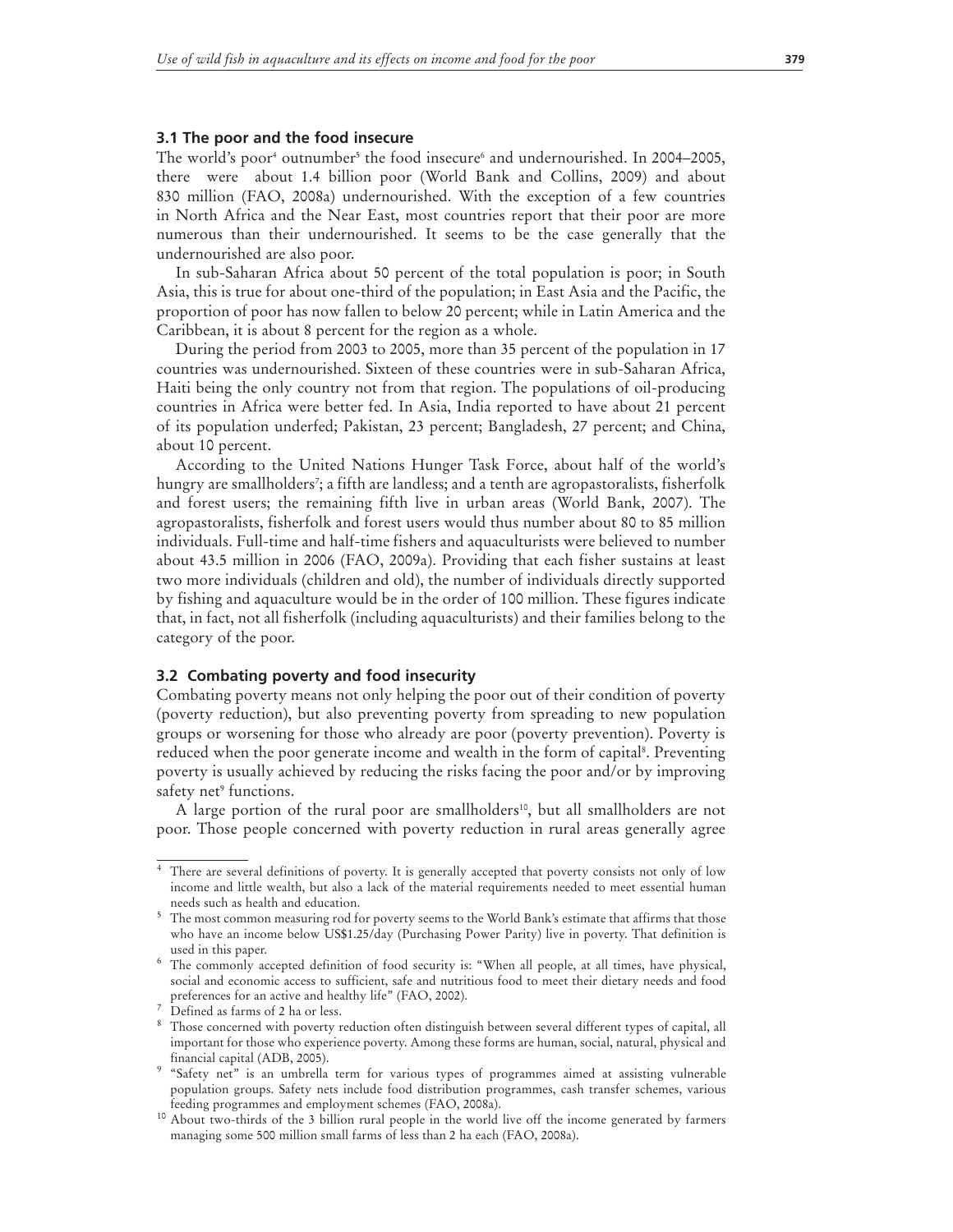that improved production and productivity of smallholders is essential, and studies of poverty reduction have revealed that agricultural growth is up to four times more effective in reducing poverty than is economic growth in other sectors of the economy (FAO, 2008a).

Although this finding is not reported as directly applicable to aquaculture, there is reason to believe that aquaculture growth also is effective in reducing poverty. There are two reasons: on the one hand, and as further described below, rural, small-scale aquaculture operations usually generate cash for their owners, which is indispensable for the poor as they buy food both in rural and urban areas, and on the other hand, the economic similarities between rural aquaculture and agriculture are such that the World Bank, in its analysis of the rural economy, classifies aquaculture as part of agriculture (World Bank, 2007).

Given that most of the food insecure are also poor, the actions meant to deal with the problems of poverty will also, in all likelihood, help deal with the problems of malnutrition and food insecurity. However, malnutrition is debilitating and, therefore, reduces the income earning possibilities of those who are undernourished. Thus, any action that leads to better nutrition in the end also combats poverty.

Most of the food insecure live in rural areas where most of the food is produced, yet they are net food buyers rather than sellers. Poverty constrains their access to food in the marketplace.

Therefore, agriculture's ability to generate income for the poor, particularly women, is more important for food security than its ability to increase local food supplies (World Bank, 2007).

This means that the fight against malnutrition is tightly linked to the fight against poverty: if poverty is reduced – or its spread prevented – this generally leads also to a concurrent improvement in nutrition for the poor.

#### **3.3 Food insecurity, malnutrition and fish**

Food insecurity has many different forms. The chronically food insecure never have enough to eat. Those who are seasonally food insecure fall below adequate consumption levels in the lean season, while the transitory food insecure fall below the adequate consumption threshold as a result of an economic or natural shock such as a drought, sometimes with long-lasting consequences (World Bank, 2007).

While fish is a good source of minerals, vitamins, fatty acids and animal proteins, it generally does not provide calories in sufficient quantities for those who regularly carry out heavy manual labour. It has been long recognized that those living in prosperous fishing communities must trade – fish does not provide them with sufficient supplies of all essential nutrients (Kurien, 2005).

Fish, however, are important for the micronutrients they contain. Some essential nutrients are not found or are found in very small quantities in many of the staples consumed in low-income countries. These nutrients – iron, iodine, zinc, calcium, vitamin A and vitamin C – are found in fish or vegetables. Marine fish also contribute fatty acids that are necessary for the development of the brain and the body (Bené, Macfadyen and Allison, 2007). The consumption of small fish is of particular importance, as these are often consumed whole, which means that nutrients available in the eyes, viscera and skeleton are used. Whereas big and small fish of the same species contain the same amount of protein per unit weight, small fish provide relatively higher amounts of minerals in diets because they are consumed whole, including the bones (Bené, Macfadyen and Allison, 2007). Fatty fish, in particular, are an extremely rich source of essential fatty acids, including omega-3 polyunsaturated fatty acids (PUFAs), so important for normal growth and mental development, especially during pregnancy and early childhood (FAO, 2003).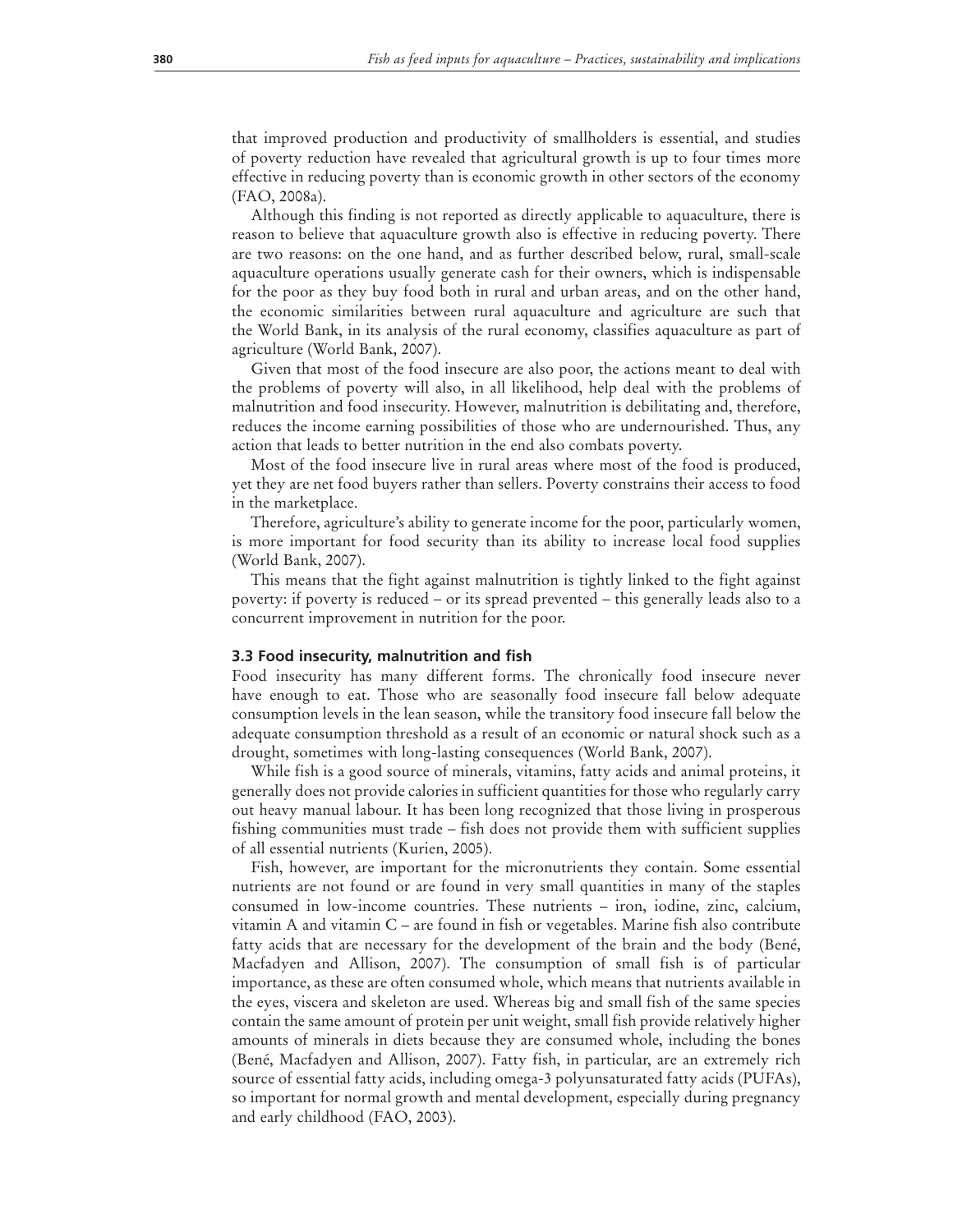Fish are important as a source of animal protein, especially where other sources of such protein are scarce. Fish protein accounts for about 18 percent of the animal protein intake in developing countries (Laurenti, 2007). However, the differences among countries and among regions within countries are large. In many communities in small island states, in Africa south of the Sahara and in Asia, the contribution of fish to nutrition is essential. Fish proteins can provide up to 50 percent and more of the total supply of animal proteins.

Increasing the availability of fish in the diet increases palatability and leads to increased consumption of a range of foods, thereby improving overall food and nutrient intakes (FAO, 2003).

# **4. AQUACULTURE: THE CREATION OF INCOME AND FOOD 4.1 Introduction**

Is aquaculture good or bad for the poor and the food insecure? Although most fishery and aquaculture professionals would probably answer "good" to this question, there is no one answer. There are too many different forms of aquaculture and too much variation in the situation of the poor and food insecure for a single answer to be possible. In fact, even if the question is narrowed down to a particular industry (e.g. tilapia farming in Central America, shrimp farming in Thailand), observers will differ about effects.

On the one hand, there are several effects of aquaculture that are positive for the poor and the food insecure. The industry generates income and produces nutritious food. On the other hand, the pursuit of aquaculture also creates externalities (usually effective through alterations of the environment) and undesirable market outcomes. In this paper "undesirable outcomes" are those that cause either reduced incomes for the poor or a reduced supply of fish or cheap foods containing animal proteins.

However, there seems to be a consensus among those familiar with the poor and food insecure in Southeast Asia where family operated aquaculture activities are common and well-established that their contribution to household income and food security overshadows the negative outcomes that this type of aquaculture may generate (see Edwards, 1999; Tung, 2000; Prowse and Admos, 2007). This section of the paper will consider those features of aquaculture that are positive for the poor and the food insecure. Negative aspects will be reviewed later.

Worldwide aquaculture production (not including plants) at the producer level was estimated to have had a value of about US\$85.9 billion in 2006 (FAO, 2009a). A significant share of this accrued to small-scale producers and their employees in Asian aquaculture. As aquaculture continues to expand, it may become a stronger force for lifting rural households out of poverty than small-scale fisheries<sup>11</sup>.

Commercial, large-scale, aquaculture of shrimp, salmon, tilapia, catfish, grouper, carps, etc, also generates employment (in production, processing and marketing) and provides income in rural and urban areas. Tax revenues from commercial aquaculture enterprises and foreign exchange earnings allow governments to invest in sectors that may add to the achievement of food security (FAO, 2003).

Aquaculture is now providing about half of the fish consumed by the human population worldwide (FAO, 2009a). As consumers in developed countries account for only about 30 percent of the total world fish consumption (Laurenti, 2007), it is evident that aquaculture supplies a very important part of the fish consumed in the developing world, but almost exclusively in Asia.

<sup>11</sup> As capture fishery production stagnates, the role of small-scale fisheries in poverty alleviation will probably take the shape of poverty prevention (Bené, Macfadyen and Allison, 2007) rather than poverty reduction, at least as long as substantive numbers of alternative employment opportunities do not develop for capture fishers.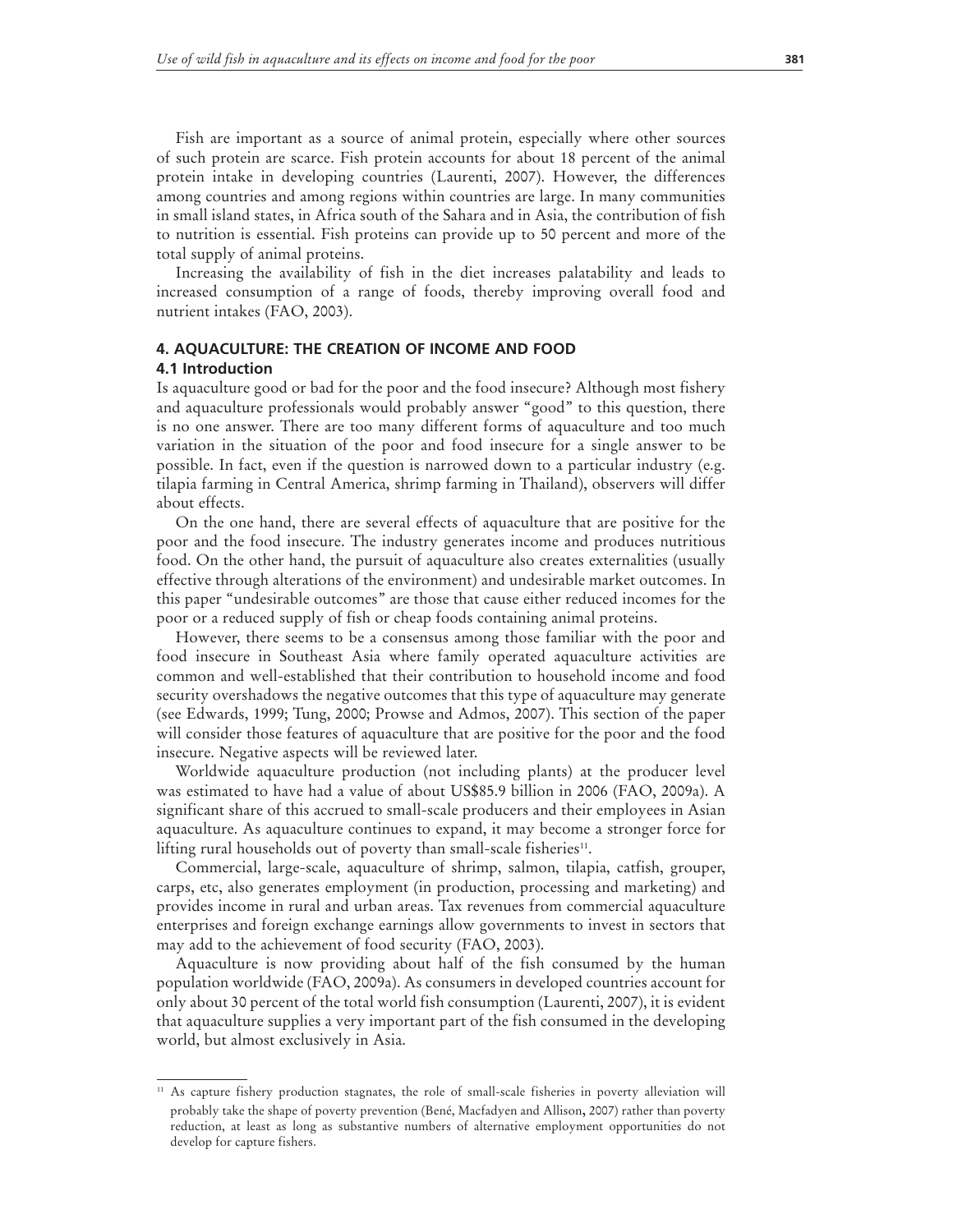#### **4.2 Aquaculture and income for the poor**

In Asia, rural aquaculture – managed as household activities or as enterprises – can contribute significantly to income for the rural poor<sup>12</sup>. Worldwide, fish  $-$  whether produced through capture fisheries<sup>13</sup> or aquaculture – are frequently seen as cash crop, even in the poorest of households. Studies in various developing countries (e.g. China and Viet Nam) have shown that 80–100 percent of the aquaculture products from rural farm households are marketed (FAO, 2003). This suggests that aquaculture is an activity that generates not only food for rural households but above all, cash and thus is an important direct and indirect source of food security.

In many countries, the average market prices of fish are lower than those of other animal products such as chicken, pork and red meat. Especially in Asia, the low prices of aquaculture commodities such as carps and tilapias make fish highly accessible to even the poorest segments of the population. Poor people in land-locked countries such as Nepal and Laos largely depend on freshwater aquaculture for their fish (FAO, 2003).

The average annual per capita income of people employed full-time in the fisheries sector (including aquaculture) in China was about US\$540 in 1999, which was more than double that of rural terrestrial farmers. In Southeast Asian countries such as Cambodia, Thailand and Indonesia, a similar situation can be found; farmers engaged in aquaculture generally generate higher household incomes than those who are not. In Viet Nam, 50 percent of the farmers involved in aquaculture consider it as their main source of income and derive on average 75 percent of their households' income from it. Catfish and shrimp culture specifically have, in recent years, provided an average annual household income of over US\$1 000, which is significantly more than that generated by comparable agricultural practices (FAO, 2003).

Suitable technology, know-how and inputs must be available for rural aquaculture to be a reality. However, aquaculture is able to function as an activity that generates cash only if aquaculturists find ways of marketing their produce. Thus, efficient markets are essential. Unless such markets exist or are developed, fishers and aquaculturists will not be able to rely on sales of fish as a source of livelihood.

#### **4.3 Aquaculture and nutrition for the poor and food insecure**

In many countries, fish is an important component of the diet and in some, rural aquaculture is an important source of supply. The main factor behind the high demand for staple foodfish (in particular, inexpensive farmed freshwater fish species feeding low on the aquatic food chain) within most developing countries is their greater affordability to the poorer segments of the community (FAO, 2003).

A consumption survey in Bangladesh confirmed that fish is an important part of the diet for most people in rural areas. Fish were eaten in small amounts and with great frequency in nearly all households. Changes in fish supply available for consumption therefore, affect the diets of most people in the country, including the poor households (Roos, Thilsted and Islam, 2003).

Aquaculture producers have, through various technological interventions, achieved important productivity gains and cost reductions. Over time this has led to a decrease in prices, despite short-term intervals of significant price swings. The prices of fishery products did not increase as a result of the growing international demand, instead they showed a decreasing trend (FAO, 2003). Studies seem to indicate two important

<sup>&</sup>lt;sup>12</sup> "Small-scale aquaculture is a very positive poverty reduction technology if it can be developed and integrated with participatory planning approaches, institutional and credit supports" (Tung, 2000). 13 Research in the Lake Chad area has shown that the poorest households around the lake consume a lower

proportion of their catch than the better-off households and instead sell most of their fish in order to be able to purchase cheaper foodstuffs – in the region, mainly millets (Bené, Macfadyen and Allison, 2007).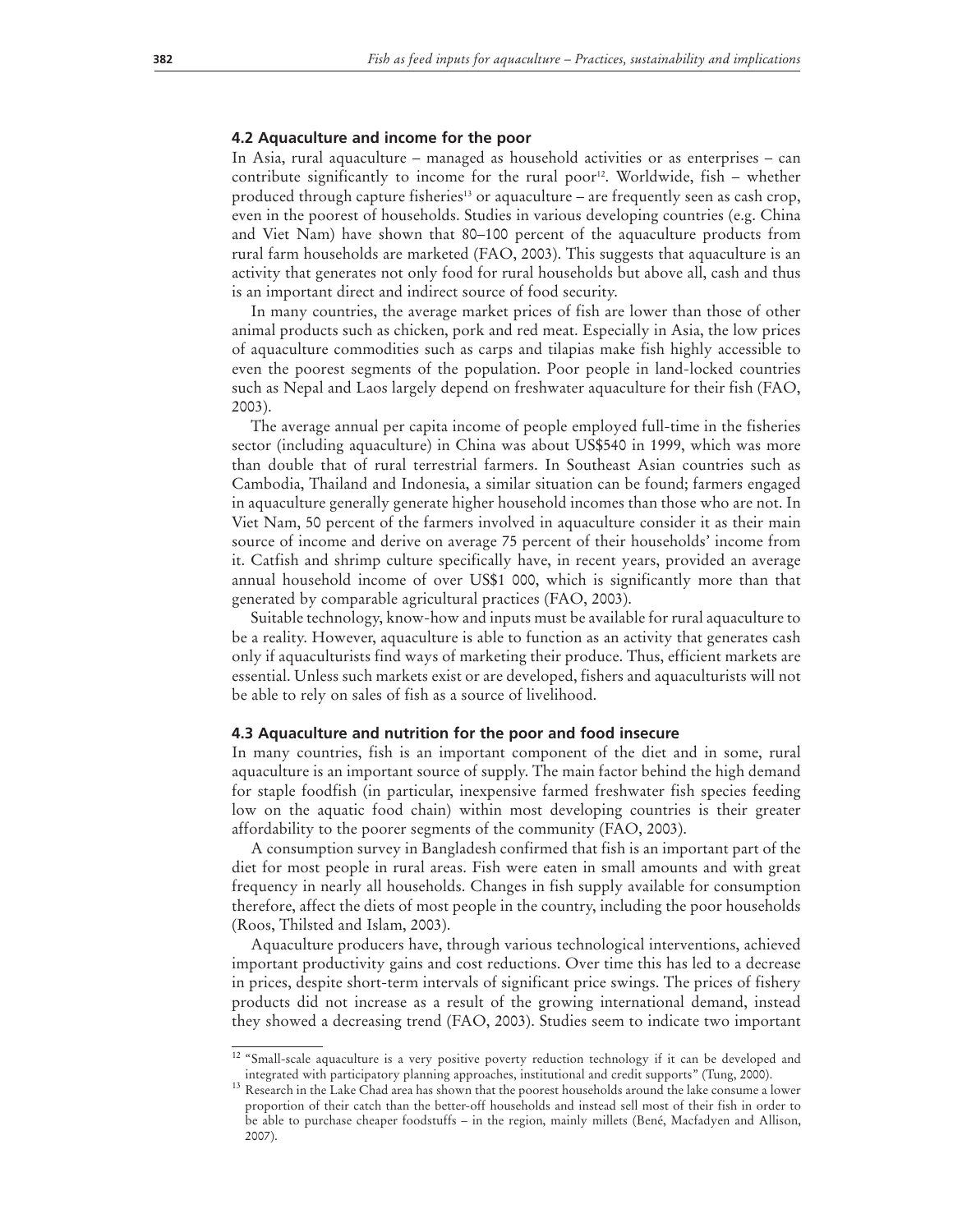characteristics. First, that indeed aquaculture is usually an effective rural activity as a source of income. As income is such a key factor in elimination of poverty, this seems to be extremely important. The second fact is that rural fish farming, where it is a long established tradition, has been and continues to be a source of food that even the lower income groups can afford to buy.

#### **5. USE OF WILD FISH AS FEED: EFFECTS ON FOOD AND INCOME**

Up to this point, the paper has provided a brief review of poverty, food insecurity, the interdependence of these conditions and the extent to which aquaculture alleviates poverty and improves food security. The effects of aquaculture on poverty and food security are sometimes large, like those reported for freshwater fish culture in many parts of Asia, sometimes smaller, as is the case in Africa and the Americas. However, there is little doubt that when undertaken in areas where a large part of the population is poor and food insecure, aquaculture will have positive effects on food security and help individuals exit poverty. In economically well-off regions, aquaculture contributes to economic growth. Nevertheless, climatic and economic conditions are not favourable everywhere, and in some regions the initiation and growth of aquaculture has been dependent on provision of public subsidies.

This section reports on investigations of the effects that might stem from the practice of using wild fish (and other aquatic animals) as feed for cultured fish and crustaceans. When these practices reduce income for the poor or decrease their food supplies, then aquaculture activities that employ wild fish as feed can be said to cause negative or undesirable outcomes.

# **5.1 Use of bycatch as aquaculture feed: impacts on food and income of the poor**

Globally, the use of wild fish as direct feed is not common. It occurs mainly in Asia, but is only infrequently practiced elsewhere<sup>14</sup> and with the exception of fattening of bluefin tuna, it is virtually absent from aquaculture as practiced in Africa, Europe and the Americas.

In Asia, the practice is common mostly in East Asia. It has hardly spread to India, Pakistan, Sri Lanka or the Pacific Islands. For countries in which freshwater fisheries predominate, the picture is mixed. There seems to be relatively little feeding with fish in Bangladesh and Laos, while the practice is widespread in Cambodia (Nam *et al.*, 2005), where aquaculture production reached 34 000 tonnes in 2006 (FAO, 2008b).

In East Asia, virtually all of the fish given as feed to fish and crustaceans originates in bycatch. However, bycatch has many uses. Some of it is sold directly as food, some is cured and some is used as raw material for surimi and other modern, ready-to-eat products. Also, some of the bycatch is used as raw material for fishmeal production.

There are reports (De Silva and Turchini, 2009) that fish farmers in Asia go fishing to provide feeds to their aquaculture activities. However, although in some areas large number of farmers are involved, if measured in terms of volumes of fish caught and supplied as feed, this practice is not significant in the Asian context.

In East and Southeast Asia, most of the fish used directly<sup>15</sup> as aquaculture feed has its origin in bycatch, often from trawl fisheries. In the context of this analysis, this fact raises four questions:

<sup>14</sup> E.g. small-scale fattening of crabs in Africa.

<sup>&</sup>lt;sup>15</sup> In this paper, the term "directly as feed", or "direct feed" when applied to wild fish, refers to all practices, with one exception, that result in the fish being used as feed for cultured aquatic animals. The exception is the practice of converting fish to fishmeal that is then incorporated, in an industrial process, in the manufacture of fish or shrimp feed, a practice referred to as using wild fish as "indirect feed" for aquaculture.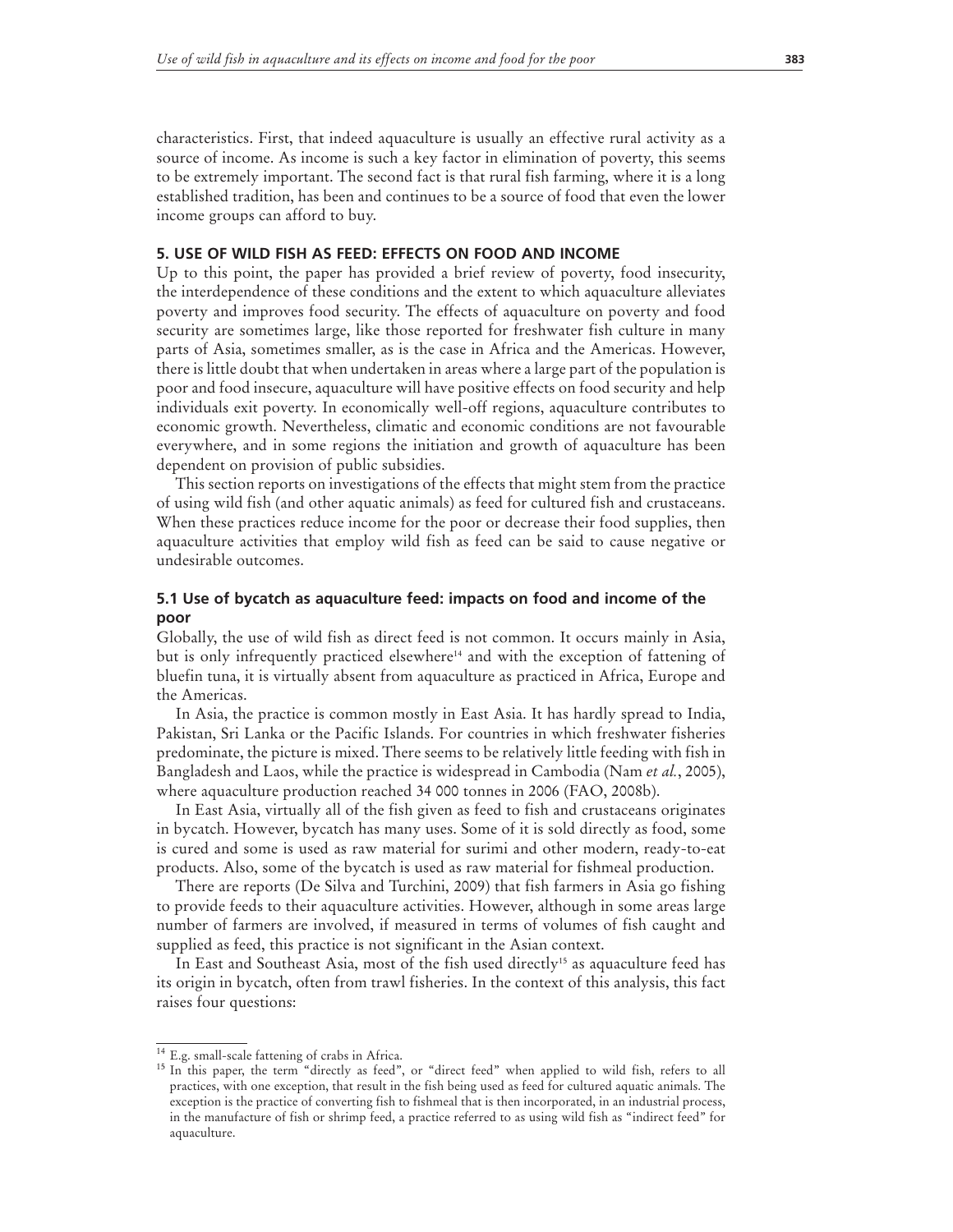- (i) Does the fact that bycatch is used as aquaculture feed cause a decline in the availability of fish and possibly, food security for a section of the population in the region where landings occur?
- (ii) Does the practice lead to less work and, therefore, less income for the poor and food insecure?
- (iii) Does the practice lead to unsustainable fishing pressures that in the end may threaten fish supplies from wild fisheries?
- (iv) Does the practice cause pollution and/or threaten human health?

*A priori*, it is most unlikely that the answer to any one of these questions will be the same for all of East and Southeast Asia. The situation will vary from region to region.

#### *5.1.1 Employment impact: global aspects*

Handling of bycatch generates employment on board vessels. Once landed, the catch will again be sorted, preserved, transported and marketed. At sea, crew sort and store the catch into various categories of catch and bycatch. This must be done irrespective of the final use of the bycatch, so the amount of work involved is not much influenced by whether the bycatch is used as aquaculture feed or not.

On land the situation is different; but almost irrespective of the final destination of the bycatch, much employment is generated. Fishmeal manufacturing is the exception, as it provides little employment<sup>16</sup>. Even if many fishmeal plants in East Asia are not the most modern (and do not separate meal from  $\text{oil}^{17}$ ), the labour intensity is comparatively low. But, as mentioned, fishmeal is only one of the uses of bycatch in Asia<sup>18</sup>, and aquaculture feed is not the principal use for the low-quality meal produced (often used for livestock and poultry). As a result, relatively few workers find employment in fishmeal plants that produce fishmeal from bycatch that is later incorporated into aquaculture feed.

It is fairly recent that the volume of bycatch and its use has drawn attention in Asia. While some countries have detailed reports, others have close to no data. As comprehensive data are lacking, discussions of the Asian situation rely on estimates<sup>19</sup>. This report affirms that the annual amount of fish used as direct aquaculture feed in the Asia -Pacific region in 2004 was in the range of 2.47 to 3.88 million tonnes (De Silva and Turchini, 2009). This feed was used primarily in the culture of marine finfish, freshwater catfish and for crab fattening. Although not quantified, a small amount of trash fish is used for lobster fattening and some for mollusc culture. The total output was in the order of 1.54 million tonnes<sup>20</sup> of fish, which may have generated an

<sup>&</sup>lt;sup>16</sup> In Peru, for each man-year of labour about 310 tonnes of fishmeal are produced (Sánchez Durand and Gallo Seminario, 2009). This can also be expressed by saying that each 1 000 tonnes of fish (in the Peruvian case – anchoveta) provide only 0.77 man-years of employment in the reduction industry proper.

<sup>&</sup>lt;sup>17</sup> Edwards, Le and Allan (2004) reported that in Viet Nam few fishmeal plants separate fish oil from fishmeal. Of the 119 fishmeal plants found in Thailand in 2003, only 13 separated fish oil from fishmeal (Thongrod, 2005).

<sup>&</sup>lt;sup>18</sup> But there are exceptions. In Thailand, almost all "trash fish" becomes fishmeal and about one-quarter of "low-value foodfish" is used as raw material for fishmeal and one quarter as direct aquaculture feed

<sup>(</sup>Khemakorn *et al.*, 2005).<br><sup>19</sup> While the historical information for Thailand is comprehensive (Thongrod, 2005), information about bycatches in India is "a matter of individual opinion rather then a verifiable fact" (Salagrama, 1998). Similarly, information on bycatches in Bangladesh is not detailed, and only global estimates are available (Ahamad, 2005).

<sup>&</sup>lt;sup>20</sup> Finfish production was 1.02 million tonnes in 2004; 0.4 million tonnes of freshwater catfish and 0.12 million tonnes of crabs were produced (De Silva and Turchini, 2009).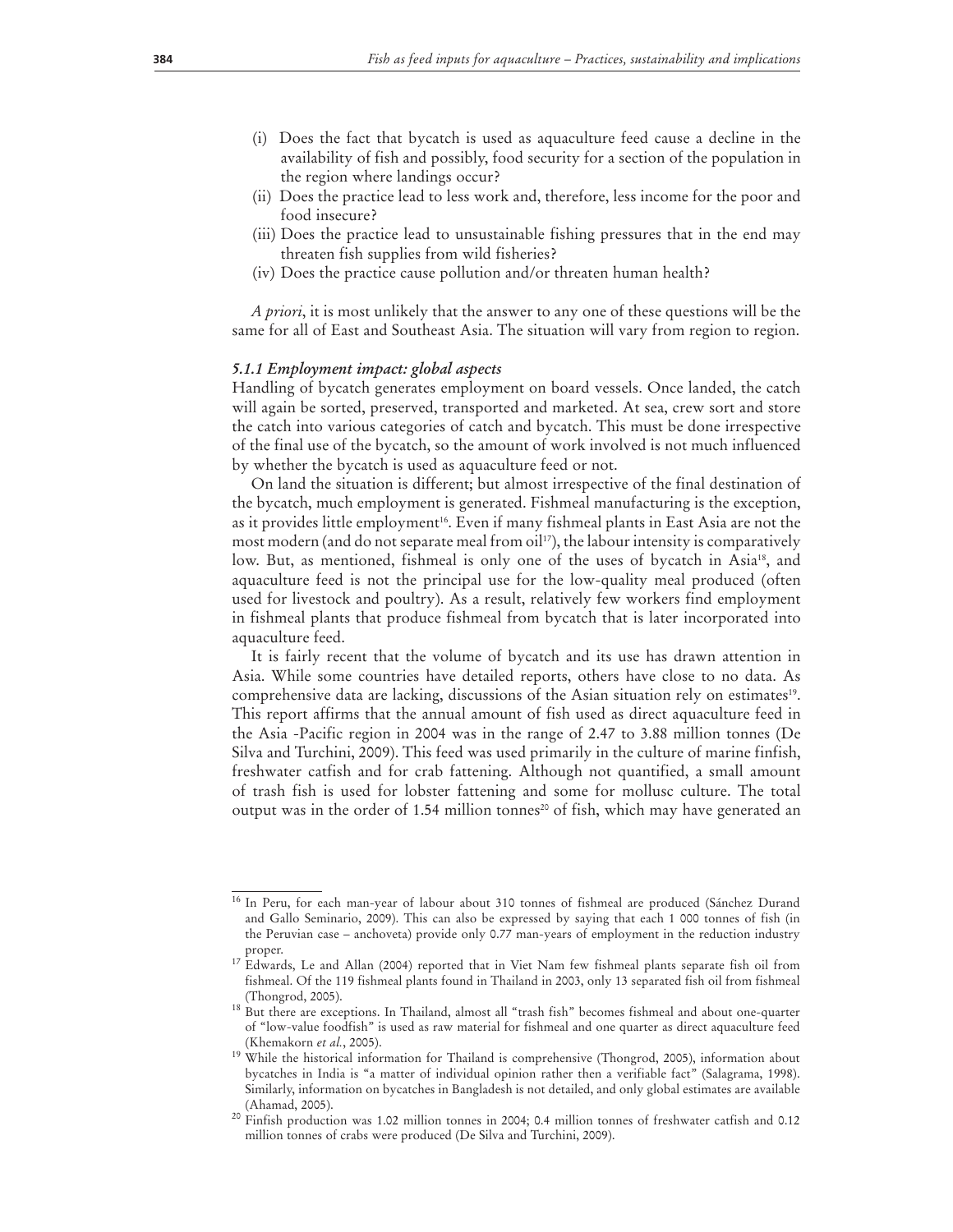employment of 0.27 million man-years (0.175 man-years/tonne<sup>21</sup>), out of which the low-skilled would be a majority, presumably in the order of 80 percent or more. To this employment should be added that of individuals not employed on fish farms but who are employed in bringing fish to farms, in manufacturing farm-made feeds or in bringing the product to export markets. No information is available on how much labour is used in these activities. A liberal assumption would seem to be that it equals the work on the farm. If so, the total employment generated would be on the order of 0.5 million man-years.

If not used in fish farming, the bycatch could, at best, have been used for production of food. Such activities are labour intensive. The employment generated in post-harvest activities (wet market, cured products and modern surimi type production) averages 1.5 man-years per tonne of fish (landed weight)<sup>22</sup>. This means that hypothetically between 8.1 and 10.2 million individuals, mostly unskilled, could have been employed by the fish processing industry. Even if a large degree of uncertainty surrounds these numbers, it seems clear that in Asia the use of fish as aquaculture feed, although creating substantive employment (above all, in the culture of marine fish), would generate a much larger employment had it been possible to sell the bycatch as food.

#### *5.1.2 Food impacts, global aspects*

The potential food impact of 5.4 to 6.8 million tonnes of bycatch used as aquaculture feed would have been large in 2004. It would have been sufficient to provide 540 to 680 million people with an additional 10 kg of fish per person per year or, in the latter case, it would have been sufficient to augment world annual per capita fish consumption by between 6 and 7 percent<sup>23</sup>. Such an increase would have made a

<sup>&</sup>lt;sup>21</sup> There seem to be few published references to the labour intensity on shrimp farms or in aquaculture generally. It is reported for Madagascar (N. Hishamunda, FAO, personal communication, 2009) that the shrimp culture industry has generated employment for about 4 000 to 5 000 persons. With an output of 6 000 to 8 000 tonnes of shrimp per year, this gives an employment "generation" per tonne produced of between 0.500 and 0.833. Given the low living standards in Madagascar and the modernity of the shrimp culture plants, the mechanization is higher on these farms than in most small shrimp farms in India, for example. Thus using an "employment" multiplier of 0.75 is probably an underestimate of the employment generated in Asian marine shrimp culture. Given the work involved in transporting, handling and distributing feed based on bycatch, it would seem, *a priori,* that the employment generation in marine finfish culture is at least as high, and probably higher, than that reported for shrimp culture. However, global statistics do not support this thesis. In 2006, about 8.1 million aquaculturists in Asia (FAO, 2009a) produced 46.3 million tonnes of aquaculture output, not including algae (Lymer *et al.*, 2008), which gives an "employment multiplier" of 0.175. An Asian Development Bank (ADB) review of aquaculture projects arrived at similar multipliers for tilapia farming in Bangladesh and the Philippines, 0.23 and 0.17 for the pond and cage cultures in the Philippines and 0.23 for pond culture in Bangladesh (ADB, 2005).

<sup>&</sup>lt;sup>22</sup> Scientific studies of employment in artisanal fish processing and marketing in artisanal communities seem to be lacking (Ward *et al.,* 2004; Kébé, 2008). However, it is common in the fisheries literature to find affirmations to the effect that each fisher provides work for two to four individuals further down the line in post-harvest activities. Are these full-time or part-time activities? In Asia, the average fisher may be producing an average of 2 to 3 tonnes per year. This would imply an employment generation of between 0.66 and 2.0 man-years in these post-harvest activities per tonne of fish landed. In Asia, the productivity of the average fisher is low. FAO (Lymer *et al.*, 2008) reports it to have been on the order of 1.3 tonnes per fisher per year in 2006. *A priori,* it seems unlikely that this amount could provide employment for up to four individuals in post-harvest activities. Given the economic growth that has taken place in South and East Asia during the last decades, productivity also in post-harvest activities is likely to have improved. This analysis is based on the assumption that 1.3 tonnes of fish landed provides 2 man-years of work in post-harvest activities. This means that each tonne of fish will generate on average 1.5 man-years of

work. 23 Such an increase would have been ideal from the nutritional point of view. However, it should be recognized that it would be judged as ideal from an overall perspective. It is mostly the case that bycatch contains a large proportion of juveniles of commercial species (or specimens of endangered species). Therefore, public policies will, probably irrespective of the use of bycatch, continue to aim for a reduction of bycatch. In addition, it should be pointed out that although most bycatch is edible, local preferences may preclude some of it being demanded as food.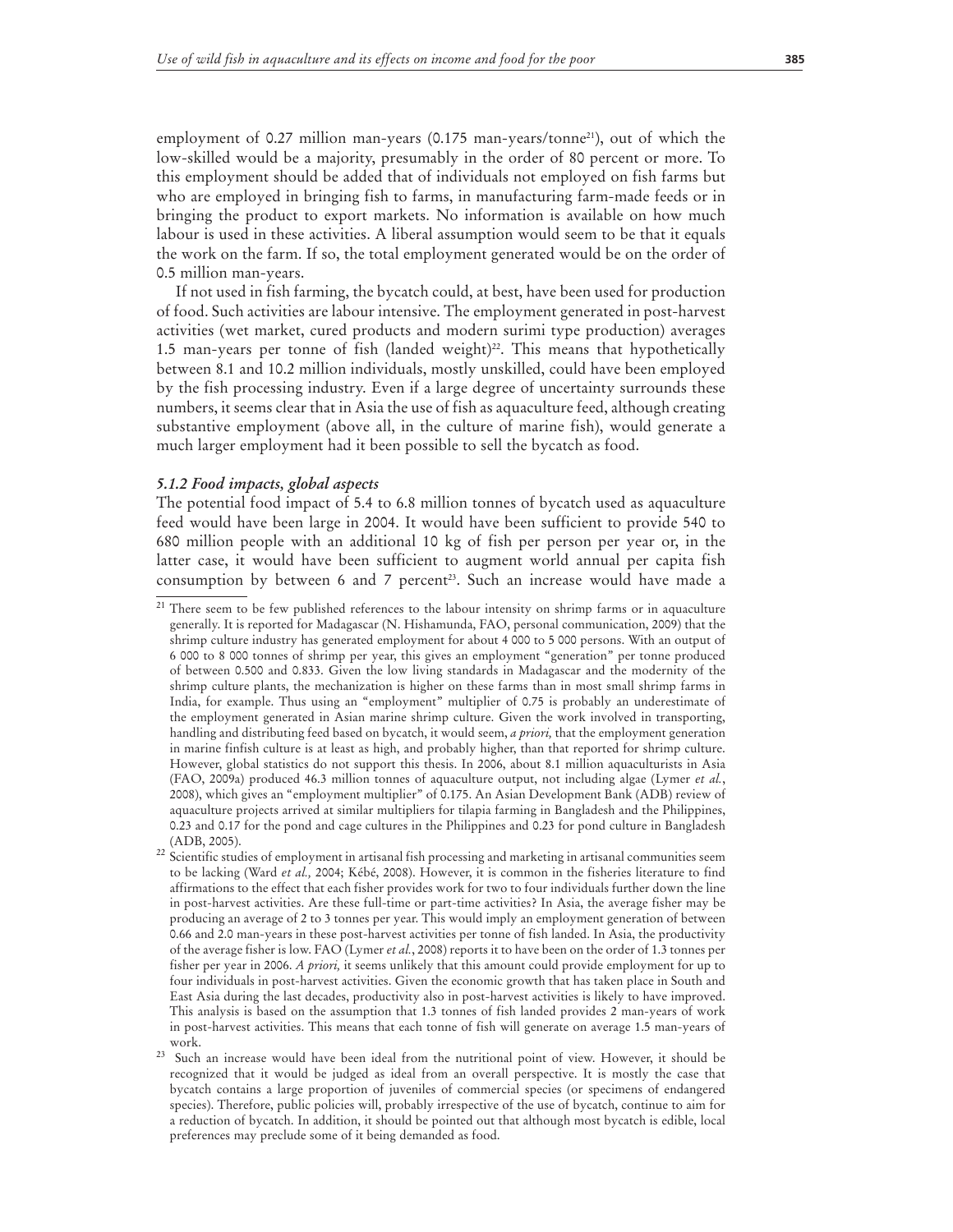dramatic improvement in the nutritional status of the poor if the fish could have been channelled to them. In Asia and the Pacific, the number of undernourished in 2003– 2005 was estimated to have been 542 million. If the bycatch could have reached them, they would each have had about 8.3 kg of extra fish annually.

Will aquaculture production, in part through the use of feed produced from the use of 5.4 to 6.8 million tonnes of bycatch, somehow compensate for this loss? The species (groupers, snappers, cobia, etc.) that are fed directly with this bycatch are generally priced at levels that preclude their regular purchase by the poor. Neither does it seem reasonable to argue that the production of these fish – generally sold in overseas markets – will somehow cause other species to become cheaper in the localities where the poor and undernourished in Asia do their food purchases, and that they, therefore, somewhat benefit nutritionally from this form of aquaculture. Thus, it is probably not reasonable to argue that the aquaculture production achieved by using bycatch as feed somehow offsets the food "loss" that use of fish as direct aquaculture feed can be said to cause in Asia.

However, the bycatch that is now used as aquaculture feed is brought to shore only in some regions of Asia. Most of the bycatch used for aquaculture feed is landed in China, Thailand and Viet Nam. Together these countries accounted for at least 90 percent of the bycatch used as direct aquaculture feed in 2002 (Stobutzki *et al*., 2005). Although bycatches in India are substantial, only very small amounts are used for aquaculture feed. In Bangladesh, most bycatch seems to be discarded at sea. In Malaysia, the absolute quantities of bycatch used are relatively small, 43 000 tonnes in 2002, but they are large on a per capita basis. In Indonesia, the Philippines and Thailand, the amounts used are small on a per capita basis.

In the regions where bycatches are landed, they represent an opportunity for the local poor and undernourished to obtain cheap fish when the bycatch is offered for sale in wet fish markets. But as soon as preservation and/or transport is needed to bring the fish to the poor, the price of the fish increases, and soon the very poor will not have the means to purchase it. It does not seem reasonable to argue that alternative food-fish markets for bycatch that is now used as aquaculture feed could realistically be found outside the countries where these bycatches are landed. In fact, landings are not economically available as food outside the regions surrounding landing centres<sup>24</sup>. However, it should be recognized that in those regions the nutritional difference could be very significant. Additionally, some of them could cover quite vast territories in densely populated a coastal regions (e.g. in China, India, Viet Nam), given the use of long-established, low-cost curing methods and means of transport. On the one hand, where the volumes are relatively small in comparison with the market, which is the case in several countries (i.e. Bangladesh, Indonesia, India and the Philippines), local demand probably exists for the quantities of bycatch that could be made available, and the difference in food supplies could be considerable in the coastal regions concerned. On the other hand, in China, Thailand and Viet Nam, the quantities of bycatch used as aquaculture feed are probably too large, in relation to markets, to find a market among the poor within the regions surrounding those landing centres where the bycatches are landed. While a difference would be achieved within the coastal regions of these countries, it is not evident that all the present bycatch could be disposed of as food.

However, it should be recognized that the availability of bycatch as food for the poor is not only threatened by its use in aquaculture. Already in 1998 Salagrama (1998) wrote about the use of bycatch in India, where only a very small part of it is used as aquaculture feed: "The growing market demand for all varieties of fish appears to affect poorer segments of the society – petty fish traders, processors and lower-end consumers – negatively and requires careful and urgent attention".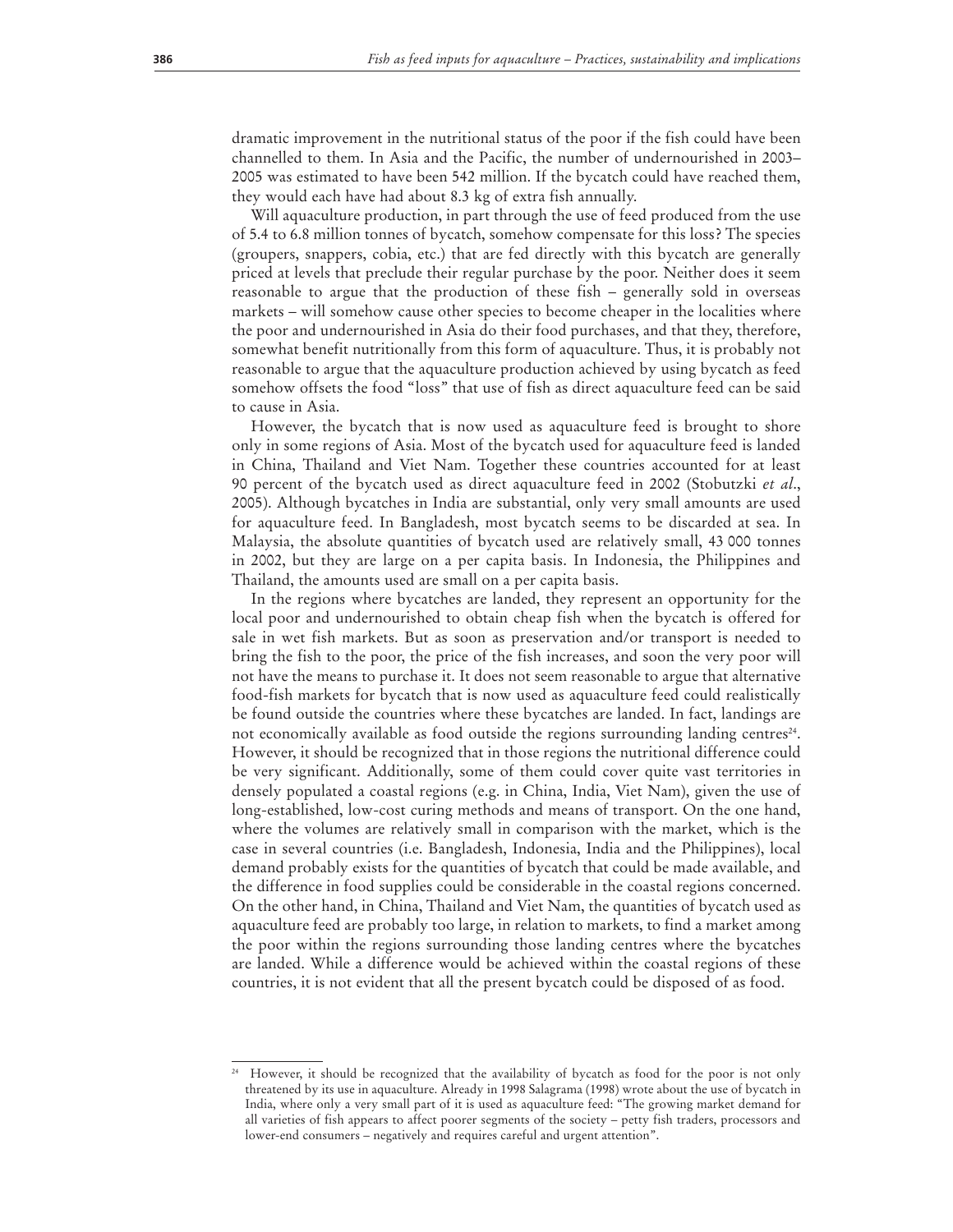#### *5.1.3 Bycatches: a source of fisheries decline that will impact the poor?*

All reports seem to show<sup>25</sup> that often a very large part of the bycatch – be it quantified as trash fish or as low-value foodfish – contains a large share of juveniles of commercial species. This will negatively impact commercial fisheries, and beyond a certain point, may even threaten the sustainability of the species. However, in respect of the question "does the use of bycatch as aquaculture feed lead to unsustainable fisheries?", the answer is probably "no" in most situations. There are two reasons.

First, although fishers in Asia have come to see more of an economic role for bycatch and have modified their fishing practices accordingly, bycatch is still a secondary motivation. Fishers will add something to their earnings by landing and selling bycatch, but most income comes from the sale of the fish at which the fishery was aimed (e.g. shrimp in trawl fisheries for shrimp). So if fishers were prohibited from landing and selling bycatch (thus being obliged to discard all of it), such a rule would somewhat reduce the fishing effort, but probably not for long. Therefore, in the wider context of sustainable fisheries, the use of bycatch as aquaculture feed seems to be a non-issue, and it is unlikely that fishery managers in the future will be able to count on a "bycatch for aquaculture prohibition" as an effective tool in the struggle against unsustainable fisheries<sup>26</sup>.

The second reason is that with the exception of China, Thailand and Viet Nam, aquaculture feed, direct or indirect, is not a dominating use for bycatch. In the rest of Asia and elsewhere, bycatch is mostly used either as human food, as feed for livestock and poultry or discarded.

Again, to be clear, fisheries that are characterized by large volumes of bycatch are also mostly unsustainable; and unless remedied, this may cause a decline of the aquatic resource base, which most likely in the end will impact negatively on society, including the poor and undernourished. But, this scenario is not caused by aquaculture, and, therefore, modifications of aquaculture practices will not contribute to a brighter future for world marine fisheries in the sense that they would result in sustainable management of bycatches.

#### *5.1.4 Country notes*

#### *China*

China reports that large quantities of low-value/trash fish are used in aquaculture. The practice had been growing in parallel with the growth in aquaculture, and lately some 2.8 to 2.9 million tonnes were reportedly fed annually, mostly to marine finfish. During this period, market prices for low-value fresh fish increased and poor sections of the community had seen a fall in their possibilities to consume fish (De Silva and Turchini, 2009).

The proportion of undernourished in the Chinese population has fallen and was recorded at 9 percent in the period 2003–2005 (FAO, 2008a). This means, however, that there were still about 125 million undernourished in the country. In the same period, per capita supplies of fish<sup>27</sup> reached 25.8 kg, providing some 6 g of animal protein per person per day. However, the Chinese diet is relatively rich in animal proteins (21 percent of energy comes from animal proteins), and the contribution of fish to animal protein supply has fallen and was below 20 percent in 2003 (Laurenti, 2007). If fish used as aquaculture feed in China had been supplied locally as human food, annual

<sup>&</sup>lt;sup>25</sup> For examples, see Salagrama (1998) and Ahamad (2005).<br><sup>26</sup> Management of bycatch will probably continue to focus on the "supply", i.e. the volume of bycatch caught, accepting that the costs associated with any management of the use of bycatch are prohibitive. Therefore, efforts will continue to develop technological inventions in the design and use of fishing gear, but there will also be increasing use of economic incentives and various command and control strategies.

<sup>&</sup>lt;sup>27</sup> Live-weight equivalent.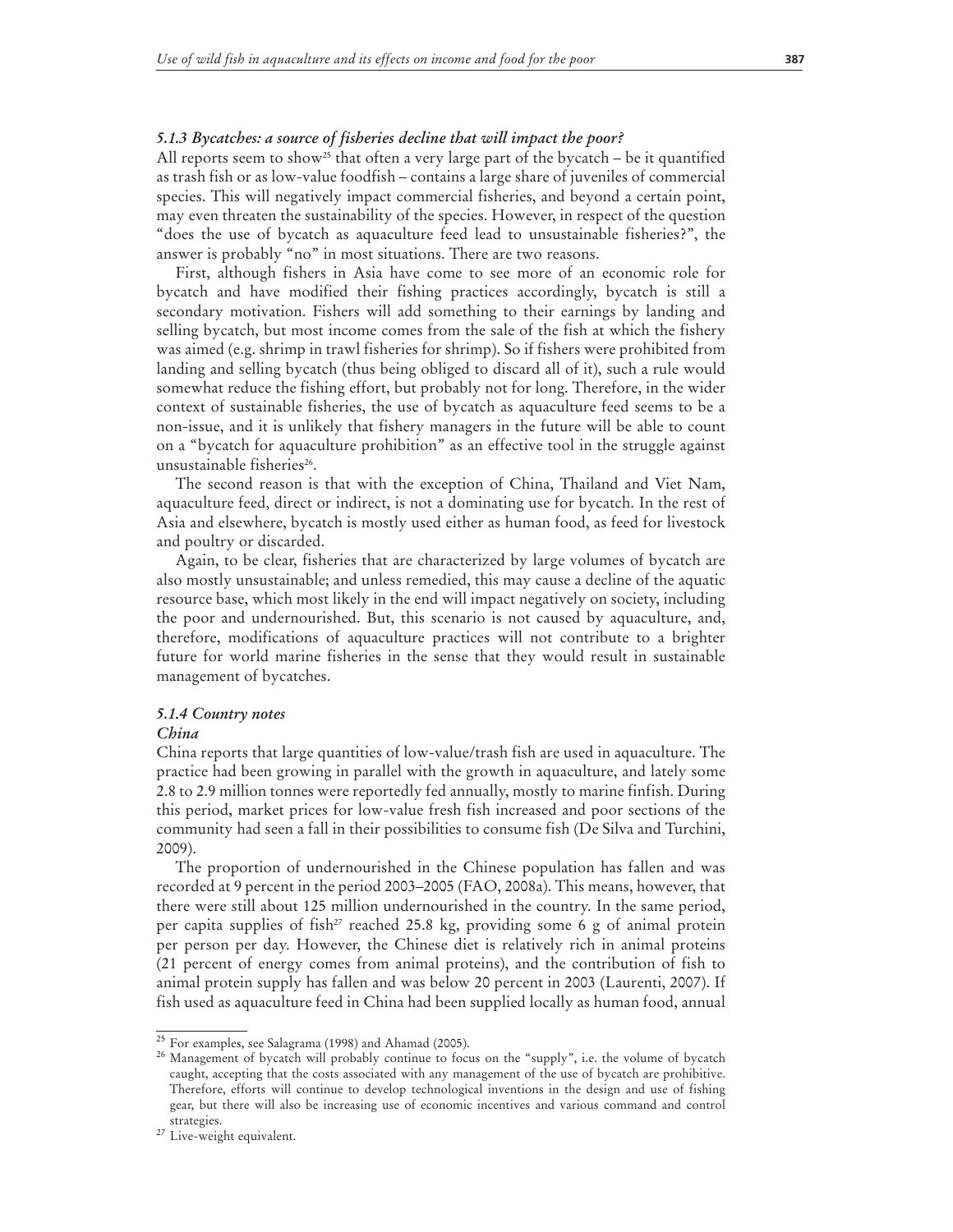supplies would have increased by about 2.2 to 2.3 kg (about 9 percent increase) for all the inhabitants.

Fishery and aquaculture authorities in China are reported to be supporting increased use of industrially manufactured, pelleted aquaculture feeds. There are several reasons for the shift, but a major reason is apparently the difficulty in coming to grips with the pollution and negative effects on human health that are linked to the widespread use of wild fish as feed (De Silva and Turchini, 2009).

Recently, the production of surimi-based products has expanded in China. These products also use low-value fish as raw material. So, even if the use of low-value fish as fish feed were to decline (as farmers follow the policy of using pelleted feeds instead of raw fish), it is not evident that the availability of low-value/trash fish for human consumption would increase. Also, it seems plausible that at least a portion of the bycatch will be channelled into production of pelleted feeds.

#### *India*

It has been estimated (Chandrapal, 2005) that landed bycatches in India are around 1.3 million tonnes yearly<sup>28</sup>. A large part is sold directly for food, in fresh or cured form, and most of the rest is converted into fishmeal<sup>29</sup>. However, the quality is low, generally unsuitable as feed for marine shrimp, and the product is used primarily as poultry and livestock feed. The exception is feed for freshwater shrimp<sup>30</sup>.

Thus, in India the use of bycatch for aquaculture feed has been limited (although fluctuating), and at present its use does not seem to interfere noticeably with the food and income situation of the poor and undernourished. However, this situation can change, if it has not already done so. Increases in the world price for fishmeal will increase the incentive to establish modern fishmeal factories in India, factories that can supply meal and oil of a quality essential for shrimp feeds. Such developments would, of course, also encourage fishing vessels to retain, possibly even capture, larger quantities of fish suitable to be sold as raw material for fishmeal.

#### *Viet Nam*

In Viet Nam, the rapidly expanding aquaculture industry is dominated by marine shrimp and freshwater fish production. In 2006, *Pangasius* culture provided almost 40 percent of the finfish culture. The industry uses large and growing volumes of fish as feed. It has been estimated that in 2002 the industry used 0.9 million tonnes of trash fish as direct feed (Stobutzki *et al*., 2005). Given the rapid expansion in catfish culture and the practice of feeding with feeds that include fish, this amount has most likely have increased considerably.

There are no data about the employment in the Vietnamese shrimp culture industry. If the productivity is similar to that in Bangladeshi marine shrimp culture in industry $31$ (ten individuals per tonne produced), then the employment in Viet Nam's shrimp culture industry ought to be on the order of magnitude of 3.5 million people. However, if the technology used were similar to that of the modern, large-scale farms of Madagascar, then employment<sup>32</sup> would number about 290 000. This figure is probably closer to the correct number, as Viet Nam reports a total aquaculture employment of about 670 000 people.

<sup>&</sup>lt;sup>28</sup> Equivalent to about 1.3 kg/inhabitant/year (live-weight equivalent). In absolute terms the figure is low, but it amounts to a potential increase in consumption (if all bycatch can be consumed as food – which is not likely) of about 20 percent.

<sup>&</sup>lt;sup>29</sup> Twenty-seven fishmeal plants are established in South India (Andhra Pradesh, Tamil Nadu, Kerala and Karnataka).

<sup>&</sup>lt;sup>30</sup> About 30 000 tonnes of freshwater shrimp produced per year (2002, 2003).<br><sup>31</sup> FAO data (N. Hishamunda, FAO, personal communication, 2009).

<sup>&</sup>lt;sup>32</sup> Expressed as the equivalent of full man-years of employment.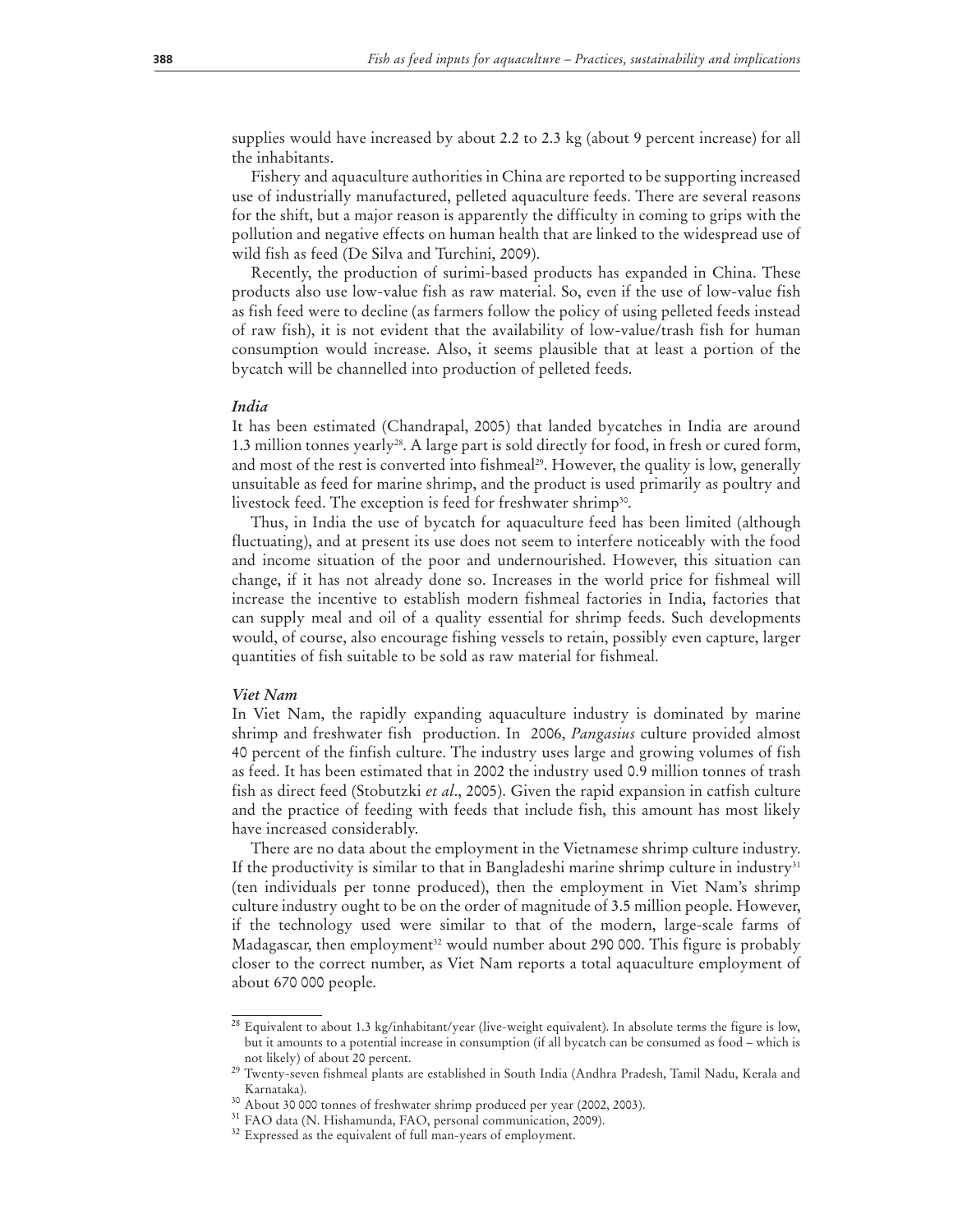The use of wild fish as direct feed is common in the culture of *Pangasius* as well as in grouper and spiny lobster culture. It has been estimated that some 160 000 individuals are employed in the *Pangasius* industry.

If the 0.9 million tonnes of bycatch were not used as direct aquaculture feed, this quantity of fish might give rise to some 1.35 million man-years of employment (see footnote 21) in processing, storage and trade of food-fish products. This is a significant number in a country whose population was 80 million in 2002, and it is twice the employment generated in the aquaculture industry as a whole.

If the bycatch now used as feed, either because it is made into fishmeal for aquaculture (a small portion) or because it is fed directly (generally as an ingredient in farm-made feeds), could be supplied as food, the volumes available would be considerable. The order of magnitude is 0.9 million tonnes<sup>33</sup>. This is equivalent to a supply of 10 kg per person per year, which at the time of writing would be equal to an increase of more than 50 percent of fish supplies. In a country where one in four children is underweight or stunted (FAO, 2008a) but (food) energy supplies are close to normal, additional nutrients are important. If the fish could be channelled to those most in need, then the difference could be considerable.

#### *5.1.5 Conclusions*

In summary, it would seem that the use of bycatch as aquaculture feed is beneficial for those of the poor and undernourished in East Asia who are gainfully employed in aquaculture activities. They gain considerable income from this activity.

However, they are outnumbered by those who (at least in theory) could benefit if the bycatch were not used as aquaculture feed. They would benefit both in terms of access to cheaper fish and in terms of employment and, therefore, income. This group is several times larger than the group within the aquaculture industries that benefit. In terms of gaining paid employment, the group not having such opportunities might be three to five times larger than those who are employed in aquaculture activities where fish are used as feed. These "adverse outcomes" of using fish as aquaculture feed seem particularly pronounced in China, Thailand and Viet Nam. However, as pointed out earlier, the benefits for the poor and undernourished that might flow from a cessation of the use of fish as feed in these three countries will come about only if the bycatch can reach their local markets and be sold at prices they can afford.

It is true, of course, that food is produced by the concerned aquaculture units; but the fish and shrimp produced are generally destined to "up-market" consumers, frequently in other countries or on other continents. Thus, the positive effects on local fish markets in Asia and sub-Saharan Africa – the two regions with most of the poor and undernourished – in the sense of more fish being made available, are an unlikely effect<sup>34</sup> of present aquaculture practices.

#### *5.1.6 Outlook*

In several Asian countries, the demand for bycatch has increased. It has become a source for making fishmeal and a starting point for making surimi and other easy-toeat foods. In East Asian countries, the demand for bycatch as aquaculture feed has increased rapidly during the last decades *pari passu* with the growth in aquaculture. The use of bycatch as fish feed has been particularly conspicuous in China, Thailand and Viet Nam.

 $33$  The effects associated with imported fishmeals are not included in the calculation.<br> $34$  Globally, it is clear that the supply of fish, crustaceans and molluscs from culture has kept world fish prices at a level below what they would have been in the absence of aquaculture. True, the supply of cheap foodfish originating in bycatch or of small pelagic species would have been higher than currently, and this would have kept average prices down, but it is not certain that fishmeal production would have been much smaller than it is, as the meal would have been used as feed in the livestock industry.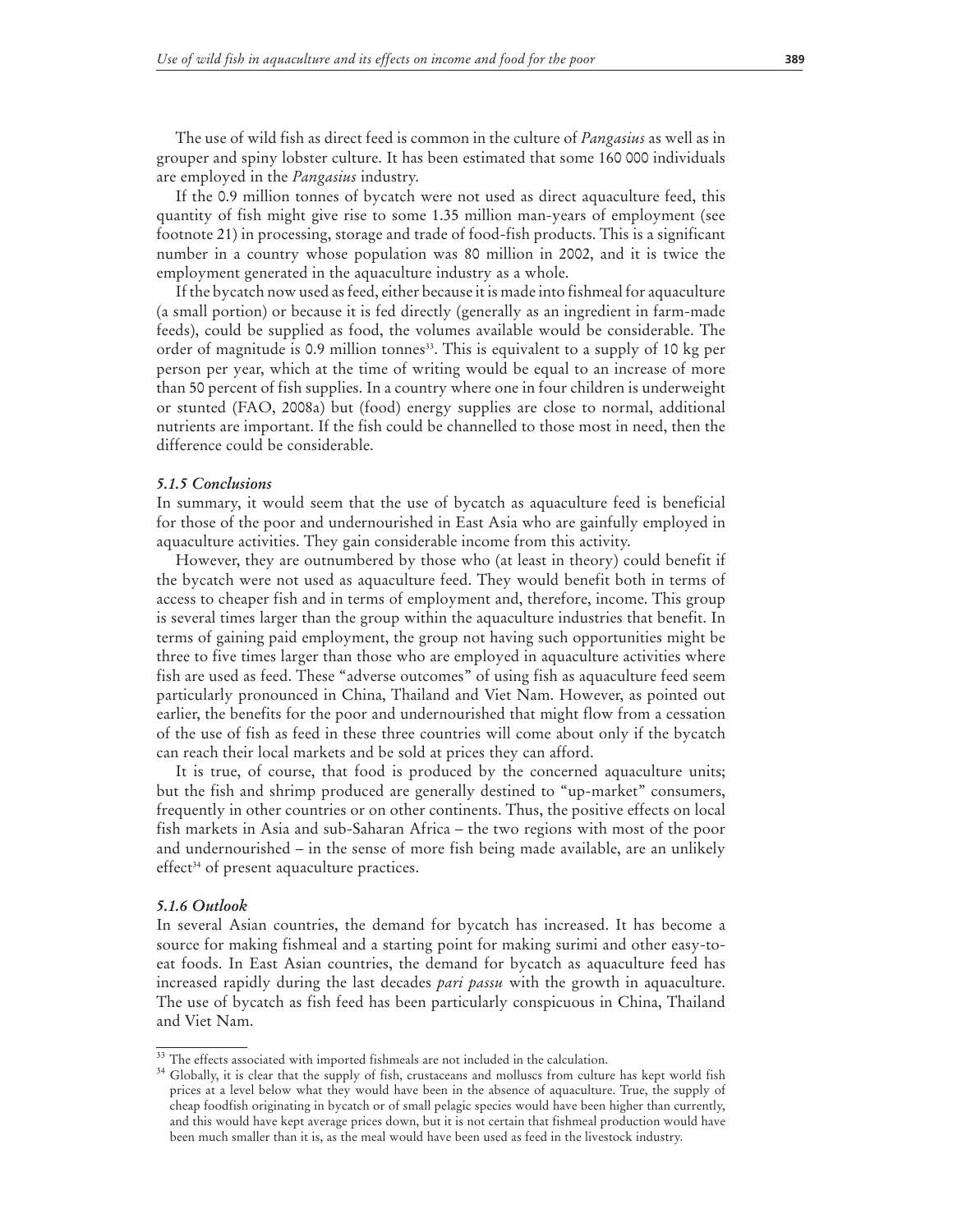Will these trends continue? It is doubtful – on the one hand, there are several forces that work against an increase in using wild fish obtained as bycatch as aquaculture feed. They include the negative effects on commercial fish stocks of the catch of juveniles, the risk of spreading disease to fish and humans, the loss of employment/income for the poor and less nutritious food being available for the undernourished.

On the other hand, rapid increases in prices of internationally traded commodities such as fishmeal and fish oil will stimulate Asian and African entrepreneurs to convert more of the locally available fish – whether bycatch or target catch – into fishmeal and oil, both for local and export markets.

# **5.2 The practice of fishing for aquaculture feeds and its impacts on the poor and undernourished**

With almost no exceptions<sup>35</sup>, the fish that are captured explicitly for the purpose of becoming animal feed – and thus also aquaculture feed – are converted into fishmeal and oil before being converted into shrimp and fish feed. Such dedicated reduction fisheries supply the fishmeal industries in most of the Americas and in Europe, where the fishmeal plants are also obtaining a growing volume of viscera, heads and bones from the fish processing industries. In Africa, there are reduction fisheries in Morocco and South Africa, while in the Asia-Pacific region the main such fishery takes place in Japan.

These reduction fisheries affect people who participate in them, as well as those who subsequently use the fish landed. They include those working in fishmeal and fish-feed factories, fish and shrimp farms and those who provide inputs to these facilities and ensure transport of the various raw materials and products. Given the intercontinental trade of fishmeal, these groups of people will find themselves on different continents. Many of those who catch the fish and turn it into fishmeal work and live in the Americas or Europe, while many of those who produce fish feeds and subsequently grow fish and shrimps are in Asia36.

# *5.2.1 Employment impacts: global aspects*

Modern factories that each day turn hundreds of tonnes of fish (and offal) into fishmeal and fish oil have relatively few employees. The factories that produced the 1.78 million tonnes<sup>37</sup> of fishmeal needed for marine shrimp culture (3.26 million tonnes) and culture of marine finfish (1.1 million tonnes) in 2004 are likely to have created some 1 370 manyears of employment<sup>38</sup> in fishmeal plants. The associated fisheries could have generated some 78 000 man-years of employment for fishers<sup>39</sup>.

<sup>&</sup>lt;sup>35</sup> However, in remote areas, fishers who keep marine fish in cages may not have access to pelleted feeds and, therefore, bycatch is their only option. This means that at times when bycatches are low, fishers have to embark on fisheries for low-value fish explicitly to feed their cultured stock of fish (De Silva and Turchini, 2009).

<sup>36</sup> This study estimates that the total aquaculture use of fishmeal in Asia was on the order of 2.4 million tonnes in 2004. The Asian production of fishmeal in that year was on the order of 1.7 million tonnes (FAO, 2008b). As in many countries, a large share of this meal was not used for fish feed; it is clear that much of the fishmeal used in Asia is produced outside the region.

<sup>37</sup> A global survey by Tacon and Metian (2008) indicates that the food conversion ratio (FCR) for marine shrimp feeds averages 1.7 and the average fishmeal inclusion in 2006 was 20 percent. Thus 1.11 million tonnes of fishmeal were required. The corresponding figures for marine fish are a FCR of 1.9 and

fishmeal inclusion of 32 percent. Thus 0.67 million tonnes of fishmeal were needed. 38 The Peruvian Case Study (Sánchez Durand and Gallo Seminario, 2009) in this technical paper states that 1 000 tonnes of feedfish generate 0.77 man-years of employment in the fishmeal and fish oil industries (not including seagoing personnel), while 1 000 tonnes of the same fish – but then well preserved on landing – would generate 65.6 man-years of work if the fish were taken to a cannery and preserved as

food.  $39$  Total capture fishery landings in 2006 in Peru reached 7.0 million tonnes. This was done by about 68 000 fishers, an average productivity of 102 tonnes per fisher per year (FAO, 2009a). While the Peruvian fisheries are exceptionally productive, this productivity may be on the high side for other fisheries. Assuming a 23 percent recovery, the total amount of fish required is about 7.74 million tonnes.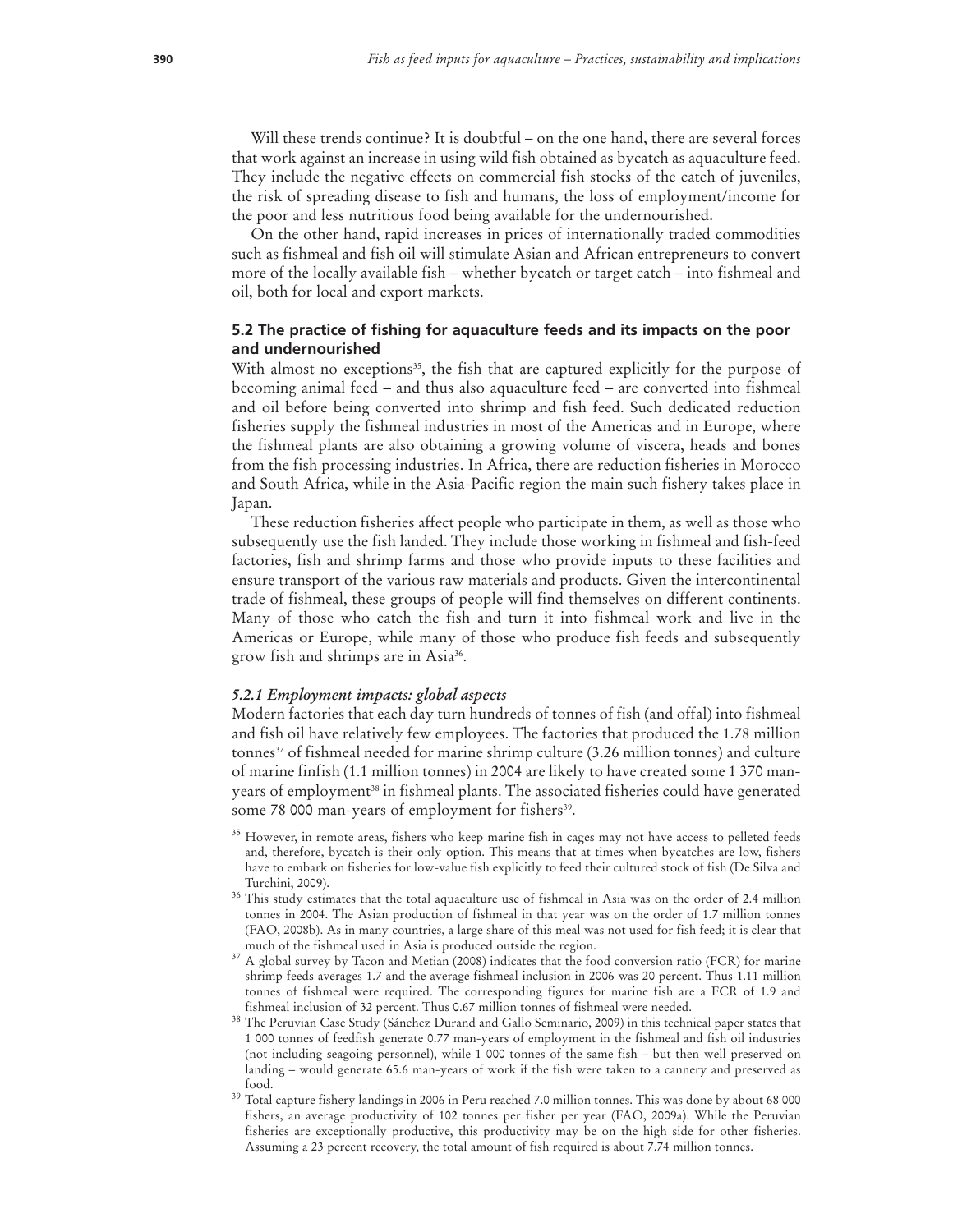The employment on shrimp and fish farms using the fishmeal will be on the order of 2.64 million people<sup>40</sup>, more than 90 percent of whom are in shrimp culture, mainly in Asia. Most of this employment is of unskilled labour and is thus a possible source of income for the poor. To this figure should be added some additional employment in independent feed mills and transport services. Thus, most employment is generated where the fishmeal is used, not where it is manufactured.

Could it be otherwise? Could more employment be generated in the regions where the fish are caught and landed and, if so, would the poor benefit? If fish were not landed, and therefore no fishmeal produced, of course all would be worse off. A large section of the South American fishing fleet would stay in port and the shrimp farming in India, Indonesia and Viet Nam would probably close, as they depend almost entirely on imported high-quality fishmeal. Large unemployment would follow. Some of the farms in China and Thailand would survive on local fishmeal. After some years, fish species that prey on the reduction species might flourish. It is unclear if increased landings of such species would impact positively or negatively on the incomes of the poor.

One conceivable scenario is that the fish are landed and instead of being turned into fishmeal, they are processed, preserved and marketed as food. Such a scenario would have very dramatic employment effects, but they will be analysed only if such a scenario is realistic. This will be done in the next section, where in fact, it will be shown not to be realistic.

#### *5.2.2 Food impacts: global aspects*

One of the alleged undesirable outcomes associated with the use of fishmeal and fish oil is a reduced supply of fish, particularly for the poor and food insecure. There are two scenarios for reduction in supplies: (i) the situation in which an existing market for fresh fish has seen supplies of fish reduced because fishmeal factories have bought the fish and turned the fish into fishmeal, and (ii) the situation in which the food processing industry has not managed to use drastically increased supplies of fish as food but instead turned the fish into fishmeal, that is, the increased supplies of fish have been used to make fishmeal instead of supplied as food. The first argument applies more to the bycatch situation, the second situation concerns reduction fisheries. This is the situation that will be analysed now.

Only if fish are cheap is there a reasonable chance that the poor can afford to buy them and improve their nutrition. This paper has already argued that bycatch is of nutritional or food benefit to the poor only if they can access it at, or close to, landing centres and soon after off-loading. Once the fish have to be processed in modern fish processing plants, costs are added and the likelihood that the product will be bought by the poor recedes. Where local landings are far in excess of what the nearby markets can absorb – which is the case for some of the fisheries in South America, northwest Africa and Northern Europe – such processing is the only realistic alternative. Traditional processing, relying on wind and sun, will not do.

The same argument applies to the poor and reduction fisheries. The species supplied to fishmeal plants are all edible and more<sup>41</sup> or less in demand as food where they are caught. Why then have reduction fisheries developed? Essentially because the species exploited under reduction fisheries are usually seasonal fisheries of pelagic species with large quantities of fish landed during relatively brief periods, the quantities far exceeding what local markets reasonably can consume in fresh form or what fish

<sup>40</sup> Conversion factors: 0.75 man-years of employment per tonne of shrimp produced, 0.175 man-years of employment per tonne of marine fish produced. See footnote 21 for explanations.

<sup>&</sup>lt;sup>41</sup> But not all. While there are other uses for menhaden, the species is hardly consumed as food. The same applies to a group of feedfish known as sand eels that are caught in the North Sea.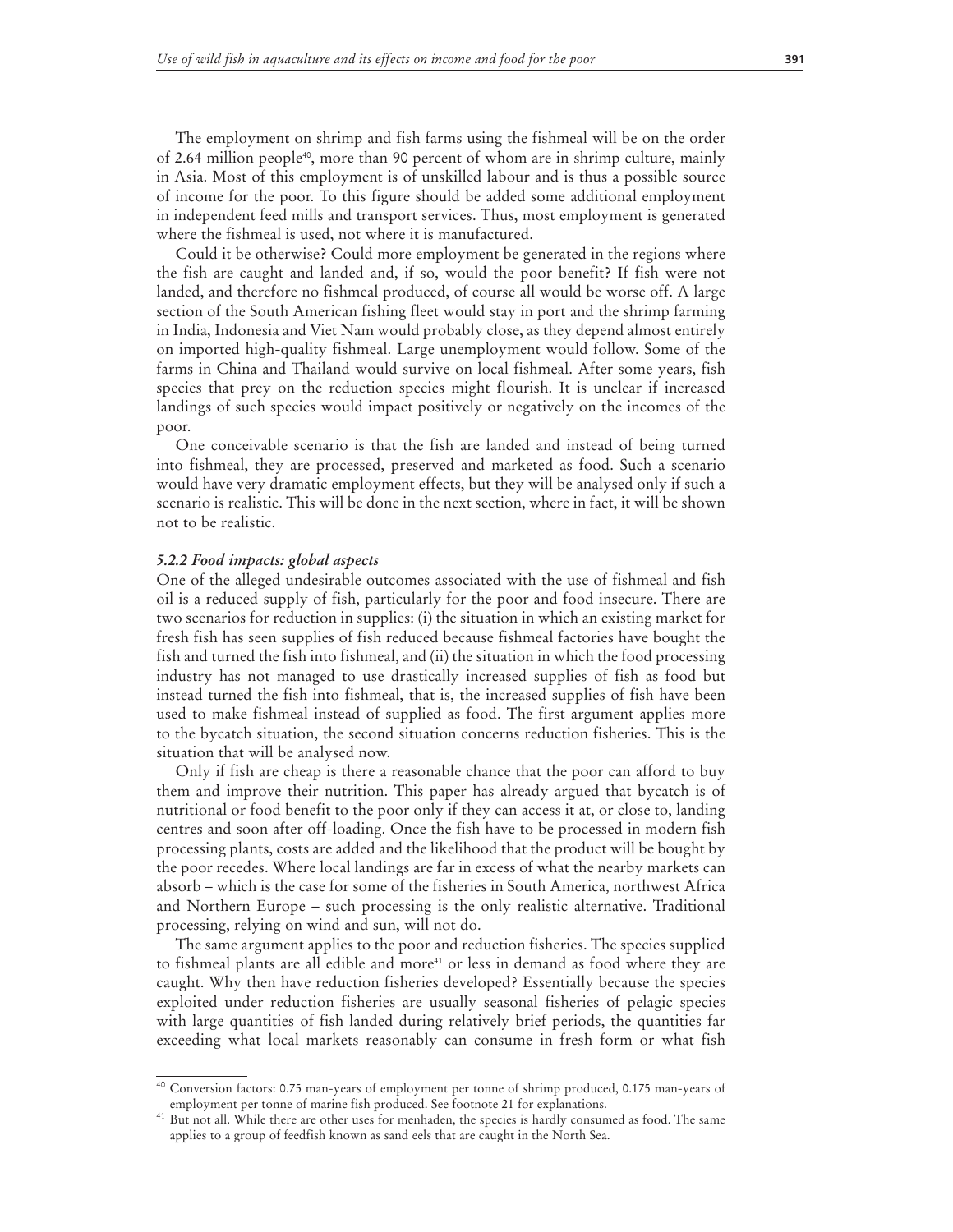processing plants can convert into processed fish products. Often this means that the fishmeal plants obtain their raw material cheaply. Until a few years ago, the price hardly ever exceeded US\$100 per tonne. This is a price that local consumers, even the poor, often can afford. Thus, the reason that larger quantities of fish are not consumed as food is not that the fish are too expensive for the consumer; it is rather that at the low prevailing prices demand for the fish as food is met, and if the surplus is not used as animal feed, it could at best be used as fertilizer or pet food. In such situations, fishers would soon reduce the volumes they bring ashore. At present, they make ends meet by bringing to fishmeal plants the large volumes of feedfish that they are able to catch. Thus, as a general rule the argument that existence of feed fisheries has reduced consumption of cheap fish by the poor does not hold.

The idea of landing large quantities of anchoveta, or sand eel, or most of the other species used in feed fisheries, and using them to provide food for the poor is a laudable objective, but unrealistic. By the time the poor can afford to purchase the resulting canned or cured fish products, they no longer will find themselves referred to as poor. Also, in the long run the market affects changes. In the middle of the last century most of the herring landed in Norway was converted into fishmeal; however, by the beginning of the twenty-first century the proportion had fallen to under 10 percent.

Nevertheless, there is a recurring argument that making fishmeal – and feeding it to fish – is wrong if the purpose is to maximize food production, as the practice leads to less food being available<sup>42</sup>. In theory, this is correct and would be of relevance for the poor, if they would have access to the fish supplied as feed (in the form of fishmeal and fish oil); but, as they do not have that access, the argument is misleading. In addition, one fish does not equal another. In the eyes of the consumer, they are not identical, some are strongly preferred (for reasons of taste, smell, appearance, ease of eating, etc.). So the argument does not give any weight to the economic realities or food preferences that govern the use of fish. The consequence is that the argument is seldom followed up by specific recommendations as to what should be done to alter the prevailing use of fish.

The argument is sometimes expressed as follows: as it takes at least 3 kg of fish (converted into fishmeal and then incorporated into fish feeds) to produce 2 kg of fish, the culture of carnivorous fish is self-defeating, as it reduces the supply of fish as an item of food<sup>43</sup>. The argument assumes that the fish that are about to be converted into fishmeal could in fact be sold to a waiting consumer. In virtually all reduction fisheries, and particularly in South America, this is not true. Only minute fractions of the large quantities of fish landed could be sold as food; and, as argued above, if the fish are to be preserved and transported – especially from one continent to another – they will end up being sold to the relatively better off – not to the poor.

Any attempt to modify this use of feedfish at a much faster pace than that imposed by the market will need public intervention to modify existing market forces. In most situations, such policies will involve a transfer of public funds or access to the benefits of using public funds, to entrepreneurs – and thus be classified as "subsidies" by those who prefer a status quo. Given the prevalence of international trade in fish, the use of subsidies will be scrutinized by competitors (especially by those countries where the fishing industry exports food products based on low-value pelagics) to see that any subsidies accorded to convert feed fisheries to food fisheries are WTO-compatible.

 $42$  In the 1970s, a third argument held sway: fishmeal should be produced to such a quality that it can be used, if not as a food in its own right, at least as an additive in other foods. FAO and various national governments (Norway and Peru being two) worked without success to establish such an industry. 43 See http://endoftheline.com/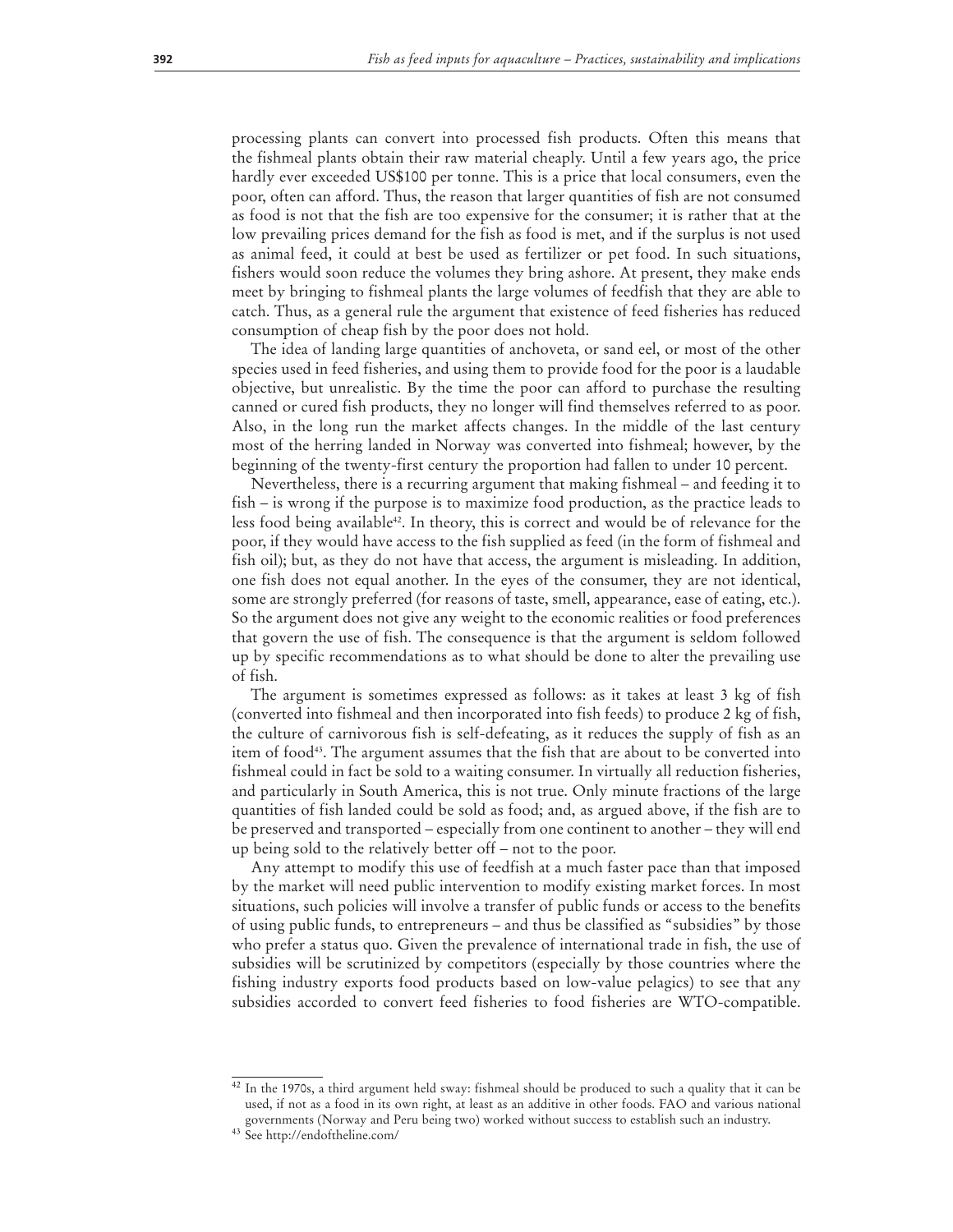It would seem likely that any large-scale attempt to make food fisheries out of feed fisheries ought to take place under the umbrella of an international agreement among concerned countries.

Another possibility is to leave the fish in the water. As small pelagic species generally are prey for larger carnivorous fish, the volumes of predators will increase and the supply of fish from these fisheries will increase. As markets for such fish are often better – that is, the price per kg of fish is higher – this could be a better alternative. Yes, but not really. If the objective is to maximize the volume of fish as food, the argument must take into account that for an adult predator to grow in size by 1 kg, it will need to eat somewhere between 5 and 15 kg (most often about 10 kg) of prey. In that light, the conversion ratios obtained by aquaculture seem to be favourable: at least 1 kg of cultured carnivorous fish for 1.5 kg of fish (as converted into fishmeal) $44$ .

#### *5.2.3 Unsustainable feed fisheries: an externality harming the poor?*

Where feed fisheries are not managed sustainably, aquaculture today constitutes an important threat to world fish stocks because of aquaculture's reliance on fishmeal and thus on reduction fisheries. The recent increases in the world market price for fishmeal exacerbate overfishing in unmanaged feed fisheries, and aquaculture no doubt has contributed to the growing price of fishmeal and fish oil. Overfishing of reduction fisheries could lead to a long-term decline in the amounts of fish that can be extracted from the world´s oceans, as the species concerned are forage for fish at higher trophic levels. If a long-term decline were to occur, it would turn out that the farming of shrimp and carnivorous fish has not been paying the full costs of its use of fishmeal and fish oil (as it is incorporated into industrially manufactured fish feeds).

Several of the reduction fisheries in South America are currently producing at levels below historical highs. While the yields of Peruvian anchoveta, after a dip in landings following the occurrence of El Niño in 1997–1998, have recovered, and oscillate around 7 million tonnes per year, they have not reached the 10 million tonnes or more recorded in the 1970s.

During the 10 year period 1995 to 2004, the landings of Chilean jack mackerel fell. Landings in 1995 were about 5 million tonnes; three years later they were 2 million tonnes and have since oscillated around this figure. While the Chilean jack mackerel is believed to be fully or overexploited, the Peruvian anchoveta stock is qualified by FAO (2005) as fully exploited and recovering. The management of these fisheries follows modern principles that should, if adhered to, make the fisheries sustainable.

Given this situation, there does not seem to be any foundation for the argument that aquaculture threatens the sustainability of South American reduction fisheries and, therefore, endangers the food security of those who are already undernourished or the income levels of the poor in Chile, Peru or anywhere else. There are two reasons for this: on the one hand, management of the feed fisheries, even if not perfect, assures continuity of these fisheries, and on the other hand, those who want to buy and eat or commercialize fish normally destined for feed as food can do so as long as they are prepared to pay the price paid by the reduction industry, which usually is low in comparison with prices for foodfish.

The fishmeal industry in the United States of America<sup>45</sup> is based on menhaden, a type of fish that is not much liked as food, and whose only other main use is as bait (Tacon, 2009). There are two stocks of menhaden, both fully exploited. The fishery is

<sup>44</sup> The main reason for this difference is that fish and shrimp feed contain other feedstuffs in addition to fishmeal and fish oil. With the exception of salmon feeds and feeds for special phases of the culture cycle for other species, ingredients other than fishmeal and fish oil make up the larger share of the feed.

<sup>45</sup> In Alaska, more than half the weight of the marine fish catch, mostly in the form of heads, viscera and frames obtained from the fish processing industries, is converted to fishmeal (Tacon, 2009).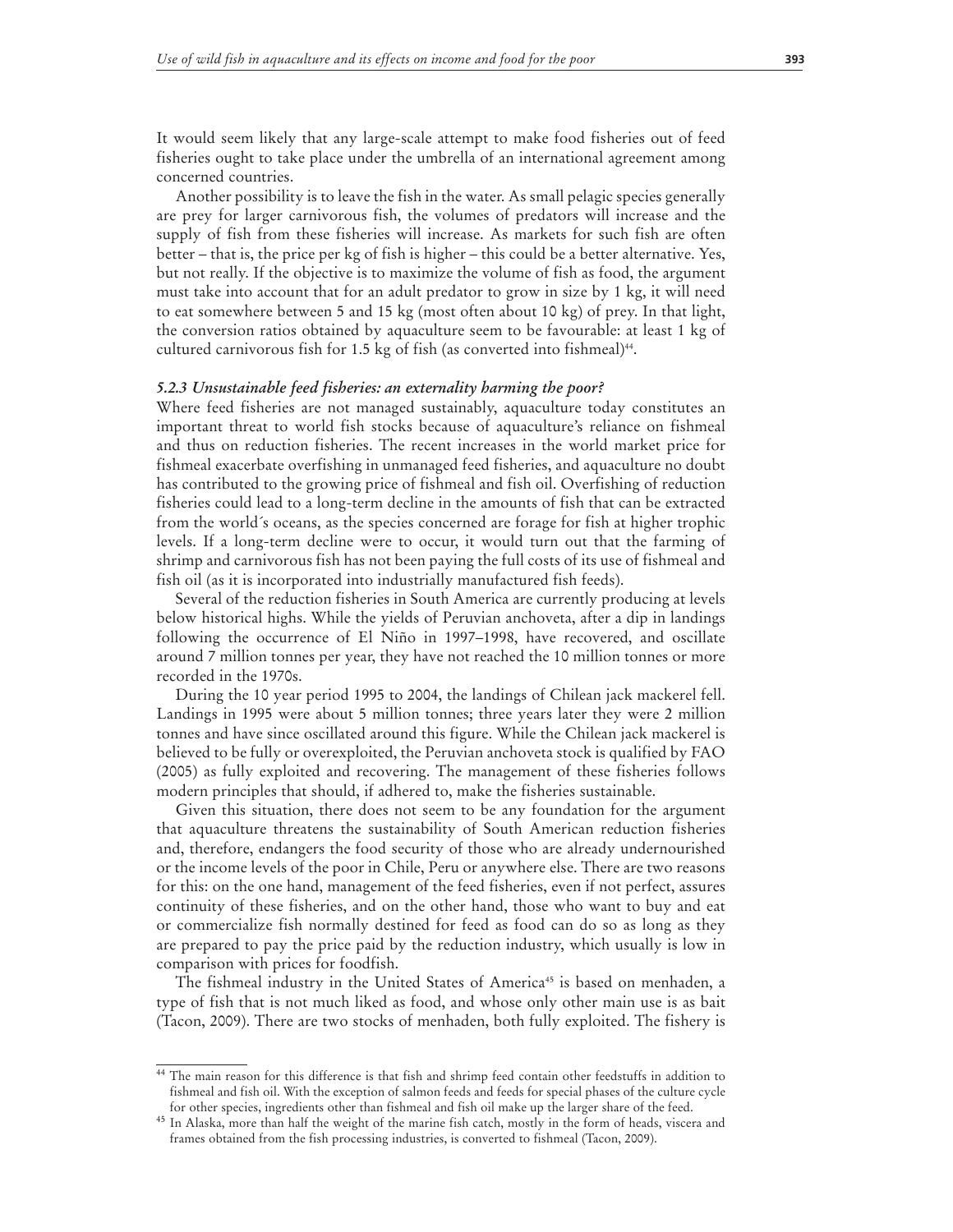a rather small one and does not significantly affect American society or the poor and undernourished in other parts of the world.

Feed fisheries in Europe are not well managed. The stocks of blue whiting and capelin have been exploited beyond the recommended catch limits. This may have future negative consequences for fishmeal production in Northern Europe, which in turn will worsen the feed situation, particularly for Norwegian cage-culture of salmon, trout and – in a possible future – cod. There may be negative consequences also for shrimp and fish farmers outside Europe that could threaten employment possibilities on fish and shrimp farms for the unskilled and poor in those regions.

In summary, available data and information do not support the thesis that feed fisheries create an externality (demise of these and other marine fisheries) that will significantly harm the world's poor and that, therefore, concerned public authorities need to correct. So, there does not seem to be a factual basis for holding fish and/or shrimp farmers responsible – at least not more responsible than any other user of fishmeal and fish oil (e.g. livestock producers, pet food manufacturers).

# *5.2.4 Country and regional notes*

#### *Chile and Peru*

The west coast of South America is home to the world's largest capture fisheries. Chile and Peru together regularly account for between 12 and 15 percent of the world landing from capture fisheries. These two countries have a combined population of about 47 million, or about 0.7 percent of the world population. It is not surprising that they export a large part of their catch. Even if their populations consumed fish at the rate of the most fish-consuming populations (60 kg/capita/year, live, weight equivalent), they would still only consume about 2.8 million tonnes, or 20 to 25 percent of landings.

The governments of the two countries promote fish as food, and consumption is above the world average, reaching about 20 kg per person per year in both countries. However, populations in both countries prefer red meat, fish supplying between 15 and 20 percent of animal proteins in Chile and about 25 percent in Peru. However, in 2003, 15 percent of the population in Peru was undernourished and one quarter of the children were stunted.

In Chile and Peru, most of the landings from capture fisheries originate in reduction fisheries supplying pelagic fish to local fishmeal factories. The main reduction species are also consumed as food. For the anchoveta, the proportion of the total landings is increasing but small, still less than 1 percent of the volume landed in Peru. Of the Chilean horse mackerel landed in Chile, the proportion used as food is larger, and an important and growing volume is being exported. A large share of these exports is going to better-off consumers in West African countries and China.

In Chile and Peru, reduction fisheries do not mean a reduced access to fish as food, they mean employment and income for the poor. In these countries, the reduction fleets generate employment for the unskilled, and in Chile the salmon industry creates employment in the poorer regions of the country.

#### *Elsewhere in South America*

The reduction industries have relatively little influence in the rest of South America. The possible exceptions are Brazil and Ecuador, both of which have significant shrimp culture industries. While Ecuador produces enough fishmeal for its needs and is a net exporter, Brazil depends on imports of fishmeal for its expanding shrimp culture industry (65 000 tonnes in 2006). The poor in both countries can be said to be beneficiaries in terms of employment and income.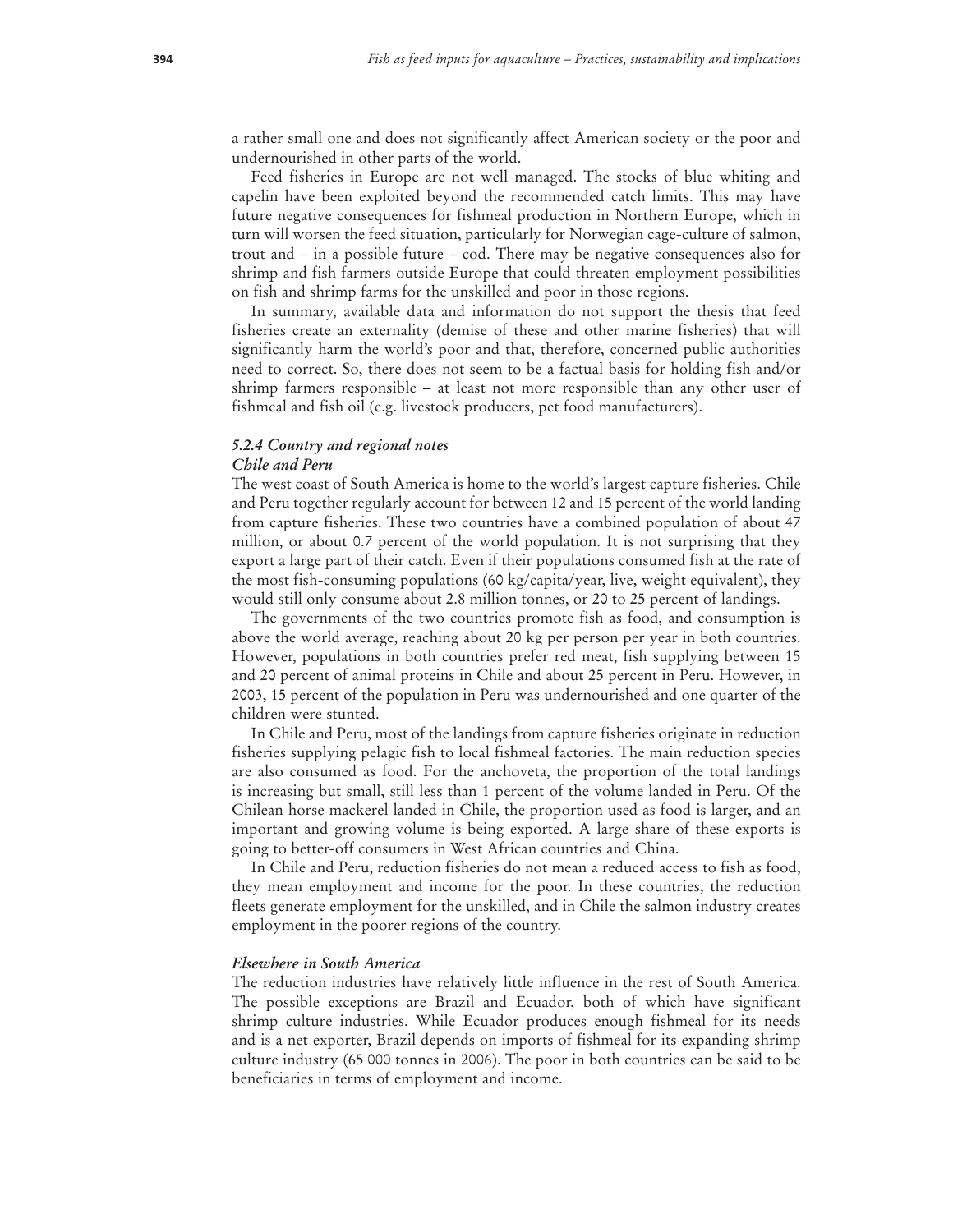#### *Africa*

In Africa, fish is food. In many countries south of the Sahara, fish protein provides a large part of the animal protein in everybody's diet. Fisheries have a double function, providing a livelihood for many and nutrition for more. Thus, fisheries for purposes other than providing food have been exceptions and are likely to remain so for some time in most parts of the continent.

Nevertheless, some 15 percent of the continent's catches are reported (Laurenti, 2007) as destined for non-food uses. Morocco, Namibia, Senegal and South Africa account for more than 85 percent of this fish.The first three of these are countries with large fishery resources but relatively small population densities, no doubt a part of the explanation of why not all fish are used as food. In fact, the vast majority of African countries report no catches as destined for other than food purposes.

Fishmeal is produced at an industrial scale in South Africa and Morocco. In South Africa, there is a dedicated fishmeal fishery, while in Morocco fishmeal factories are supplied by vessels that fish not only for the reduction industry.

With a few exceptions, there is little culture of marine shrimp (the exception being Madagascar) and carnivorous marine finfish in Africa. Thus, little locally produced fishmeal becomes part of fish feed. Most of the fishmeal produced is used as feed for livestock and poultry or exported.

#### *Madagascar*

This country is interesting; although it is among the world's poorest nations, it can be argued that its poor benefit from reduction fisheries. This happens because the Malagasy shrimp culture industry employs unskilled manpower.

In Madagascar, culture of marine shrimp is well established, reaching a volume of 6 000 to 8 000 tonnes per year. From a poverty and food security perspective, the industry has direct impacts, in that it provides employment. For the industry as a whole, the employment is reported to be on the order of 4 000 to 5 000 individuals in shrimp farming proper. A majority of those employed are low-skilled, manual workers. Employment, income and fish supplies are important, as more than one-third of the country's population is undernourished and the consumption of proteins is below recommended levels (FAO, 2008a).

The industry employs modern semi-intensive methods, and the feed is industrially manufactured dry feed incorporating fishmeal and fish oil. Tacon and Metian (2009) estimate that the industry used between 18 000 and 20 000 tonnes of feed in 2006. The industry relies on imported fishmeal, as the quantity of fish destined for non-food uses in Madagascar is low. During the period from 2001 to 2003, the average amount of fishmeal produced per year was about 1 000 tonnes (Laurenti, 2007).

In summary, the use of fishmeal in shrimp feeds seems to benefit the poor and food insecure in Madagascar, in the sense that some of them are able to obtain an income that might not otherwise be available.

#### *South Africa*

It is mostly pelagic fish that are used for fishmeal in South Africa. The quantities supplied to fishmeal factories declined drastically during the 1970s, stabilizing during the 1980s at about 0.5 million tonnes per year only to fall drastically during the 1990s. During the first few years of the last decade, quantities rose again to reach 380 000 tonnes in 2003 (Laurenti, 2007). If South Africans had eaten the fish used for fishmeal in 2003, it would have meant a per capita apparent consumption of 15.5 kg<sup>46</sup>, more than double the amount recorded for the year.

<sup>46</sup> Live-weight equivalent.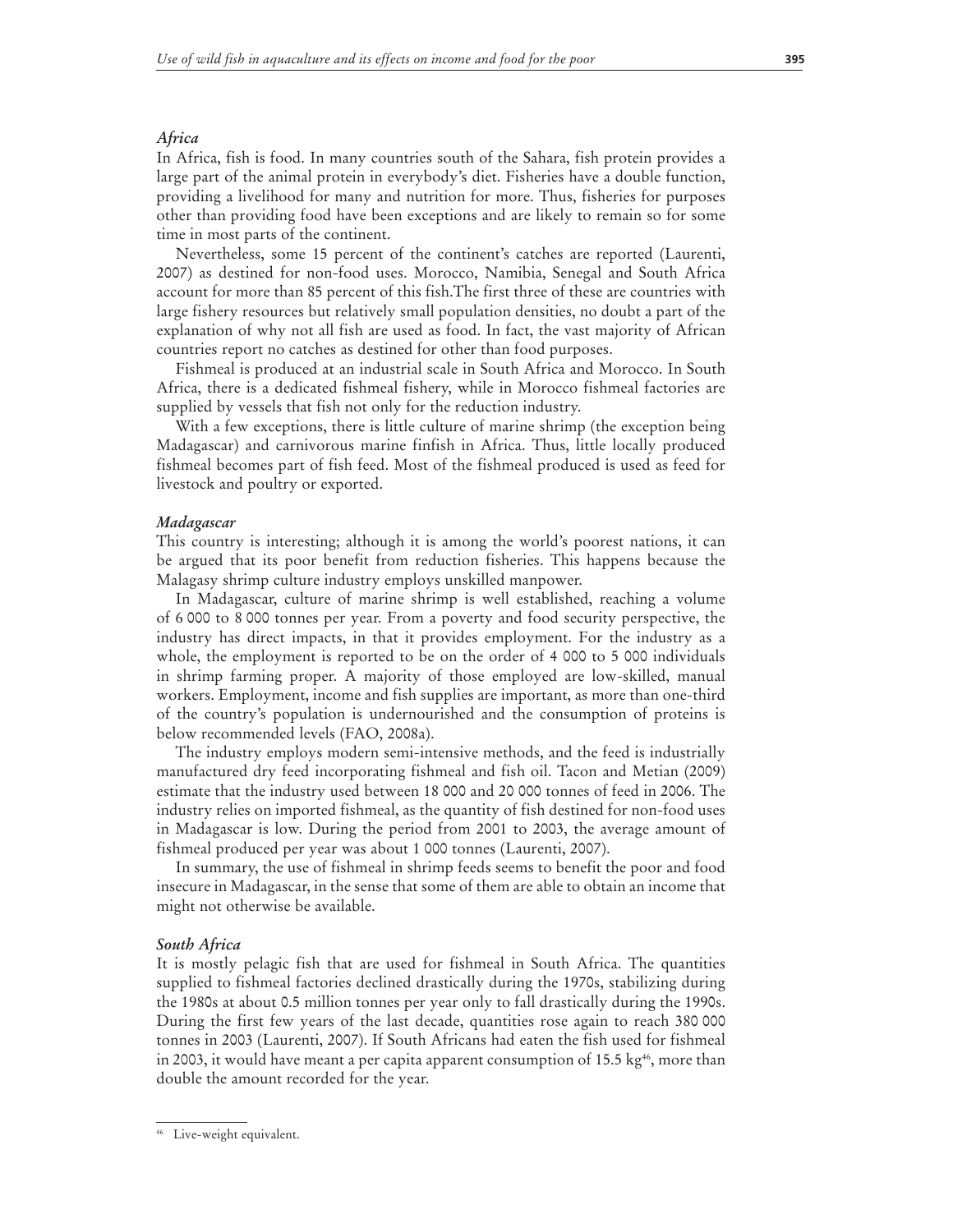Are these fisheries sustainable? "South African anchovy and pilchard are both managed in South Africa through total allowable catches (TACs) set each year on the basis of estimated biomass of stocks. Catches of South African anchovy have increased steadily since falling to a minimum of 42 000 tonnes in 1996, reaching 289 000 tonnes in 2001 and decreasing to 255 000 tonnes in 2002. Catches of South African pilchard were 265 000 tonnes in 2002, the highest on record since 1976" (FAO, 2005). As South Africa is reported to have well-developed management systems for its pelagic fisheries, there is a possibility that these fisheries will remain sustainable.

From a food security point of view, the fishmeal production does not appear to have removed fish from the poor. There are two reasons for this. First, supplies of fish for human consumption have been rather stable in South Africa but have never been high. The level of fish consumption in the country increased to about 10 kg per capita in the late 1980s to fall back to about 7 kg 10 to 15 years later. Simultaneously, there have been dramatic fluctuations in the quantities of fish used for non-food purposes, reflecting fluctuations in capture fisheries landings. This would seem to indicate that the food market has been satisfied and surplus landings have been used in fishmeal factories. Thus, fishmeal manufacture has not pre-empted the access of the South African population to fish. The second reason for not considering this outcome as undesirable is that contrary to the situation in most other countries south of the Sahara, fish proteins provide only a very small part – less than 10 percent – of the animal proteins of the average South African diet. Also, as fish consumption has fallen, other animal proteins have taken the place of fish, and the overall supply of animal proteins per person has remained stable at between 24 and 28 g per capita per day (Laurenti, 2005).

In addition, it should be pointed out that aquaculture production in South Africa is modest. Total aquaculture production (not including plants) reached about 3 500 tonnes in 2006. The bulk of the fishmeal produced in the country is used for purposes other than aquaculture or is exported. In 2006, compound fish-feed production in South Africa is reported to have reached about 1 500 to 2 000 tonnes (Tacon and Metian, 2008).

In summary, fishmeal production in the country does not seem to have generated negative consequences for the poor and undernourished in South Africa or elsewhere in the region (through shifts in fish supplies) or seems likely to do so in the future (through externalities in the form of overexploited pelagic resources).

#### *Morocco*

The situation in Morocco has similarities with that in South Africa. The fishmeal industries are supplied by the pelagic fisheries. The quantities of fish reported to be used for purposes other than food increased slowly to the middle of the 1990s and fluctuated around 350 000 tonnes between 1994 and 2003. Morocco exports almost all the fishmeal it produces. Some is used locally as animal feed; however, as freshwater fish completely dominates the small Moroccan aquaculture sector, virtually no fishmeal is used by local aquaculture.

A survey of stocks of small pelagic fish off the northwest coast of Africa has concluded that the combined catch of small pelagic fish should not be higher than the average landings for the period 1998–2003 (FAO, 2005). Management of these fisheries is complicated by the presence of fishing fleets from non-coastal countries, some of them fishing in the Moroccan Exclusive Economic Zone (EEZ). Thus, the future of these stocks is uncertain; whether or not a collapse can be avoided remains to be seen.

Morocco regularly exports more fish (300 000 to 350 000 tonnes<sup>47</sup>) than is consumed locally per year (230 000 to 270 000 tonnes). This rate of consumption works out to an

<sup>47</sup> Live-weight equivalent.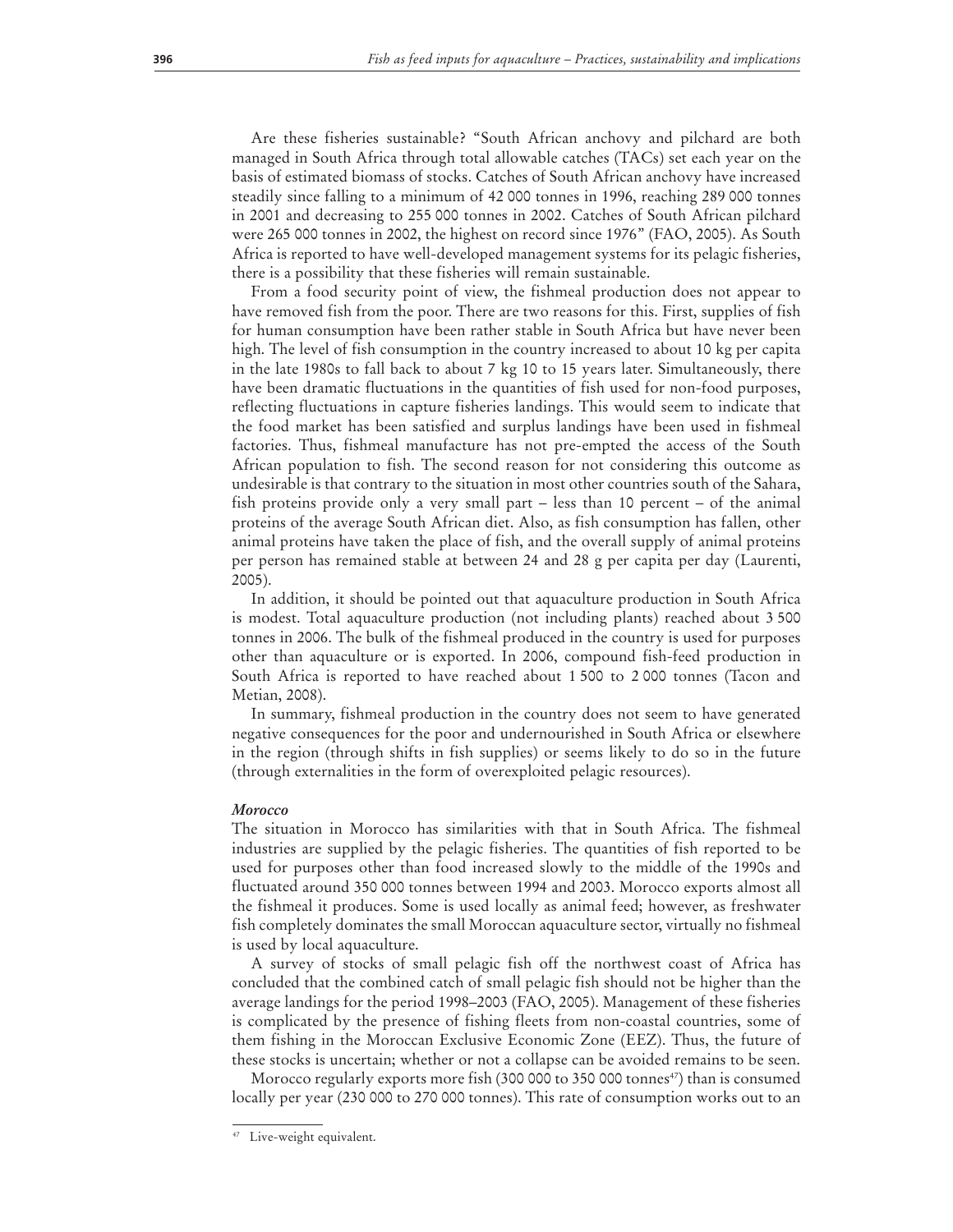apparent consumption of about 8 kg per person per year. If all the fish now used for non-food purposes were eaten, it would mean that each inhabitant would consume an additional 11 kg per year.

The population of Morocco is relatively well off nutritionally; less than 5 percent of the population is undernourished (FAO, 2008a), although between 10 and 20 percent of children are reported to be underweight or stunted. Animal protein consumption in Morocco is low, some 16 g per capita per day, but fish contribute no more than 15 to 17 percent of this amount. Consumption of proteins is within the recommended amounts (FAO, 2008a). Fish consumption has increased over the last few decades but seems to have stabilized at about 7 to 8 kg (live-weight equivalent) per person during a 15-year period ending in 2003.

Morocco has a long-established and modern fish canning industry based on small pelagics. It exports high-quality canned products worldwide. Thus, Moroccans have access to cheap fresh fish and high-quality canned and processed products at competitive prices. These has been made available because of the pelagic fisheries, not in spite of them. Just as in South Africa, in Morocco fishmeal industries cannot be seen as having had a negative influence on food availability for the poor.

#### *Europe*

The poor and undernourished are few in Europe and found mainly in the eastern parts. Although some carp culture is carried out in those regions, and modern farms include some fishmeal in the fish feeds used, feed fisheries cannot be said to have any measurable impact on the poor and food insecure of Eastern Europe. Neither will fishmeal plants have significant impacts in the areas of Western Europe where they are located.

#### *Asia*

 Most fishmeal production in Asia makes use of bycatch, or of "surplus" catches in food fisheries of small pelagics and, increasingly, of heads, guts and viscera from industrial fish processing. However, in Japan the large-scale culture of Japanese amberjack (*Seriola quinqueradiata)* of about 150 000 tonnes became possible as large volumes of low-value fish (sardines and sandlance) were landed and used as direct feed. In recent years, fishmeal, as part of pelleted feeds, has replaced a considerable part of the direct feed as landings of sardine fell.

#### *China*

The country is a large net importer of fishmeal and fish oil. In 2006, imports amounted to just under 1 million tonnes, having been substantially higher in 2004 and 2005 (FAO, 2008b). At the same time, exports amounted to only a few thousand tonnes. Fishmeal use in shrimp and fish feed is reported to have been about 526 000 tonnes in China in 2006 (Tacon and Metian, 2009). This was 41 percent of all fishmeal used for livestock. The shrimp culture and fish culture industries are large employers of poor and unskilled staff. Without access to imported fishmeal, employment in these industries would have been substantially lower.

#### *India*

The country has no feed fisheries of its own. Fishmeal is produced from bycatch and from excess landings of small pelagic species. However, the standards of the fishmeal industry are comparatively low. Few plants separate out the fish oil and at the time of writing, the shrimp culture industry imports the fishmeal it needs in feeds.

Non-food uses have traditionally been low in India and are of little consequence for country wide nutrition (quantities have generally been below 0.1 kg per capita per year). Nevertheless, an expanding poultry industry and a boom in marine shrimp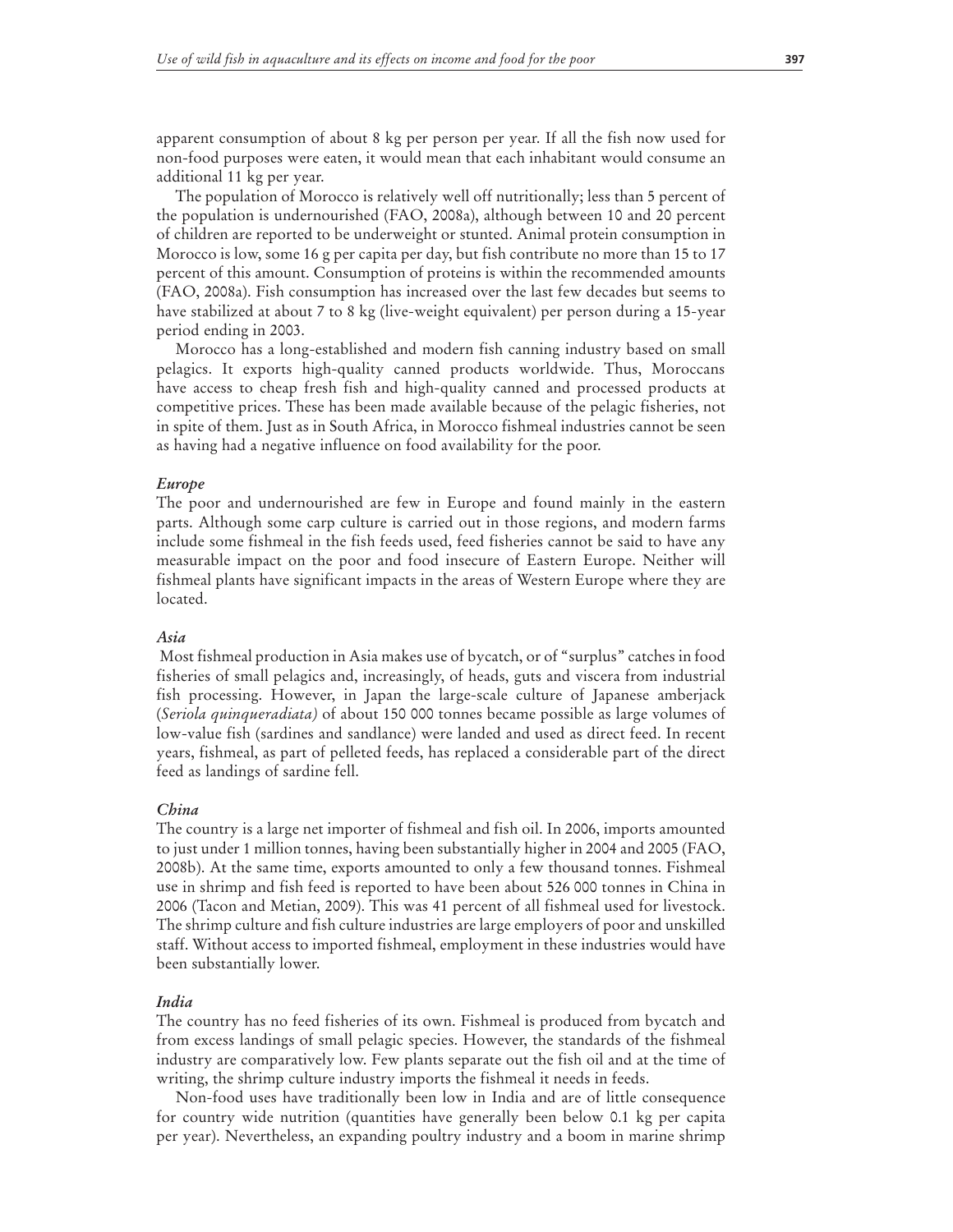culture in the 1990s led to an increase in fishmeal production and, therefore, use of bycatch and small pelagics as raw material.

The total volume of fish used for non-food purposes expanded to over 0.4 million tonnes in the 1990s but has since fallen and was about 0.35 million tonnes in 2003. However, most of the fish used for non-food purposes is of pelagic origin, the shrimptrawler bycatch accounting for about 20 percent of the total.

In the coastal areas of southern India, some of the poor benefit through employment and income from feed fisheries conducted outside the subcontinent. They do so because these foreign fisheries provide the fishmeal that is included in the industrially manufactured shrimp feeds used in Indian shrimp culture.

There do not seem to be any figures on the employment in Indian shrimp farming. If labour productivity is similar to that in Madagascar, employment may be in the order of 0.1 million; however, as much shrimp farming in India is of the smallholder kind, employment productivity is not likely to be as high as in Madagscar, and, therefore, total employment in the shrimp culture industry is considerably above 0.1 million (man-year equivalent), with a large share of those employed being unskilled and unorganized.

Any national or international policy originating in a desire to lessen the use of fishmeal as an ingredient in shrimp feed that leads to a fall in the production of cultured shrimp in India would initially lead to increased poverty in some coastal areas of the country, and, therefore, a worsened food security situation of concerned households. Naturally, with time, pond owners will attempt to culture species not dependent on fishmeal and fish oil, or will find uses for their ponds that are outside aquaculture (although the increased soil salinity will reduce the possibilities).

#### *Japan*

The country regularly uses more than 0.5 million tonnes of fishmeal a year, but produces only about 0.2 million tonnes. The difference is imported. The fishmeal ingredients used in the farming of Japanese amberjack and red seabream should not exceed 0.1 million tonnes per year (or 1.2–1.3 percent of food-fish supply). Given that most fishmeal made in Japan is also used within the country, the Japanese feed fisheries and manufacture of fishmeal have no direct implications for the poor and undernourished elsewhere.

#### *Viet Nam and Indonesia*

The shrimp culture industries in Indonesia and Viet Nam are in almost the same situation as that just described for India. Although both countries have local fishmeal factories, their supplies are not based in feed fisheries, and as they do not produce enough fishmeal for their respective needs, imports are needed. Also in these countries, the employment of coastal poor in shrimp culture is tied to imports of fishmeal, which almost always is high-quality fishmeal based on feed fisheries and complemented with fish offal. It seems that in both countries, if the only source of raw material is bycatch, then local fishmeal plants have difficulties in competing with other sectors. The volumes are small at any one point<sup>48</sup> and the competition from other uses and the fresh fish market, are too severe.

#### *5.2.5 Fattening of Bluefin Tuna*

Beyond the Asia-Pacific region, the direct use of wild fish as aquaculture feed is uncommon. It is only in recent years, with the advent of an industry based on the

<sup>48</sup> Edwards *et al.*(2004) reported that a fishmeal plant in Viet Nam would need daily supplies of about 120 tonnes of raw material to keep the plant operating economically.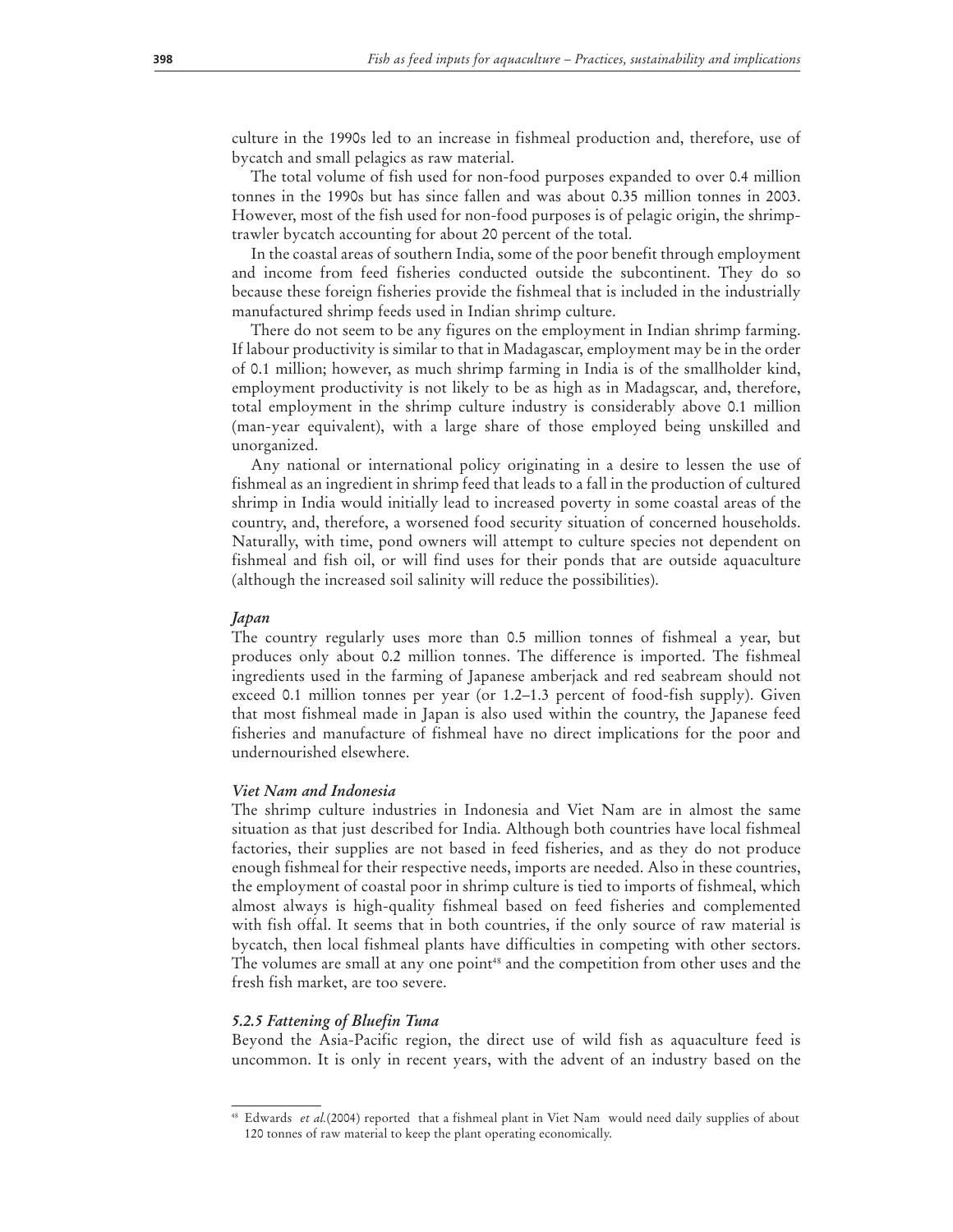fattening of bluefin tuna, that the practice is employed in a modern and expanding industry. However, it is not clear to what extent the provision of feed, often pelagic species, is obtained through specialized fisheries.

Apart from in Australia, fattening of bluefin tuna is now carried out in the eastern Central Pacific (Mexico) and in several countries bordering the Mediterranean Sea. Virtually all of the cultured bluefin tuna is shipped to Japan, where it enters the sashimi market.

Overall, the amount of wild fish used annually as feed in this industry is probably about 0.2 million tonnes. Most of this total is made up of small pelagic species (Huntington and Hasan, 2009). Local fisheries generally provide this fish, while it is reported that northwest African pelagic fisheries have been providing feeds to bluefin tuna kept for fatting in the Mediterranean Sea. In most regions, the quantities so far used are small in relation to pelagic fisheries in total<sup>49</sup>.

Where supplies are removed from fish that normally would have been processed into fishmeal, the effects on food supplies can generally be considered as small. The effects on employment and income in the region where the fisheries take place could be positive (value added in freezing, storing and transport of whole fish – probably higher than the value added linked to fishmeal production), but overall the value is likely to be small.

#### *5.2.6 Conclusions*

Feed fisheries, through aquaculture, generate employment and income for poor in many coastal areas of the world. At the same time, they provide employment at sea and in fishmeal factories for unskilled workers, particularly in South America and in a few African countries.

Also, as a rule, these fisheries do not limit the access of the poor and undernourished to fish as food. The exception to this rule may be fisheries that supply feed to capturebased culture of tunas. Given the extraordinarily high prices paid for such tunas in the Japanese markets, those who raise bluefin tuna in captivity can afford to pay more for sardines and other pelagic species than do those who prepare this fish for the food market (Zertuche-Gonz**á**lez *et al.,* 2008).

Feed fisheries, in common with most marine fisheries, experience management difficulties because fishers often exceed established catch limits. In many of these fisheries difficulties are exacerbated by oscillations in the biomass of the species concerned, oscillations that are linked to a fluctuating and changing marine environment. Nevertheless, as these fluctuations follow varying rhythms, the fluctuations for the sector as a whole will be less dramatic than that of any individual fishery, and overall it seems plausible that the feed fisheries will continue to provide raw material to fishmeal plants according to a pattern that will not differ much from the recent past. The exception at present seems to be the North Atlantic feed fisheries. However, if appropriate management action is taken in the North Atlantic fisheries, the world's feed fisheries are unlikely to be exploited by such high levels of fishing effort that these fisheries will threaten overall yields of marine fisheries.

The above discussion of the use of fishmeal and fish oil in aquaculture feeds seems to support the affirmation of Willmann (2005) that "Globally, evidence is weak, if any, that expanding aquaculture has significantly contributed to increased fishing pressure on reduction fish species. The primary reason for over-exploitation is the absence of effective fisheries management and increase in the demand and price of food fish."

<sup>&</sup>lt;sup>49</sup> However, the share can also be significant at the local level. It is reported that in 2006 about half of the Pacific sardines (*Sardinops sagax caerulea*) landed in Ensenada on the west coast of Mexico was used as feed in local capture-based culture of the northern bluefin tuna (*Thunnus orientalis*) (Zertuche-Gonz**á**lez *et al.,* 2008).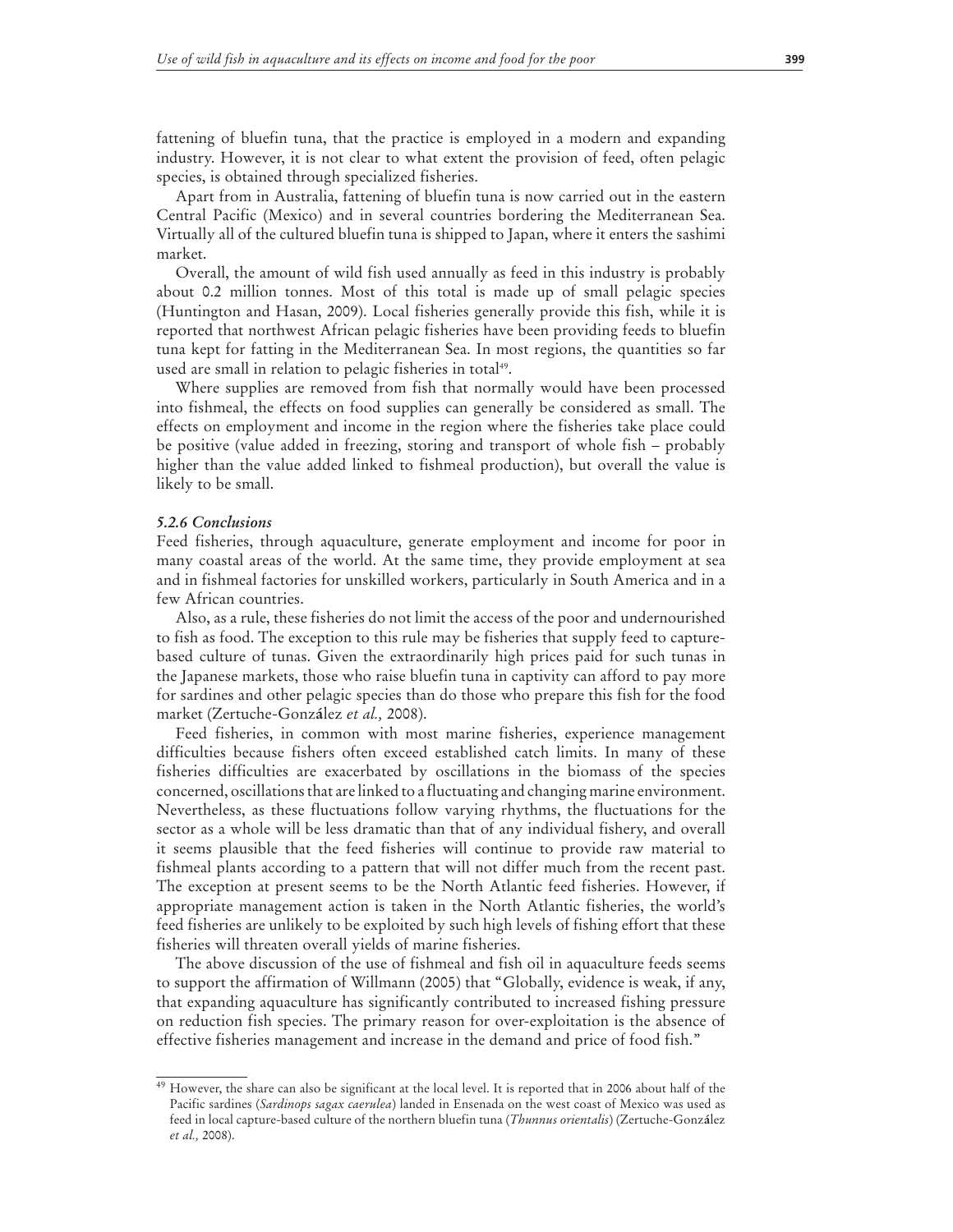#### *5.2.7 Outlook*

The data used above include some information for 2006. They do not, therefore, reflect the convulsions that the fishmeal and fish oil industry and associated markets have experienced as prices sky-rocketed for fishmeal and fish oil in 2007 and 2008. The immediate effects were reduced demand, but also an increased ability by fishmeal manufacturers to pay for raw material. Simultaneously, however, the least proficient aquaculture enterprises may have experienced difficulties in affording the increase in feed prices. Simultaneously, they would have had difficulties in passing on cost increases to consumers, as several of the more important markets experienced stagnation and/or recession.

The increase that has taken place in the real prices of fishmeal and fish oil, on the one hand, will speed up the gradual replacement of fishmeal and fish oil in aquaculture feeds by plant proteins and vegetable oils<sup>50</sup> and, on the other hand, lead to reduced inclusion of fish proteins in feeds for omnivorous species. In addition, it will lead to increased efforts to include offal obtained when foodfish are processed industrially, which may reach 50 percent of the live weight. Eventually these developments will help the aquaculture industry to grow and the poor to keep their employment in and income from shrimp and fish culture.

Until the middle of the first decade in the present century, the aquaculture industry's use of fishmeal and fish oil grew rapidly. This has not led to any real increase in the volumes of fishmeal and fish oil produced, but to a shift in the use of what has been produced – instead other users of these products have reduced their share. However, this trend has now come close to its natural end – there is little output left to shift to aquaculture.

While the recent price increase leads to increased supply of fishmeal and oil, it simultaneously reduces demand and spurs the development of alternative feeds. This will help the aquaculture industry expand; but how will it affect the poor and undernourished? For them, the employment/income effect will be the sum of two divergent trends. On the one hand, employment in aquaculture will be maintained and possibly expand, but on the other hand, employment will fall in fish processing as the share of a stagnant world marine fisheries output that is dedicated to feed fisheries expands. Simultaneously, a growing population will face a contracting supply of (comparatively) cheap fish that is instead used for feed. This is a possible future negative outcome.

Finally, with time, weak states will become stronger. Corruption will decline and managers will have a better chance to manage fisheries effectively. This ought to improve sustainability in feed fisheries and reduce fluctuations in supply of fishmeal and fish oil also to aquaculture feed manufacturers.

# **6. DISCUSSION OF PUBLIC POLICIES FOR MODIFYING NEGATIVE OUTCOMES FOR THE POOR AND UNDERNOURISHED DERIVING FROM THE PRACTICE OF USING WILD FISH AS AQUACULTURE FEED**

So far this paper has looked at the issues surrounding the use of fish as aquaculture feed from a global perspective. It has found that on the whole feed fisheries provide considerable benefits to many. Nevertheless, governments hosting export-oriented reduction industries may want to shift the use of fish away from feed to food. Apart from improving the nutritional status of local populations, such policies may also lead to more local employment and, therefore, contribute to economic growth.

With regard to the use of bycatch as aquaculture feed, the situation is much less favourable. It is evident that such usage has reduced the availability of cheap fish in

<sup>50</sup> Feed producers and academic research institutions are making an enormous effort in this field, which is likely to produce results in the near future (see Naylor *et al.,* 2009).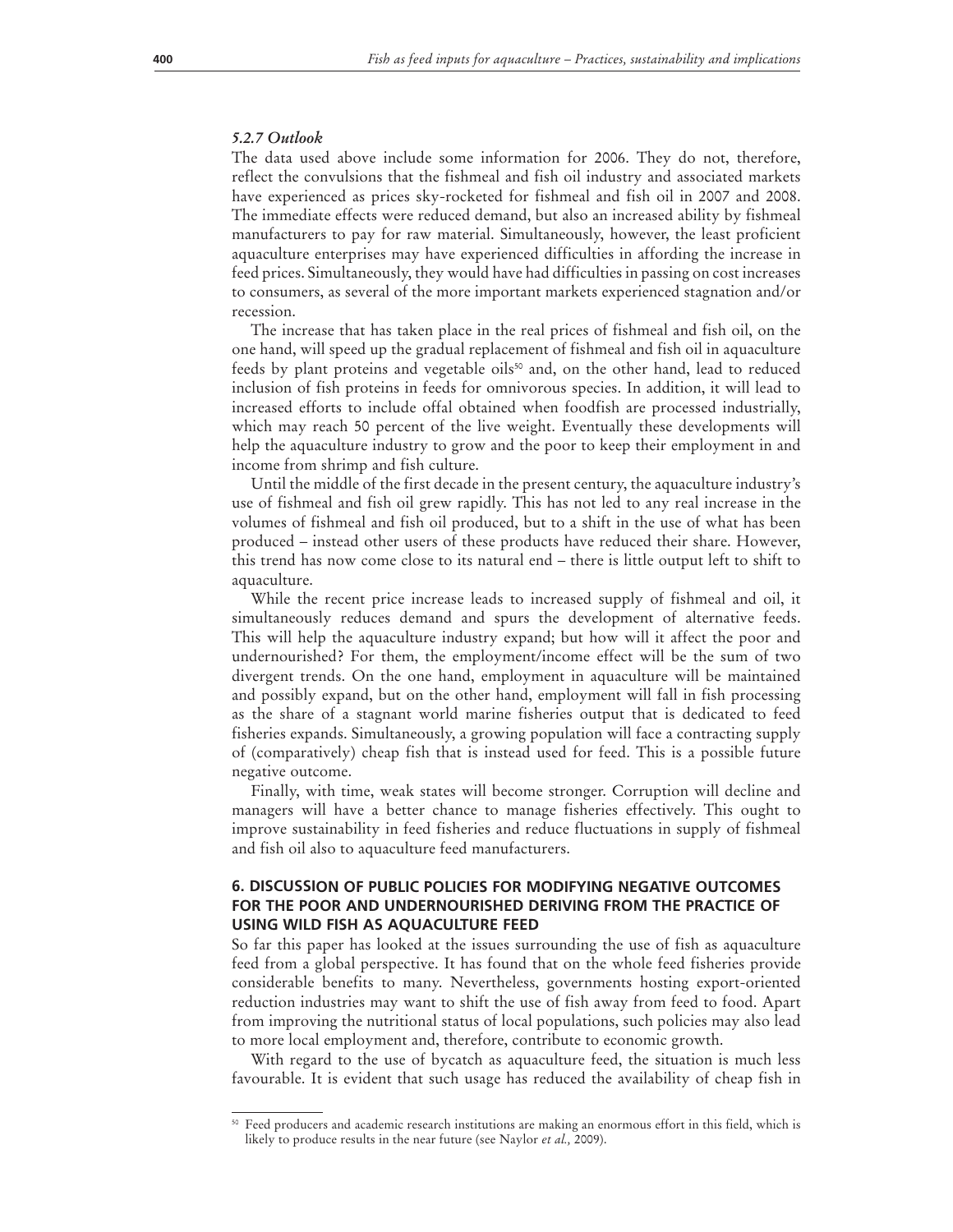communities adjacent to fishing centres and that the bycatch often contains such a high percentage of juveniles that negative externalities are created, i.e. that other fisheries suffer serious negative consequences. Governments are struggling to control bycatch fisheries and may also want to promote food-use of sustainable bycatch.

What could and should governments do if they want to promote a modification in the use of feedfish or a different usage of sustainable bycatch? A number of possible actions come to mind. They are likely to be a combination of economic incentives/ disincentives and straight-out regulations. Before adopting any measure, governments will want to (i) investigate the effectiveness of the proposed measure and (ii) make certain that it is compatible with the economic policies that it applies nationally and must adhere to internationally.

Entrepreneurs in the fisheries field very often trade their products in the international market<sup>51</sup>, and they will not want to contravene international trade agreements. National governments will not want to be seen as enacting economic policies towards the fisheries and aquaculture sector that differ in their basic principles from those applied to the economies generally.

#### **6.1 Undesirable outcomes of economic growth**

Today most countries organize their economies as market economies. However, the "invisible hand" at work in market economies does not direct economic activities so that the poor and food insecure automatically benefit. Neither, as has become painfully obvious during the last decades, will the market economy ensure sustainable use of land and water. In rural areas of straggling economies, the market may act so that the poor and food insecure are disadvantaged, i.e. that their income and/or wealth shrinks or their access to food is impaired in the short and/or long run. The fundamental reason for this is that a market economy is organized (and supported by a legal regime) to generate wealth in the economy, but does not automatically ensure that the wealth is distributed in line with what might appear appropriate to many. A market economy generates economic growth, not an equitable distribution of the resulting income or wealth.

When the income of the poor falls or their access to food is curtailed, the reasons are usually related to market swings and/or externalities. The problem is that in most situations market forces will not automatically counteract externalities and market swings. Those economic actors who benefit from market swings or externalities will argue that the negative outcomes they cause are not very important; those who suffer them will argue the contrary. Thus, it is up to those concerned to call the situation to the attention of public authorities so that these can assess whether to intervene or not, and subsequently take appropriate legal or regulatory actions.

Those who participate in debates about negative outcomes intend to persuade public authorities that they need to intervene to nullify or defend, as the case may be, the negative outcomes. In such discussions, the rural poor in struggling economies often start with a handicap. They may be illiterate and they may be ignorant of their legal rights.

#### *6.1.1 Market swings*

A market swing<sup>52</sup> is a situation that occurs when a commodity or service appears or disappears in a market. When the swing peters out and trade stabilizes, a market shift has occurred. Such changes can occur at different scales, at different speeds and in regional, national or world markets. They can be seen as positive or negative.

<sup>51</sup> FAO has estimated that in 2006, some 38 percent of all fish products (capture fisheries and aquaculture) entered international trade in one form or another (S. Vanuccini, FAO, personal communication, 2009).

<sup>52</sup> In the traditional macroeconomic literature, such changes in the market are often described as "shifts" in the supply or demand curves.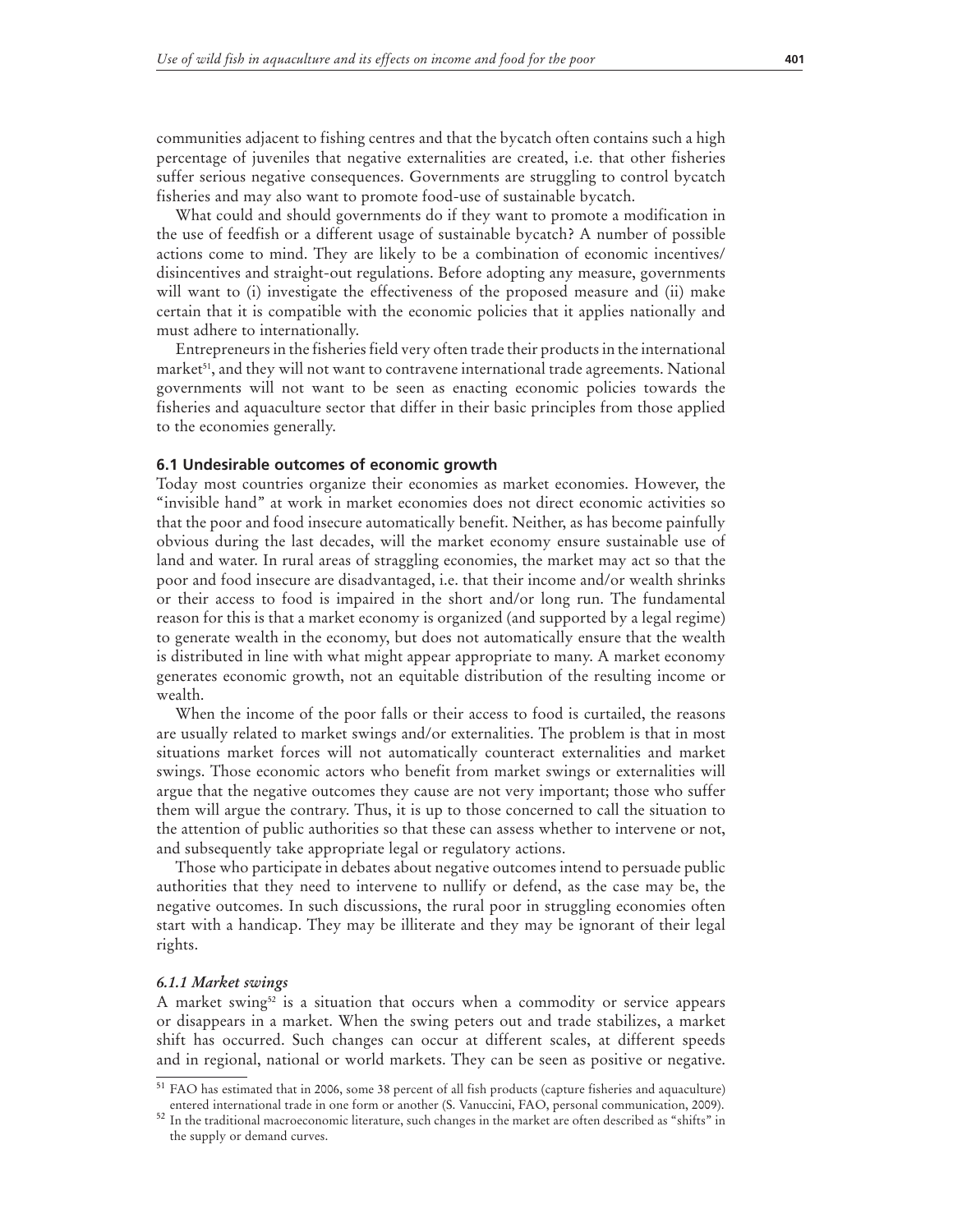Market swings appear not only for finished goods and services, but also for factors of production.

Market shifts are common in market economies. In fact, they are an inherent part of economic growth: slide rules are replaced by computers, mechanical typewriters by electric keyboards, telegrams by emails, etc. This "destructive growth"53 generally is seen as something positive in the long run.

 As long as the rate of change is not faster than that it permits a redeployment of those who become unemployed and does not cause sustained harm to consumers, the market shift is normally permitted to proceed. In these situations, public authorities mostly limit their interventions to making it easier for the unemployed to find employment. However, those who suffer the changes of market swings will argue that the market shift has had such strong negative consequences that the authorities need to intervene to modify them or roll them back entirely.

Rapid market swings for food products are, in fact, prone to quick and sometimes drastic interventions by public authorities. The rapid increases in world food prices that occurred in 2007 and 2008 illustrate this. Demand for biofuels led to higher maize prices, which in turn caused higher prices for substitutes, among them rice. This led a large number of governments to restrict exports of rice, and the world price of rice rose drastically in the course of a matter of months (FAO, 2009b).

Market swings that are modest but long lasting and affect low-priced products receive less attention. The use of wild fish as aquaculture feed is one such change in supply. As discussed earlier, in East Asia, where it is common to use wild fish as aquaculture feed, this practice has led to a decrease in supplies of cheap fish. There are those who argue that this practice should not be permitted to continue. However, it seems that few authorities have intervened to redress this situation.

Both in North America and in Europe, imports of cultured fish and shellfish (catfish, Atlantic salmon and marine shrimp) have generated protests from producers in importing markets who have seen their livelihoods threatened (Norman-López and Asche, 2006). North American salmon fishers and catfish producers have protested successfully. There are probably several reasons for the success of these protests. In respect of salmon, it may have to do with the "up-market", luxury nature of the salmon (definitely not food for the poor when aquaculture was started), and, therefore, it was difficult for importers to argue that imports of cultured salmon were needed for reasons of food security. The second reason for the success is probably most salmon fishers were – and are – North American, while those who culture salmon are found principally in Norway and Chile. The North American fishers used to dominate the world market for salmon with wild species caught in the North Pacific. Where fishers and aquaculturists are of the same nationality (as in the culture of seabass in the Mediterranean Sea), the rise of aquaculture has been easier to accept for both those involved and public authorities.

Some argue that in a certain situation a market swing ought to have taken place, and the fact that it has not is harmful to sections of the community. These situations can be seen as "unrealized market swings". The following argument is an illustration of the concept "unrealized market swing": if Peruvian anchoveta was not turned into fishmeal – and then incorporated into aquaculture feed – the world (and the poor in particular) would have more fish available as food, and, therefore, aquaculture using fishmeal should not be permitted to continue to turn perfectly good food into animal feeds.

<sup>53</sup> In 1942, the Austrian economist Joseph Schumpeter in his book Capitalism, Socialism and Democracy used the term to describe the process of transformation that accompanies radical innovation.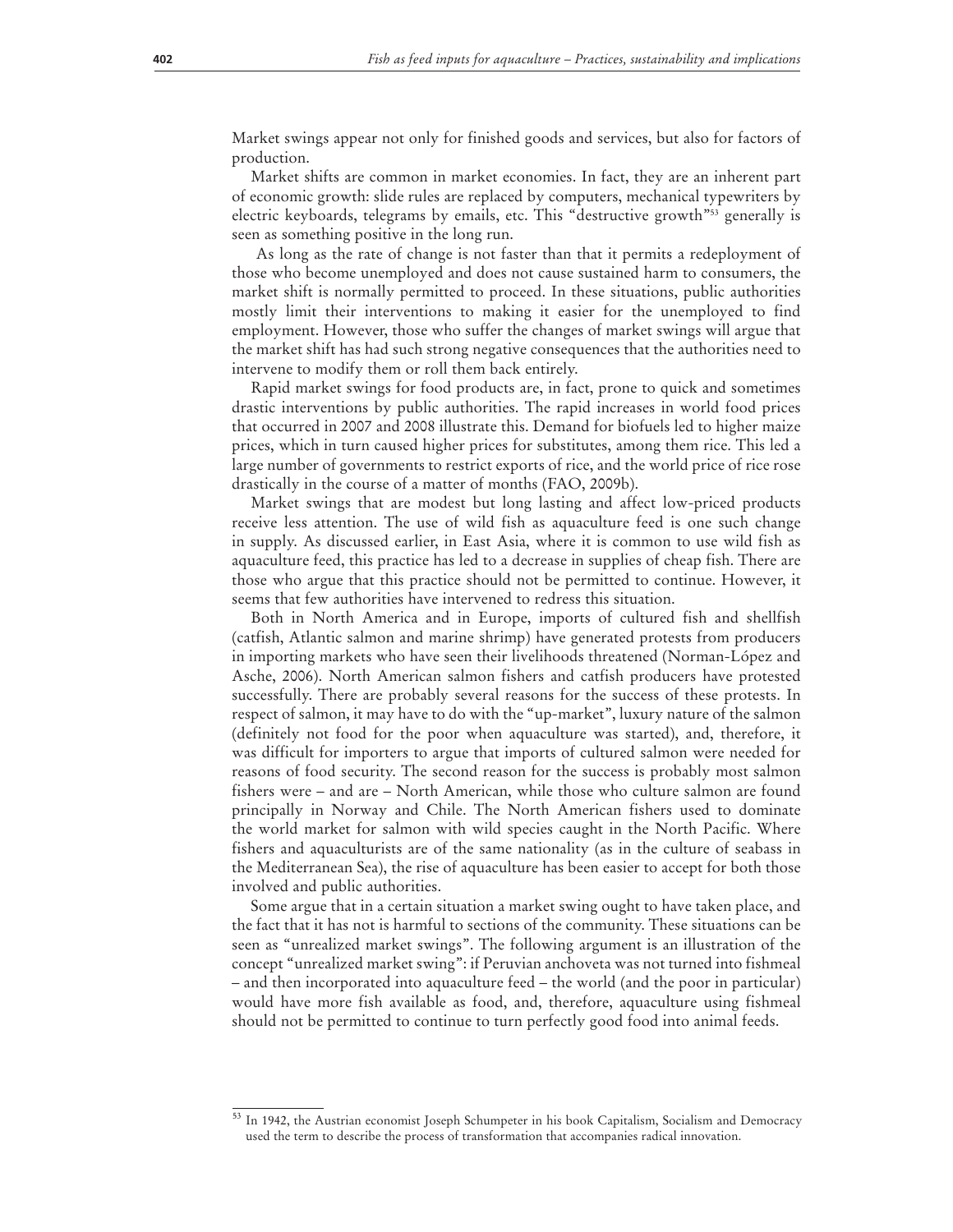#### *6.1.2 Negative externalities: income for some – costs for others*

When shrimp farming started on the east coast of India, it was common to convert rice fields to shrimp ponds. However, as shrimp farmers flushed shrimp ponds with brackish water, they eventually caused a build up of salt in the soil and also in the surrounding lands. This made these lands less suitable for growing rice or other crops, and the farming households who where not part of the shrimp culture activities would see their income fall. This is an example of an externality<sup>54</sup> created by aquaculture.

In a growing and functioning economy, the availability of factors of production fluctuates following modification of existing technologies and/or access to new markets. This means that enterprises have more or less difficulty in making ends meet as needed labour or raw materials may increase in price or the demand for the finished product may fall. The beneficial side of these shifts in availability is that factors of production are used where they produce the most value. Therefore (and sometimes in spite of much protest), governments are generally reluctant to interfere in the market to redirect the use of factors of production.

However, when an enterprise causes externalities, those who suffer them have a better chance of obtaining public redress than do those who protest about market swings. The individual who suffers the consequences of an externality can point to a "failure" in the market: the fact that the entrepreneur does not compensate those who suffer economically (or otherwise) because of his/her enterprise<sup>55</sup>.

Dealing with undesirable outcomes in most economies is a political process. The issue for public authorities, who should act in this process, is one of deciding how to deal with market swings and negative externalities. A decision on their part must include information on the extent and nature of the externalities. How many individuals are concerned and how are they affected? In poor economies, effects on income and nutrition are fundamental knowledge.

However, given international agreements on trade and national practice in respect of economic and fiscal policies, most governments have limited freedom to effectively use pro-poor policies to mitigate negative outcomes originating in the practice of using fish as feed in aquaculture.

#### **6.2 Pro-poor, national policies for feed fisheries**

The previous discussion of feed fisheries has shown that governments may want to intervene in feed fisheries in order to improve the situation of the poor and undernourished. Their situation may be improved as measured by: food supplies, employment and income generation, and sustainability of marine fisheries.

#### *6.2.1 Food supplies*

Governments could buy small pelagics on the open market and provide them at a subsidized cost in institutional feeding programmes (hospitals, schools, military, etc.). However, given the public expenditures involved, it would seem unlikely that in poor economies such schemes could be maintained for any length of time or cover a

<sup>54</sup> An economic side-effect. Externalities are costs or benefits arising from an economic activity that affects someone other than the people engaged in the economic activity and are not reflected fully in prices. For instance, smoke pumped out by a factory may impose clean-up costs on nearby residents; bees kept to produce honey may pollinate plants belonging to a nearby farmer, thus boosting his crop. Because these costs and benefits do not form part of the calculations of the people deciding whether to go ahead with the economic activity, they are a form of market failure, because the amount of the activity carried out if left to the free market would be an inefficient use of resources. If the externality is beneficial, the market would provide too little; if it is a cost, the market would supply too much. (http://www.economist.com/ research/Economics/alphabetic.cfm?LETTER=E)

<sup>55</sup> A few decades ago, many aquaculture activities were rightly blamed for causing pollution, an externality, in many ecosystems. At present, there exists a considerable body of knowledge about how to deal with pollution caused by aquaculture, and the industry has done much to reduce it.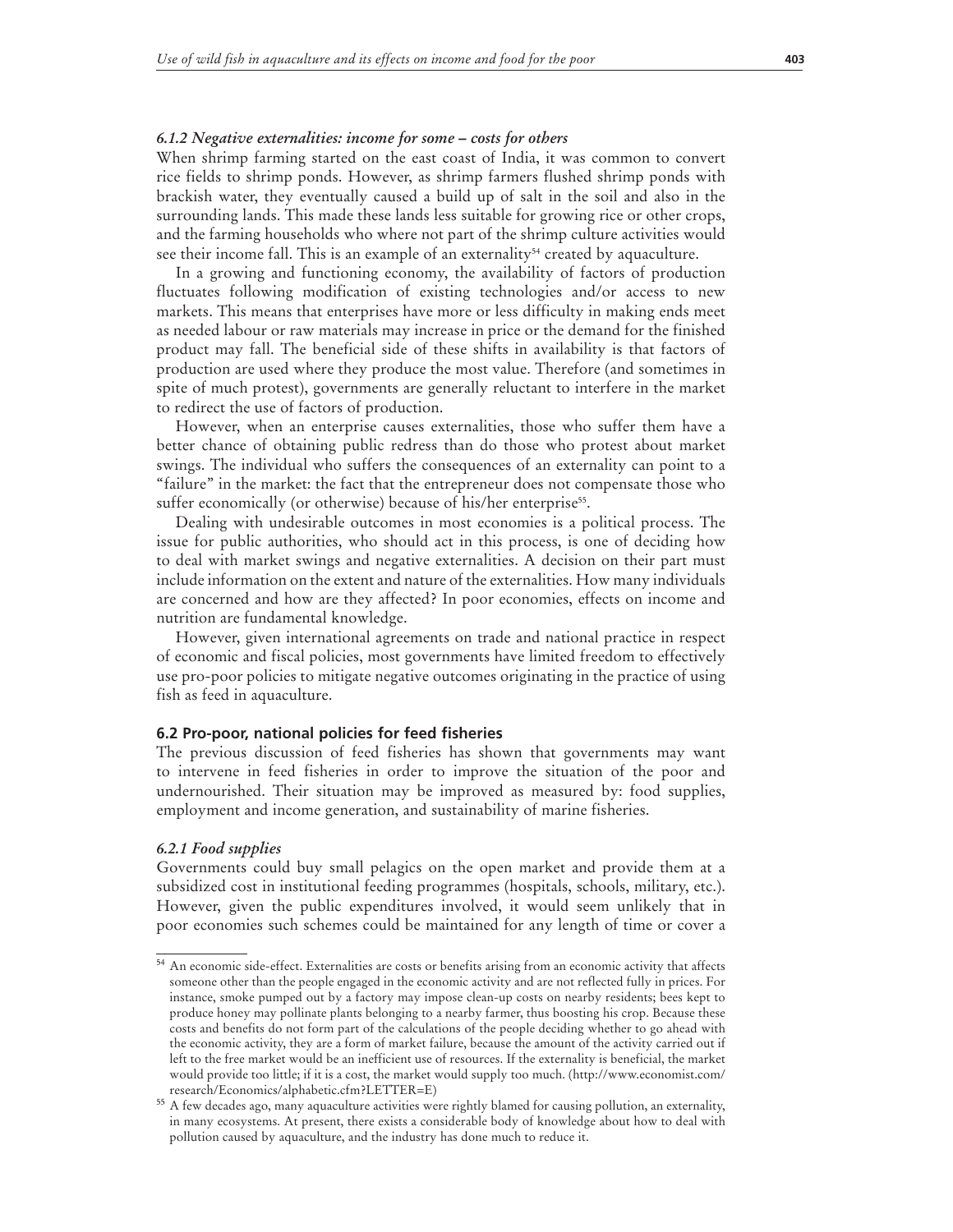significant share of the landings in feed fisheries. Thus, impacts on fishmeal and fish oil users, including aquaculture farms, would be marginal.

#### *6.2.2 Employment and income generation*

In countries like Chile and Peru, the employment generated ashore by the huge reduction fisheries is probably experienced as small and insufficient. One avenue for modifying the situation is simply to prohibit the use of fish – which is also sold as food – as raw material for fishmeal and fish oil. Obviously, such a policy would have to be introduced gradually and slowly, if it is meant to roll back an existing industry. If applied pre-emptively, it is of course much easier to achieve. This was done successfully in Argentina for the anchovy fishery out of Mar-del-Plata. The measure has been in force for several decades, and a shore-based food processing industry exists. Only in the case of a significant roll-back of existing feed fisheries could these policies affect aquaculture based on fish as feed, and if so, negatively. It would then be a matter of weighing the loss of employment in aquaculture (and possibly in the livestock sector)– most of which is likely to be undertaken in countries that import fishmeal and fish oil – against the expected increase in employment in shore-based industries.

It may be tempting to provide economic incentives (referring to an "infant industry argument") in order to establish a local fish processing industry using feedfish as raw material. Given the international trade that occurs in tinned fish products, such a policy is likely to run into complaints about unfair competition and eventual referral to the WTO. Thus, it is not a likely avenue for most countries.

#### *6.2.3 Sustainability*

Managing feed fisheries sustainably is difficult. The problem in these fisheries is a traditional fisheries management problem that they share with many other fisheries. How to control fishing effort so that established catch quotas are not exceeded? This is much debated in the fisheries management literature and will not be discussed further here.

Instead, it should be stated that appealing to consumers of aquaculture products not to buy certain species in the hope that this will reduce the fishing pressure in feed fisheries is a very blunt instrument. It is a blunt instrument because fishmeal has many uses and what is not incorporated into fish and shrimp feeds may well be used to produce feed for poultry and/or livestock or incorporated into pet foods. Furthermore, a consumer boycott is also a strategy that is wasteful from the economic point of view, as it attempts to direct fishmeal to uses other than those that the market considers the most profitable.

If such policies are successful against fishmeal produced in Northern Europe, the consequence for the poor and undernourished in tropical countries is loss of employment and income, and to achieve international support such policies should probably be accompanied with support for development of alternative livelihoods in areas where shrimp and marine fish farming are common.

#### **6.3 Pro-poor national policies for bycatch fisheries**

Bycatch fisheries and the use of bycatch for aquaculture feed also impacts the poor's (i) access to food, and (ii) possibilities to find paid employment either directly or in the long term, as a consequence of crumbling fish stocks.

#### *Food supplies*

There is no easy method available to alter the allocation of bycatch in the market so that the access of the poor is favoured. One possibility is to prohibit the use of bycatch for aquaculture feed. However, in most locations such a prohibition would be difficult and costly to enforce. In theory, rich governments could purchase those parts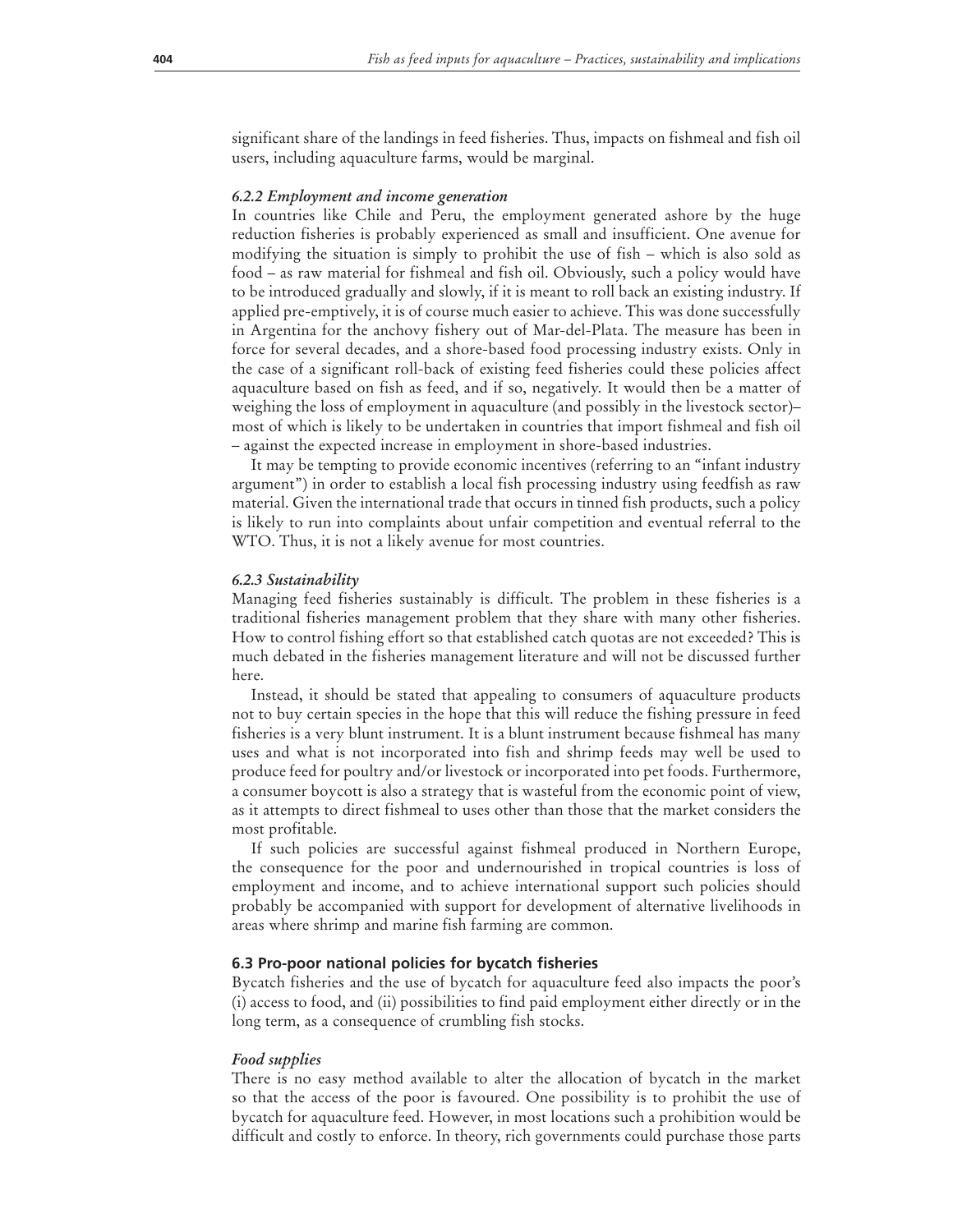of the bycatch that they would like to reserve as food – by paying a price higher than aquaculturists could afford – and then put them on the wet fish market at subsidized prices. In any such scheme, the transactions costs that would need to be incurred to prevent subsidized fish from finding their way back to aquaculturists may turn out to be substantial.

#### *6.3.2 Employment and income generation*

If effective, a prohibition to use bycatch as feed would lead to more bycatch being used for other purposes such as raw material for cured products, fresh sales, etc. This would, in turn increase employment. An effective stop to the landing of bycatches would of course, lead to loss of employment in several post-harvest sectors. This creates a dilemma for those who have to deal with the sustainability issues related to bycatch, as the loss of the "bycatch" could run into stiff opposition in local communities, whose needs for income and food associated with the bycatch are immediate and pressing.

#### *6.3.3 Sustainability*

The bycatch issue is a classic and well-known fisheries management problem. Various technical measures have been developed to deal with it, but if they are not enforced, and this is frequently the case in countries where bycatch is used as aquaculture feed, then the bycatch problem remains. Also, bycatch is not easy to deal with by applying consumer pressure (through labels of various kinds), as some parts of the bycatch are composed of non-commercial species or of damaged commercial species, for which animal feed is probably the best possible use. The transaction costs involved in monitoring the flow of bycatch could be very high indeed.

It is quite evident that in many fisheries, and not only in Asia and Africa, bycatch is a big and in some cases growing issue, and no matter how it is dealt with the poor will be affected.

#### **ACKNOWLEDGEMENTS**

The author is grateful to a number of reviewers, former colleagues and friends for providing information, advice and encouragement. Among them are: Cecile Brugère, Simon Funge-Smith, Mohammad Hasan, Björn Hersoug, Andrew Jackson, M.C. Nandeesha, Neil Ridler, Nanna Roos, Chandrika Sharma, Sena S. De Silva and Albert Tacon. The author is especially thankful to Max Troell who sent the author penetrating, extensive and constructive critisism on an early draft of the paper. The author is alone responsible for any remaining errors and omissions.

#### **REFERENCES**

- **ADB.** 2005. *An evaluation of small-scale freshwater rural aquaculture development for poverty reduction*. Manila, Asian Development Bank.
- **Ahamad, S.** 2005. *Prospects of utilization of low value and trash fish in Bangladesh*. Paper presented at the Regional Workshop on Low Value and "Trash Fish" in the Asia-Pacific Region. Hanoi, Viet Nam 7–9 June 2005.
- **Bené, C., Macfadyen, G. & Allison, E.H.** 2007. *Increasing the contribution of small-scale fisheries to poverty alleviation and food security.* FAO Fisheries Technical Paper No. 481. Rome, FAO. 125 pp.
- **Chandrapal, G.D.** 2005. *Status of trash fish utilization and fish feed requirements in aquaculture – India.* Paper presented at the Regional Workshop on Low Value Fish and "Trash Fish in the Asia Pacific Region. Hanoi, Viet Nam, 7–9 June 2005.
- **De Silva, S.S. & Turchini, G.M**. 2009. Use of wild fish and other aquatic organisms as feed in aquaculture – a review of practices and implications in the Asia-Pacific. *In* M.R. Hasan and M. Halwart (eds.). *Fish as feed inputs for aquaculture: practice, sustainability*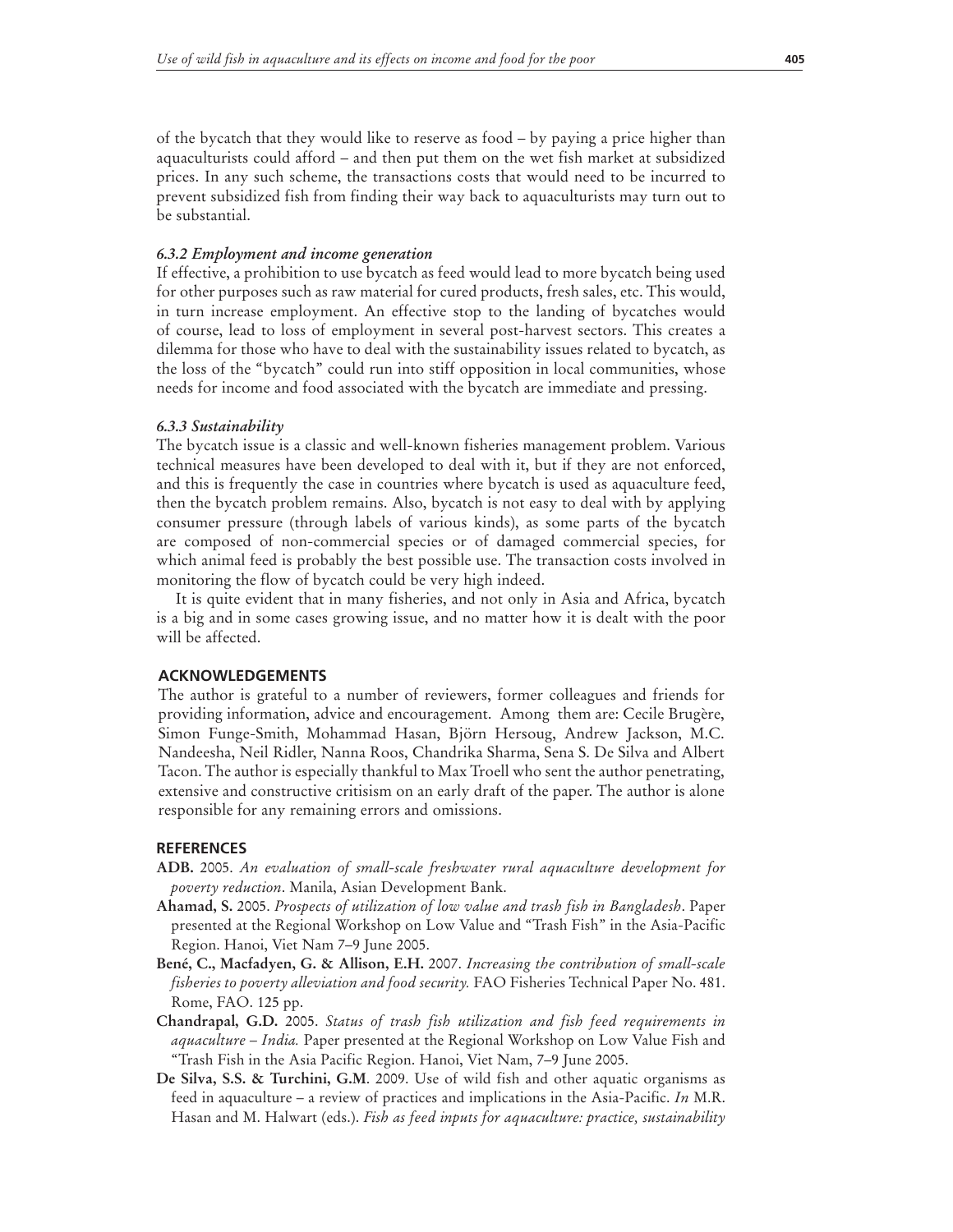*and implications*, pp. 63–127. FAO Fisheries and Aquaculture Technical Paper. No. 518. Rome, FAO. 407 pp.

- **Edwards, P.** 1999. *Aquaculture and poverty: past, present and future prospects of impact*. A discussion paper prepared for the Fifth Fisheries Development Donor Consultation, Rome, Italy, 22–24 February 1999.
- **Edwards, P., Le, A.T. & Allan, G.L.** 2004. *A survey of marine trash fish and fishmeal as aquaculture feed ingredients in Viet Nam.* ACIAR Working Paper No. 57. Canberra, Australian Centre for International Agricultural Research. 56 pp.
- **FAO.** 2002. *State of food security in the world 2001*. Rome. 235 pp.
- **FAO.** 2003. *The role of aquaculture in improving food security and nutrition*. Paper presented at the Committee on World Food Security. Twenty-ninth Session, Rome, 12–16 May 2003.
- **FAO.** 2005. *Review of the state of world marine fishery resources*. FAO Fisheries Technical Paper No. 457. Rome. 242 pp.
- **FAO.** 2008a. *State of food insecurity in the world 2008*. Rome. 56 pp.
- **FAO.** 2008b. *Fishery and aquaculture statistics.* Rome. 59 pp. (plus disk)
- **FAO.** 2009a. *The State of World Fisheries and Aquaculture 2008*. Rome. 176 pp.
- **FAO.** 2009b. *Report of the Global Conference on Small-scale Fisheries*. Bangkok, Thailand, 13–17 October 2008. Rome. 190 pp. (advance copy).
- **Huntington, T.C. & Hasan, M.R.** 2009. Fish as feed inputs for aquaculture practices, sustainability and implications: a global synthesis. *In* M.R. Hasan and M. Halwart (eds.). *Fish as feed inputs for aquaculture: practice, sustainability and implications*, pp. 1–61. FAO Fisheries and Aquaculture Technical Paper. No. 518. Rome, FAO. 407 pp.
- **Kébé, M.** 2008. Reassessing the economic and social contribution of fisheries in developing countries. In *Achieving poverty reduction through responsible fisheries.* FAO Fisheries and Aquaculture Technical Paper No. 513. Rome, FAO. 164 pp.
- **Khemakorn, P., Kongprom, A., Dechboon, W. & Supongpan, M.** 2005. *Trash fish: the links between capture fisheries and aquaculture in Thailand*. Paper presented at the Regional Workshop on Low Value and "Trash fish" in the Asia-Pacific Region, Hanoi, Viet Nam, 7–9 June 2005.
- **Kurien, J.** 2005. *Responsible fish trade and food security*. FAO Fisheries Technical Paper No. 456. Rome, FAO. 102 pp.
- **Laurenti. G.** 2007. *1961–2003 fish and fishery products: world apparent consumption statistics based on food balance sheets*. FAO Fisheries Circular No. 821, Rev. 8. Rome, FAO. 429 pp.
- **Lymer, D., Funge-Smith, S., Clausen, J. & Miao, W.** 2008. *Status and potential of fisheries and aquaculture in Asia and the Pacific 2008*. Bangkok, Thailand, FAO Regional Office for Asia and the Pacific. 90 pp.
- **Nam, S., Tong, E., Norng, S., and Hortle, K.** 2005. *Use of freshwater low value fish for aquaculture development in the Cambodia's Mekong basin*. Paper presented at the Regional Workshop on Low Value and "Trash fish" in the Asia-Pacific Region. Hanoi, Viet Nam, 7–9 June 2005.
- **Naylor, R.L, Hardy, R.W., Bureau, D.P., Chiu, A., Elliott, M., Farrell, A.P., Foster, I., Gatlin, D.M., Goldburg, R.J., Hua, K. & Nichols, P.D.** 2009. Feeding aquaculture in an era of finite resources*. Proceedings of the National Academy of Sciences,* 106(36): 15103–15110.
- **Norman-López, A. & Asche, F.** 2006. *Competition between tilapia imports and US catfish production in the US market.* CEMARE Research Paper P161, CEMARE, University of Portsmouth, Portsmouth, United Kingdom. 17 pp.
- **Prowse, M. & Admos, C.** 2007. *Making agriculture work for the poor*. Overseas Development Institute, United Kingdom. Natural Resource Perspectives 111. October 2007.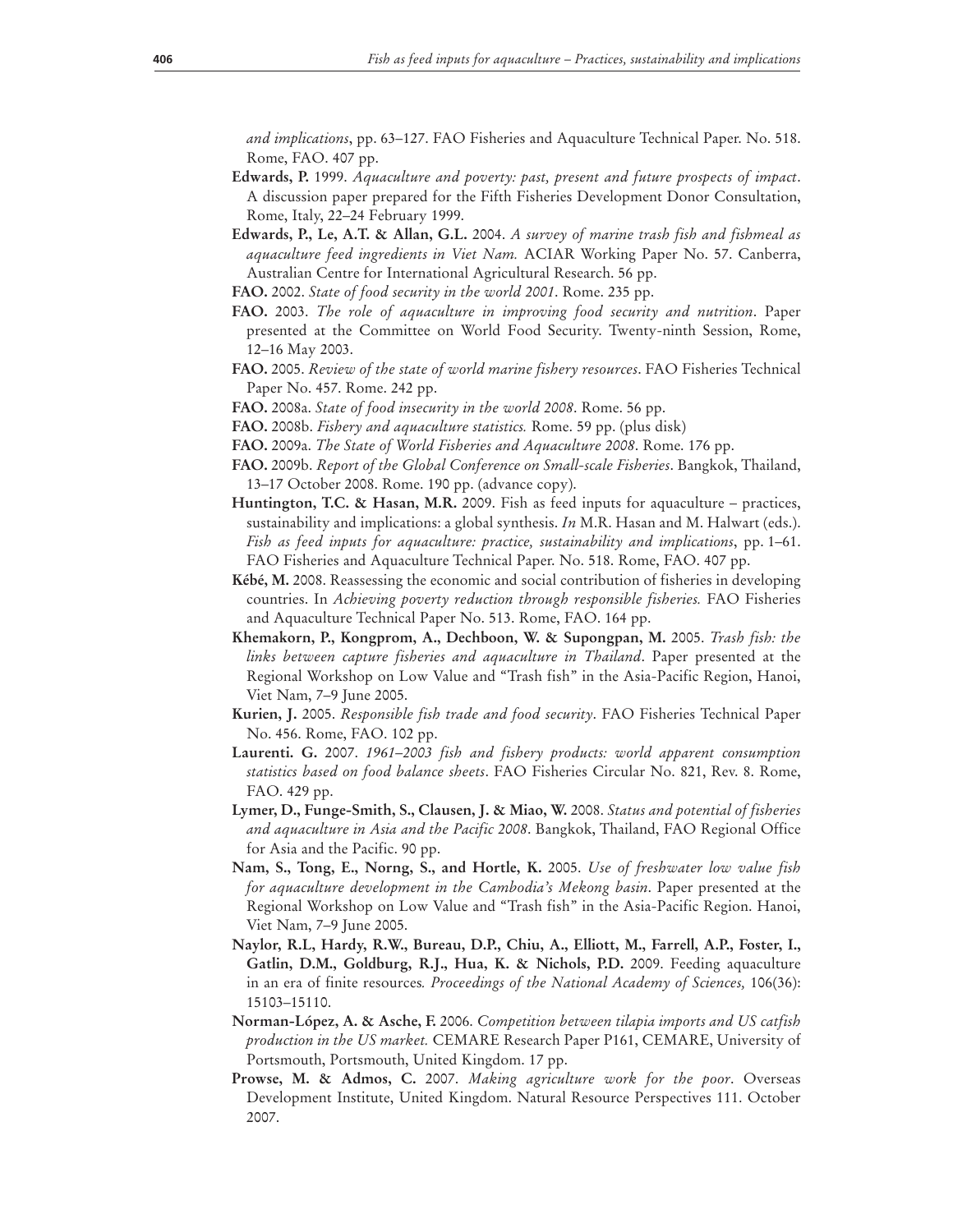- **Roos, N., Thilsted, S. & Islam, M.D.M**. 2003. Small indigenous fish species in aquaculture in Bangladesh: contribution to vitamin A, calcium, and iron intakes*. Journal of Nutrition*, 133: 4021s–4026s.
- **Salagrama, V.** 1998. *Bycatch utilization in Indian fisheries: an overview.* 18 pp. (www. onefish.org/cds\_upload/).
- **Sánchez Durand, N. & Gallo Seminario, M.** 2009. Status of trends in the use of small pelagic fish species for reduction fisheries and for human consumption in Peru. *In* M.R. Hasan and M. Halwart (eds.). *Fish as feed inputs for aquaculture: practice, sustainability and implications*, pp. 325–369. FAO Fisheries and Aquaculture Technical Paper. No. 518. Rome, FAO. 407 pp.
- **Stobutzki. I., Garces, L., Fatan, N.A., French, S., Pakjuta, K., Amnuay, K., Waraporn, D., Supongpan, M., Nuruddin, A.A., Mohd, S.I., & Doud, N.** 2005*. Regional synthesis on the analysis of TrawlBase data for trash fish species and their utilization: The status of "trash fish" resources in coastal fisheries of Thailand and Malaysia.* Paper presented at the Regional Workshop on Low Value and "Trash fish" in the Asia-Pacific Region. Hanoi, Viet Nam, 7–9 June 2005.
- **Tacon, A.G.J.** 2009. Use of wild fish and other aquatic organisms as feed in aquaculture – a review of practices and implications in the Americas. *In* M.R. Hasan and M. Halwart (eds.). *Fish as feed inputs for aquaculture: practice, sustainability and implications*, pp. 159–207.FAO Fisheries and Aquaculture Technical Paper. No. 518. Rome, FAO. 407 pp.
- **Tacon, A.G.J. & Metian, M**. 2008 *Global overview on the use of fish meal and fish oil in industrially compounded aquafeeds: trends and future prospects. Aquaculture,* 285: 146–158.
- **Tacon, A.G.J. & Metian, M.** 2009. *Fishing for aquaculture: Non-food use of small pelagic forage fish – a global perspective*. *Reviews in Fisheries Science*, 17: 305–317.
- **Thongrod, S.** 2005. *Case study on trash fish and fishmeal utilization in Thailand.* Paper presented at the Regional Workshop on Low Value and "Trash Fish" in the Asia-Pacific Region, Hanoi, Viet Nam, 7–9 June 2005.
- **Tung, N.T.** 2000. *Aquaculture and poverty reduction: experiences of UNDP Viet Nam*. Paper presented at the European Union Workshop on Sustainable Rural Development in the Southeast Asian Mountainous Region, Hanoi, Viet Nam 28 – 30 November 2000.
- **Ward A.R., Bortey, A., Whittingham, E., Braimah, L.I., Ashong, K. & Wadzah, N.** 2004. Poverty and post-harvest fishery livelihoods in Ghana. Output from the Post-Harvest Fisheries Research Programme. Project R8111. Exeter, United Kingdom, IMM, Ltd. 98 pp.
- **Willmann, R.** 2005. *Economic aspects in the relationship between capture fisheries and aquaculture*. Paper presented at the Regional Workshop on Low Value and "Trash Fish" in the Asia-Pacific Region, Hanoi, Viet Nam, 7–9 June 2005. 19 pp.
- **World Bank.** 2007. *Agriculture for development*. World Development Report 2008. Washington, D.C. 365 pp.
- **World Bank & Harper Collins.** 2009. *Atlas of global development.* 2nd Ed. Washington, D.C. 144 pp.
- **Zertuche-González, J.A., Sosa-Nishizaki, O., Vaca Rodriguez, J.G., del Moral Simanek, R., Yarish, C. & Costa-Pierce, B.A.** 2008. *Marine science assessment of capturebased tuna (Thunnus orientalis) aquaculture in the Ensenada Region of northern Baja California, Mexico*. Final Report to The David & Lucile Packard Foundation, 300 Second Street, Los Altos, California, Unites States of America. 95 pp.